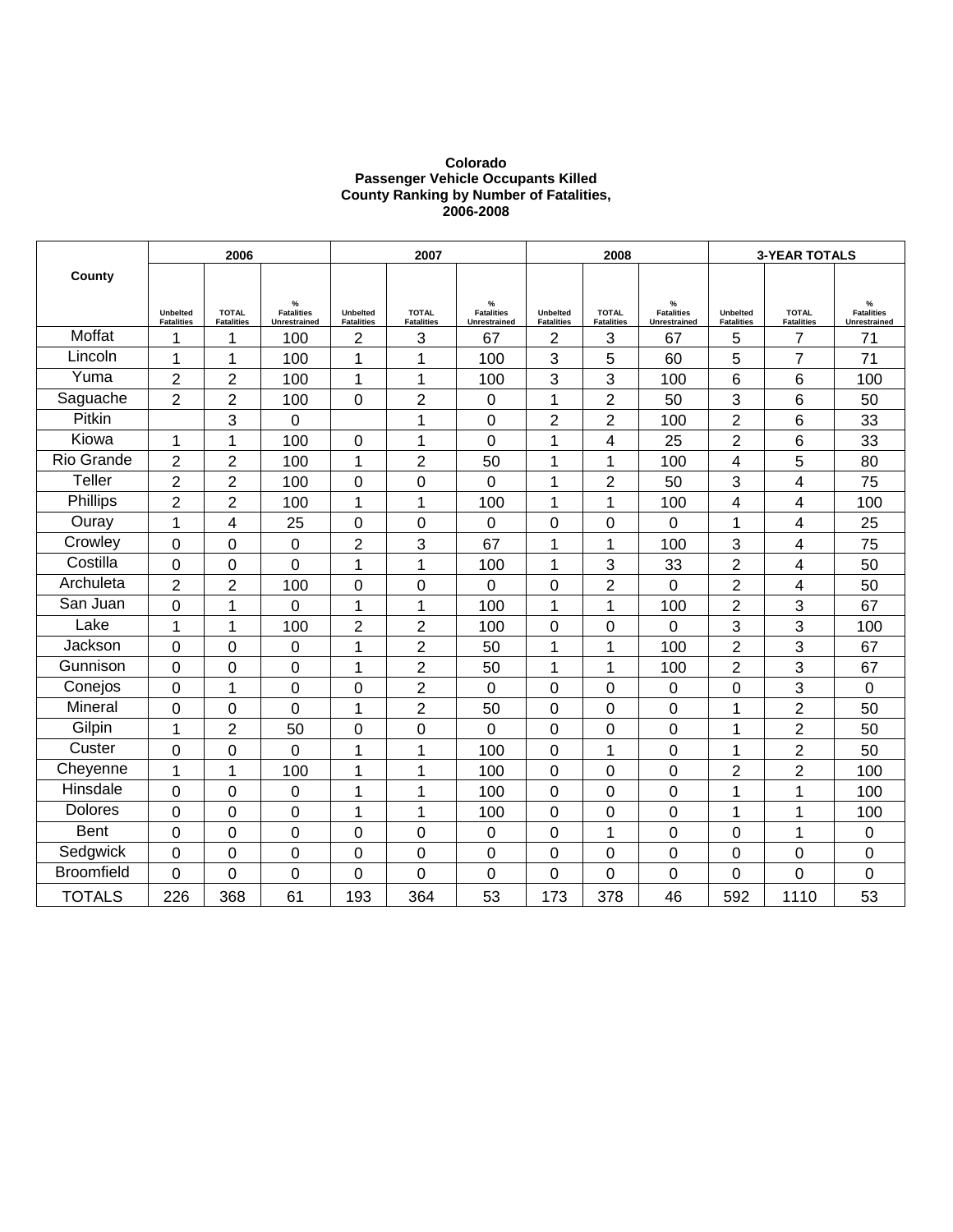# **Adams County Occupants in Passenger Vehicles Involved in Fatal Crashes**

|                               |                                              | 2006               |                                   |                                       | 2007               |                                   |                                       | 2008               |                                   |                                       | <b>3-YEAR TOTALS</b>      |                                             |
|-------------------------------|----------------------------------------------|--------------------|-----------------------------------|---------------------------------------|--------------------|-----------------------------------|---------------------------------------|--------------------|-----------------------------------|---------------------------------------|---------------------------|---------------------------------------------|
| <b>ADAMS</b><br><b>COUNTY</b> | <b>Total</b><br><b>Unbelted</b><br>Occupants | Total<br>Occupants | %<br>Occupants<br><b>Unbelted</b> | Total<br><b>Unbelted</b><br>Occupants | Total<br>Occupants | %<br>Occupants<br><b>Unbelted</b> | Total<br><b>Unbelted</b><br>Occupants | Total<br>Occupants | %<br>Occupants<br><b>Unbelted</b> | Total<br><b>Unbelted</b><br>Occupants | <b>Total</b><br>Occupants | $\%$<br><b>Occupants</b><br><b>Unbelted</b> |
| Uninjured                     | $\mathbf{2}$                                 | 29                 | 6.9%                              | 1                                     | 41                 | 2.4%                              | $\mathbf{2}$                          | 27                 | 7.4%                              | 5                                     | 97                        | 5.2%                                        |
| Injured                       | 8                                            | 34                 | 23.5%                             | 5                                     | 23                 | 21.7%                             | 7                                     | 42                 | 16.7%                             | 20                                    | 99                        | 20.2%                                       |
| Killed                        | 18                                           | 27                 | 66.7%                             | 12                                    | 21                 | 57.1%                             | 9                                     | 21                 | 42.9%                             | 39                                    | 69                        | 56.5%                                       |
| <b>TOTALS</b>                 | 28                                           | 90                 | 31.1%                             | 18                                    | 85                 | 21.2%                             | 18                                    | 90                 | 20.0%                             | 64                                    | 265                       | 24.2%                                       |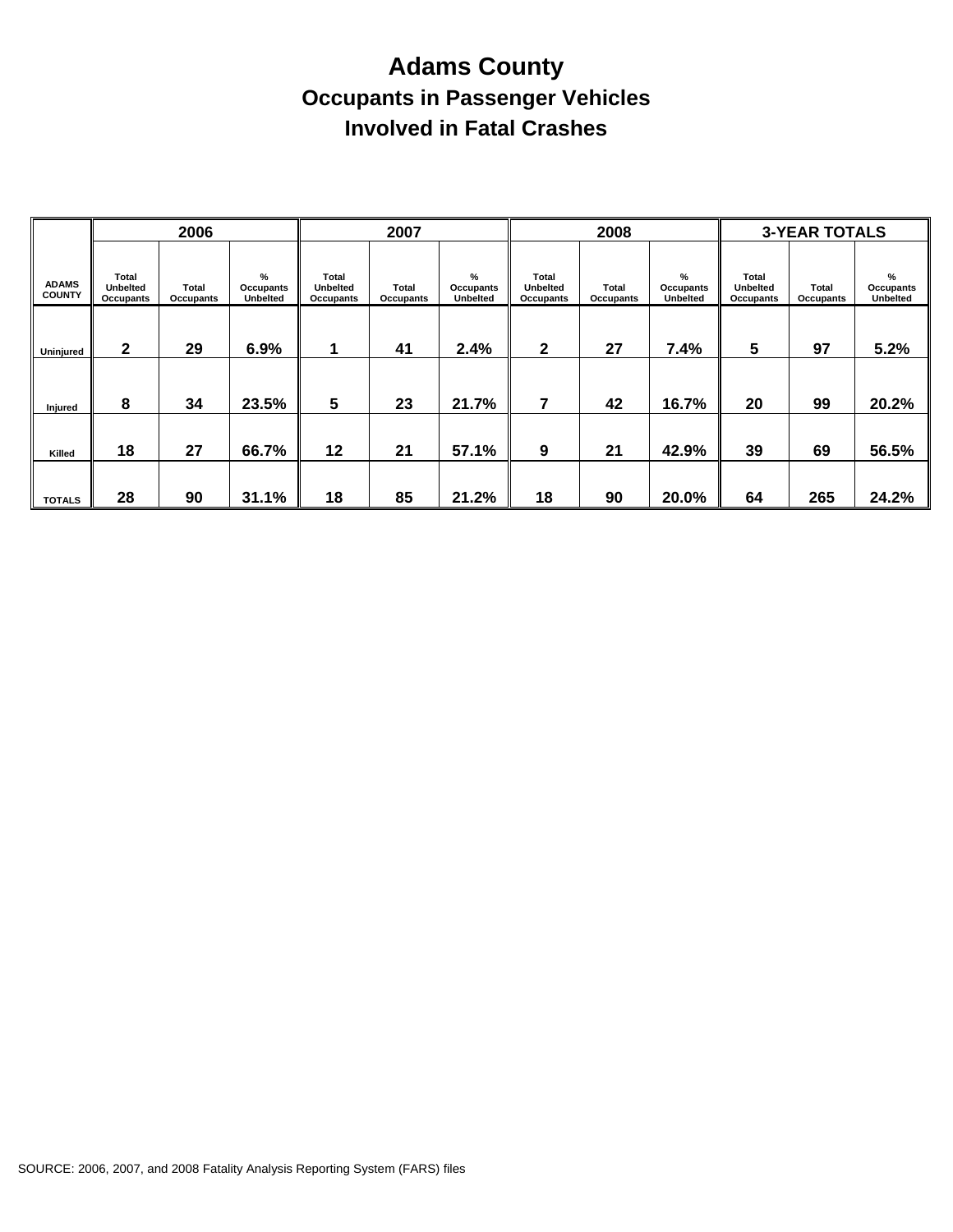## **Alamosa County Occupants in Passenger Vehicles Involved in Fatal Crashes**

|                                 |                                       | 2006               |                                      |                                       | 2007               |                            |                                       | 2008               |                                      |                                | <b>3-YEAR TOTALS</b> |                            |
|---------------------------------|---------------------------------------|--------------------|--------------------------------------|---------------------------------------|--------------------|----------------------------|---------------------------------------|--------------------|--------------------------------------|--------------------------------|----------------------|----------------------------|
| <b>ALAMOSA</b><br><b>COUNTY</b> | Total<br><b>Unbelted</b><br>Occupants | Total<br>Occupants | $\%$<br>Occupants<br><b>Unbelted</b> | Total<br><b>Unbelted</b><br>Occupants | Total<br>Occupants | %<br>Occupants<br>Unbelted | Total<br><b>Unbelted</b><br>Occupants | Total<br>Occupants | $\%$<br>Occupants<br><b>Unbelted</b> | Total<br>Unbelted<br>Occupants | Total<br>Occupants   | %<br>Occupants<br>Unbelted |
| Uninjured                       | $\mathbf{2}$                          | $\mathbf{2}$       | 100.0%                               | $\mathbf 0$                           | 6                  | 0.0%                       |                                       |                    |                                      | 2                              | 8                    | 25.0%                      |
| Injured                         |                                       | 4                  | 25.0%                                | 1                                     | 12                 | 8.3%                       |                                       |                    |                                      | $\mathbf{2}$                   | 16                   | 12.5%                      |
|                                 |                                       |                    |                                      |                                       |                    |                            |                                       |                    |                                      |                                |                      |                            |
| Killed                          | 0                                     | $\mathbf{2}$       | $0.0\%$                              | $\mathbf 0$                           | $6\phantom{1}6$    | 0.0%                       | 3                                     | 3                  | 100.0%                               | 3                              | 11                   | 27.3%                      |
| <b>TOTALS</b>                   | 3                                     | 8                  | 37.5%                                | 1                                     | 24                 | 4.2%                       | 3                                     | 3                  | 100.0%                               | 7                              | 35                   | 20.0%                      |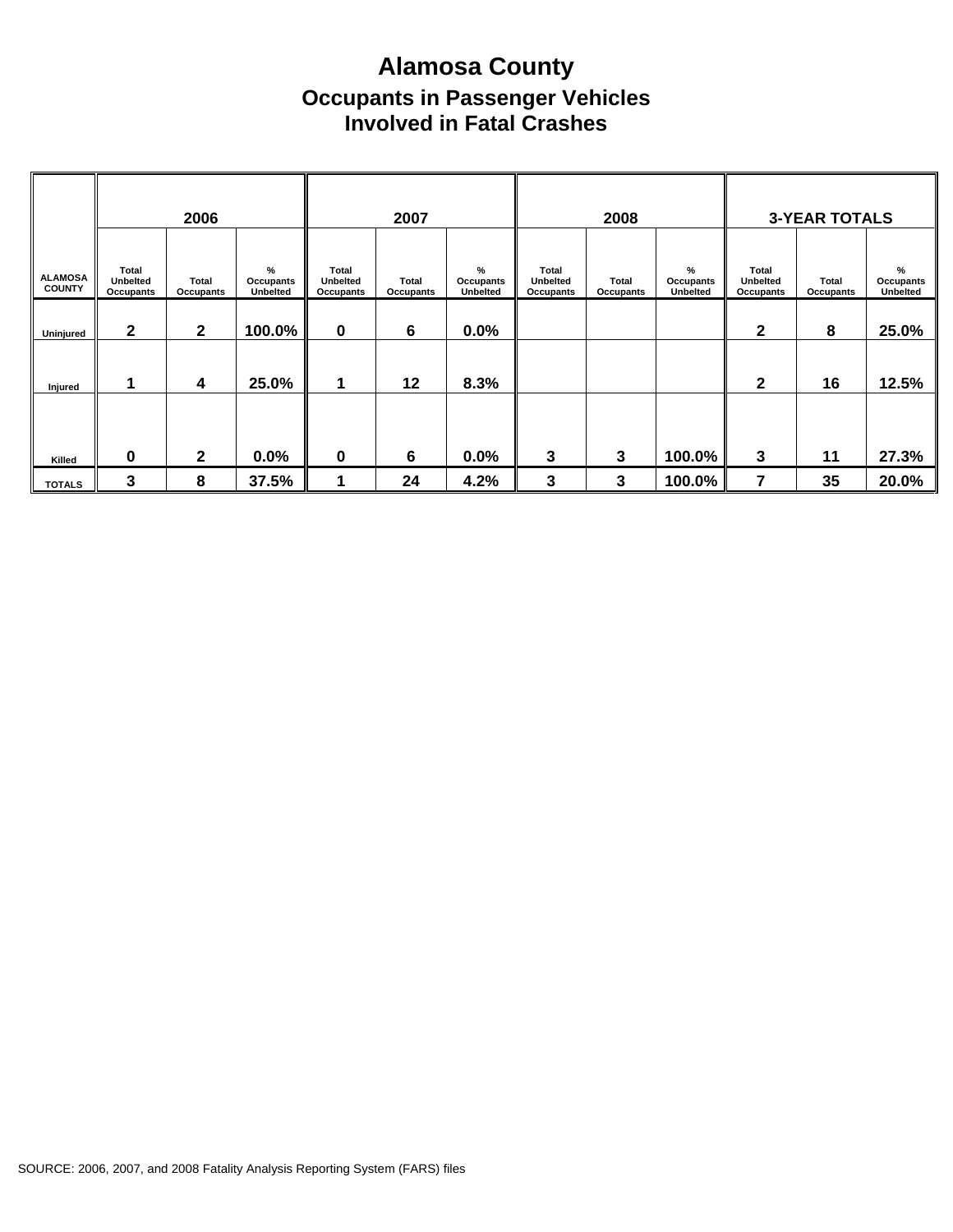## **Arapahoe County Occupants in Passenger Vehicles Involved in Fatal Crashes**

|                                  |                                       | 2006               |                                   |                                       | 2007               |                                   |                                              | 2008                      |                                   |                                              | <b>3-YEAR TOTALS</b> |                                   |
|----------------------------------|---------------------------------------|--------------------|-----------------------------------|---------------------------------------|--------------------|-----------------------------------|----------------------------------------------|---------------------------|-----------------------------------|----------------------------------------------|----------------------|-----------------------------------|
| <b>ARAPAHOE</b><br><b>COUNTY</b> | Total<br><b>Unbelted</b><br>Occupants | Total<br>Occupants | %<br>Occupants<br><b>Unbelted</b> | Total<br><b>Unbelted</b><br>Occupants | Total<br>Occupants | %<br>Occupants<br><b>Unbelted</b> | <b>Total</b><br><b>Unbelted</b><br>Occupants | <b>Total</b><br>Occupants | %<br>Occupants<br><b>Unbelted</b> | <b>Total</b><br><b>Unbelted</b><br>Occupants | Total<br>Occupants   | %<br>Occupants<br><b>Unbelted</b> |
| Uninjured                        | 0                                     | 27                 | $0.0\%$                           |                                       | 23                 | 4.3%                              | 2                                            | 19                        | 10.5%                             | 3                                            | 69                   | 4.3%                              |
| Injured                          | 14                                    | 36                 | 38.9%                             | 11                                    | 27                 | 40.7%                             | 10                                           | 36                        | 27.8%                             | 35                                           | 99                   | 35.4%                             |
|                                  | 14                                    | 22                 | 63.6%                             | 12                                    | 22                 | 54.5%                             | 10                                           | 32                        | 31.3%                             | 36                                           | 76                   | 47.4%                             |
| Killed<br><b>TOTALS</b>          | 28                                    | 85                 | 32.9%                             | 24                                    | 72                 | 33.3%                             | 22                                           | 87                        | 25.3%                             | 74                                           | 244                  | 30.3%                             |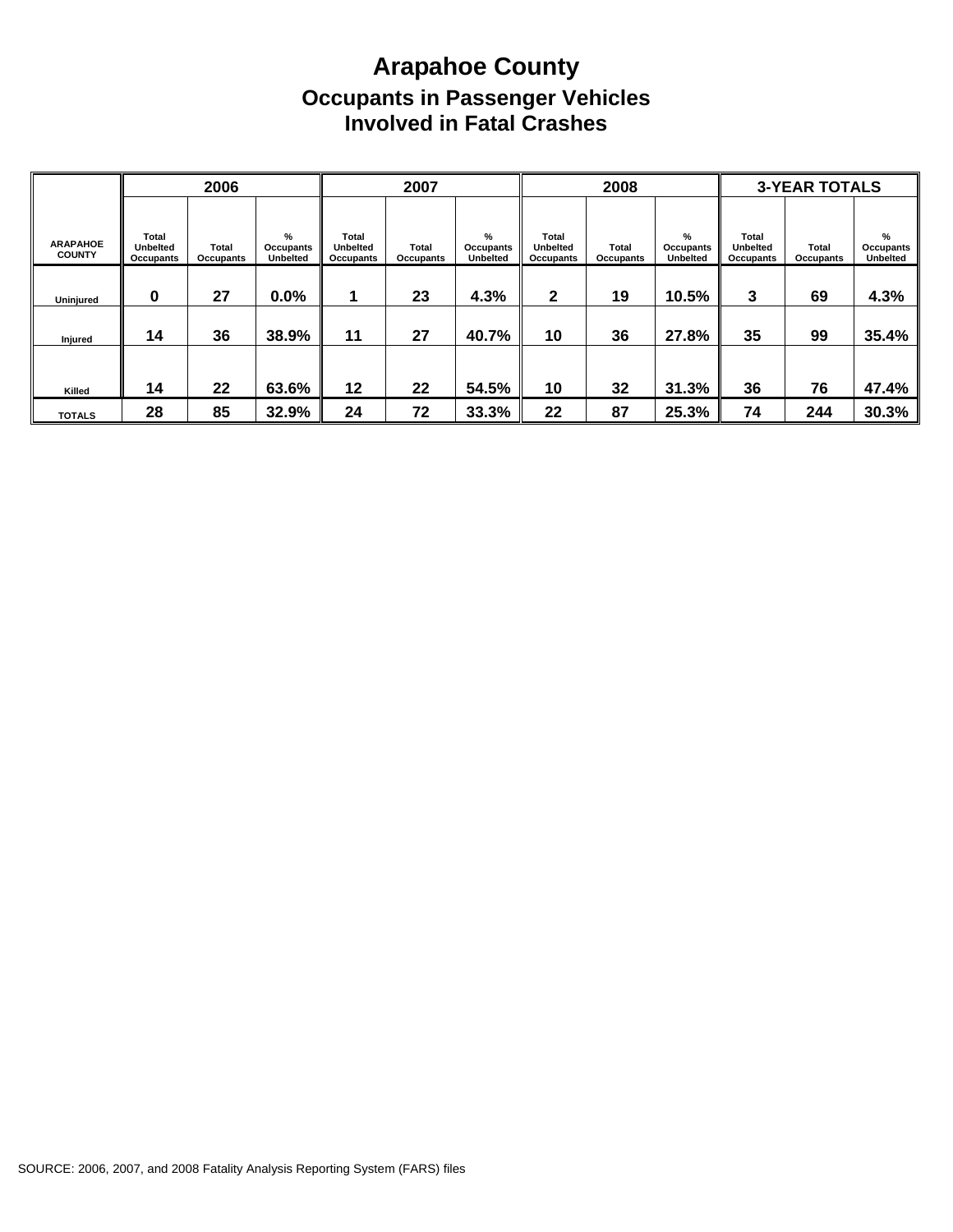## **Archuleta County Occupants in Passenger Vehicles Involved in Fatal Crashes**

|                                   |                                | 2006                 |                                      |                                              | 2007                      |                                   |                                              | 2008                      |                                   |                                | <b>3-YEAR TOTALS</b>      |                                   |
|-----------------------------------|--------------------------------|----------------------|--------------------------------------|----------------------------------------------|---------------------------|-----------------------------------|----------------------------------------------|---------------------------|-----------------------------------|--------------------------------|---------------------------|-----------------------------------|
|                                   |                                | <b>Seat Belt Use</b> |                                      |                                              | <b>Seat Belt Use</b>      |                                   |                                              | <b>Seat Belt Use</b>      |                                   |                                | <b>Seat Belt Use</b>      |                                   |
| <b>ARCHULETA</b><br><b>COUNTY</b> | Total<br>Unbelted<br>Occupants | Total<br>Occupants   | $\%$<br>Occupants<br><b>Unbelted</b> | Total<br><b>Unbelted</b><br><b>Occupants</b> | <b>Total</b><br>Occupants | %<br>Occupants<br><b>Unbelted</b> | <b>Total</b><br>Unbelted<br><b>Occupants</b> | Total<br><b>Occupants</b> | %<br>Occupants<br><b>Unbelted</b> | Total<br>Unbelted<br>Occupants | <b>Total</b><br>Occupants | %<br>Occupants<br><b>Unbelted</b> |
| Uninjured                         | 0                              | $\mathbf{2}$         | $0.0\%$                              |                                              |                           |                                   |                                              |                           |                                   |                                | 2                         | 0.0%                              |
| Injured                           |                                | 3                    | 33.3%                                |                                              |                           |                                   |                                              | $\mathbf{2}$              | $0.0\%$                           | 1                              | 5                         | 20.0%                             |
| Killed                            | 2                              | $\mathbf{2}$         | 100.0%                               |                                              |                           |                                   |                                              | $\overline{2}$            | 0.0%                              | $\mathbf{2}$                   | 4                         | 50.0%                             |
| <b>TOTALS</b>                     | 3                              | 7                    | 42.9%                                | 0                                            | 0                         |                                   | 0                                            | 4                         | 0.0%                              | 3                              | 11                        | 27.3%                             |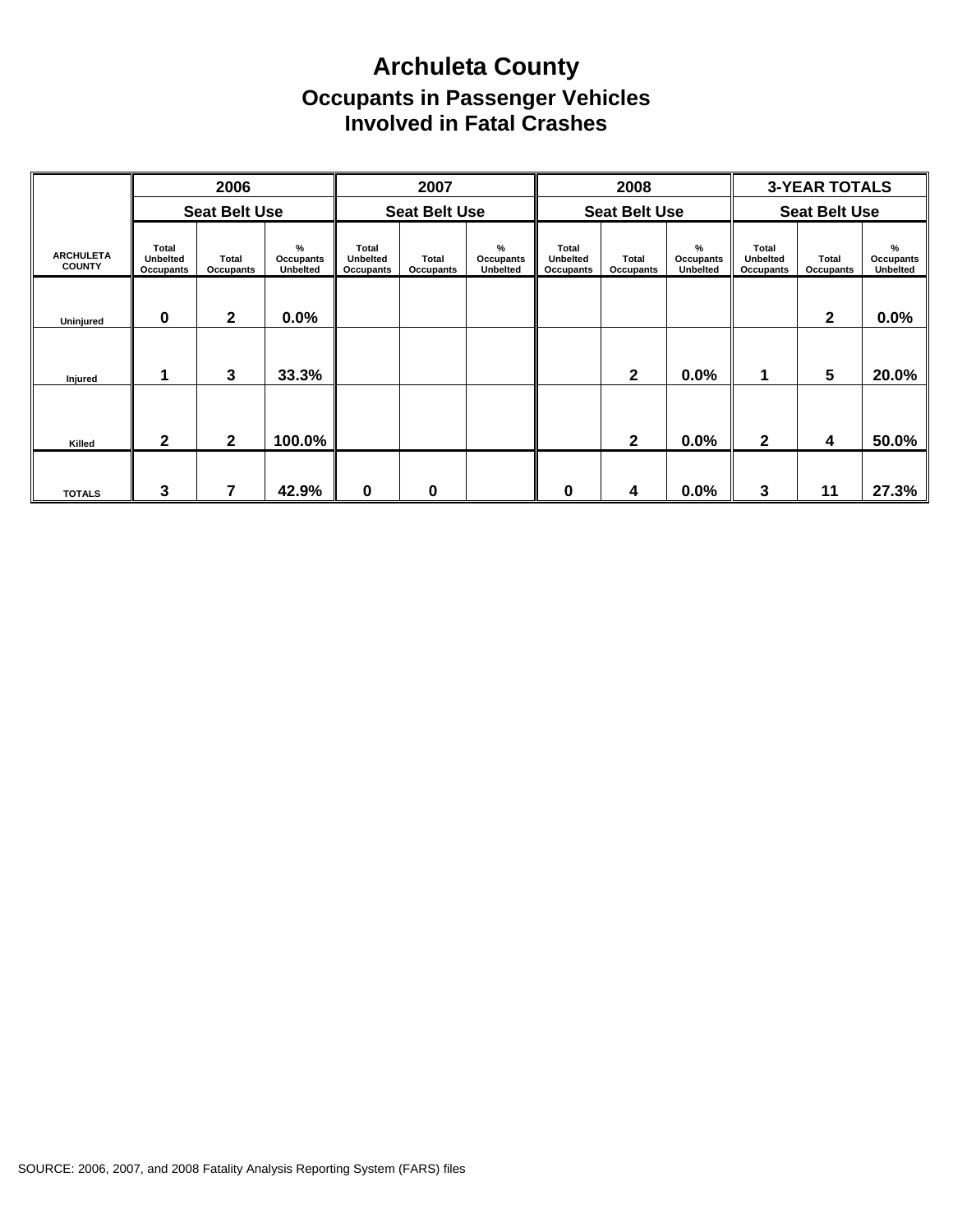## **Baca County Occupants in Passenger Vehicles Involved in Fatal Crashes**

|                              |                                       | 2006               |                                   |                                       | 2007               |                                   |                                       | 2008                      |                                   |                                       | <b>3-YEAR TOTALS</b> |                                   |
|------------------------------|---------------------------------------|--------------------|-----------------------------------|---------------------------------------|--------------------|-----------------------------------|---------------------------------------|---------------------------|-----------------------------------|---------------------------------------|----------------------|-----------------------------------|
| <b>BACA</b><br><b>COUNTY</b> | Total<br><b>Unbelted</b><br>Occupants | Total<br>Occupants | %<br>Occupants<br><b>Unbelted</b> | Total<br><b>Unbelted</b><br>Occupants | Total<br>Occupants | %<br>Occupants<br><b>Unbelted</b> | Total<br><b>Unbelted</b><br>Occupants | <b>Total</b><br>Occupants | %<br>Occupants<br><b>Unbelted</b> | Total<br><b>Unbelted</b><br>Occupants | Total<br>Occupants   | %<br>Occupants<br><b>Unbelted</b> |
| Uninjured                    | 2                                     | 6                  |                                   |                                       |                    |                                   |                                       |                           | $100.0\%$                         | 3                                     |                      | 42.9%                             |
| Injured                      | 4                                     | 6                  | 66.7%                             |                                       |                    |                                   | $\mathbf{2}$                          | 5                         | 40.0%                             | 6                                     | 11                   | 54.5%                             |
| Killed                       | 4                                     | 8                  | 50.0%                             |                                       |                    | 100.0%                            | 3                                     | 4                         | 75.0%                             | 8                                     | 13                   | 61.5%                             |
| <b>TOTALS</b>                | 10                                    | 20                 | 50.0%                             |                                       |                    | 100.0%                            | 6                                     | 10                        | 60.0%                             | 17                                    | 31                   | 54.8%                             |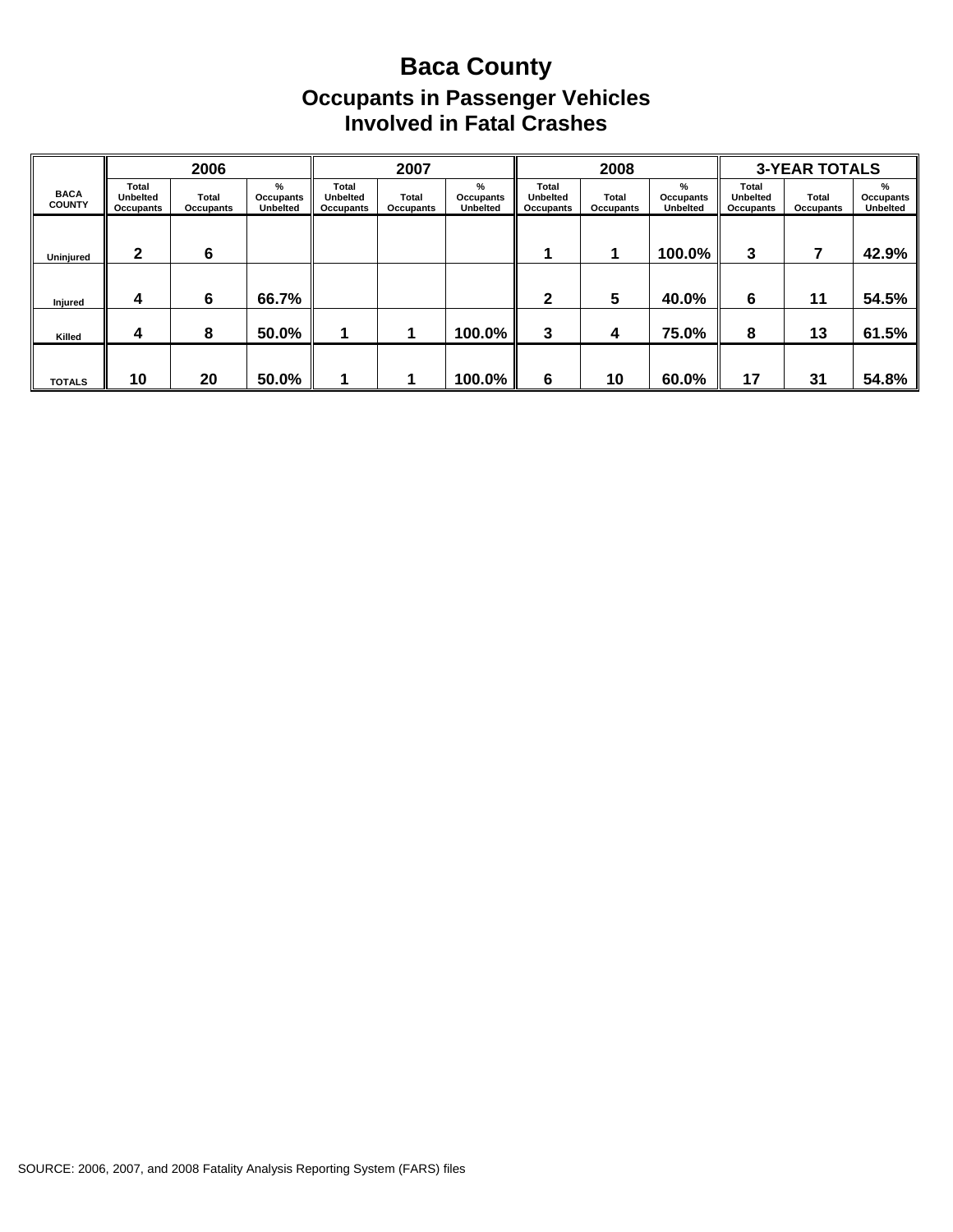## **Boulder County Occupants in Passenger Vehicles Involved in Fatal Crashes**

|                                 |                                       | 2006                      |                                          |                                       | 2007               |                            |                                              | 2008               |                                   |                                                     | <b>3-YEAR TOTALS</b> |                                   |
|---------------------------------|---------------------------------------|---------------------------|------------------------------------------|---------------------------------------|--------------------|----------------------------|----------------------------------------------|--------------------|-----------------------------------|-----------------------------------------------------|----------------------|-----------------------------------|
| <b>BOULDER</b><br><b>COUNTY</b> | Total<br><b>Unbelted</b><br>Occupants | Total<br><b>Occupants</b> | %<br><b>Occupants</b><br><b>Unbelted</b> | Total<br><b>Unbelted</b><br>Occupants | Total<br>Occupants | %<br>Occupants<br>Unbelted | <b>Total</b><br><b>Unbelted</b><br>Occupants | Total<br>Occupants | %<br>Occupants<br><b>Unbelted</b> | <b>Total</b><br><b>Unbelted</b><br><b>Occupants</b> | Total<br>Occupants   | %<br>Occupants<br><b>Unbelted</b> |
| Uninjured                       | 18                                    | 21                        | 85.7%                                    |                                       | 6                  | $0.0\%$                    |                                              | 5                  | 0.0%                              | 18                                                  | 32                   | 56.3%                             |
| Injured                         | 2                                     | 19                        | 10.5%                                    | 10                                    | 15                 | 66.7%                      |                                              | 16                 | 6.3%                              | 13                                                  | 50                   | 26.0%                             |
| Killed                          | 3                                     | 9                         | 33.3%                                    | 9                                     | 11                 | 81.8%                      | 6                                            | 15                 | 40.0%                             | 18                                                  | 35                   | 51.4%                             |
| <b>TOTALS</b>                   | 23                                    | 49                        | 46.9%                                    | 19                                    | 32                 | 59.4%                      |                                              | 36                 | 19.4%                             | 49                                                  | 117                  | 41.9%                             |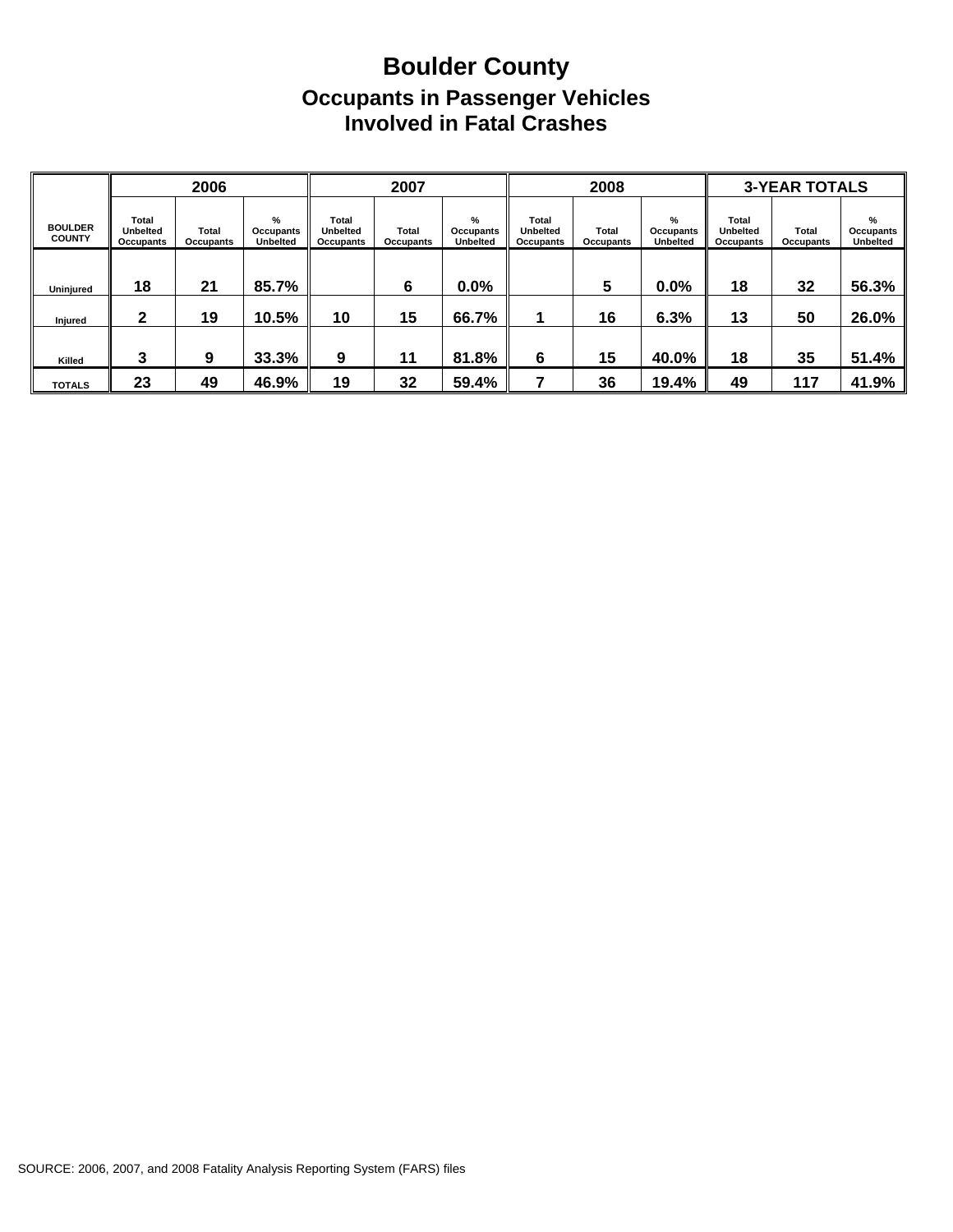## **Chaffee County Occupants in Passenger Vehicles Involved in Fatal Crashes**

|                                 |                                       | 2006               |                                   |                                              | 2007               |                                   |                                              | 2008               |                                   |                                              | 3-Year TOTAL       |                                   |
|---------------------------------|---------------------------------------|--------------------|-----------------------------------|----------------------------------------------|--------------------|-----------------------------------|----------------------------------------------|--------------------|-----------------------------------|----------------------------------------------|--------------------|-----------------------------------|
| <b>CHAFFEE</b><br><b>COUNTY</b> | Total<br><b>Unbelted</b><br>Occupants | Total<br>Occupants | %<br>Occupants<br><b>Unbelted</b> | <b>Total</b><br><b>Unbelted</b><br>Occupants | Total<br>Occupants | %<br>Occupants<br><b>Unbelted</b> | Total<br><b>Unbelted</b><br><b>Occupants</b> | Total<br>Occupants | %<br>Occupants<br><b>Unbelted</b> | <b>Total</b><br><b>Unbelted</b><br>Occupants | Total<br>Occupants | %<br>Occupants<br><b>Unbelted</b> |
| Uninjured                       |                                       | 4                  | 0.0%                              |                                              | 3                  | 0.0%                              | 11                                           | 11                 | 100.0%                            | 11                                           | 18                 | 61.1%                             |
| <b>Injured</b>                  | 2                                     | 2                  | 100.0%                            |                                              | 3                  | 0.0%                              | 4                                            | 6                  | 66.7%                             | 6                                            | 11                 | 54.5%                             |
| Killed                          | າ                                     | 3                  | 66.7%                             |                                              | 3                  | 0.0%                              | 3                                            | 3                  | 100.0%                            | 4                                            | 9                  | 44.4%                             |
| <b>TOTALS</b>                   | 4                                     | 9                  | 44.4%                             |                                              | 9                  | 0.0%                              | 18                                           | 20                 | 90.0%                             | 21                                           | 38                 | 55.3%                             |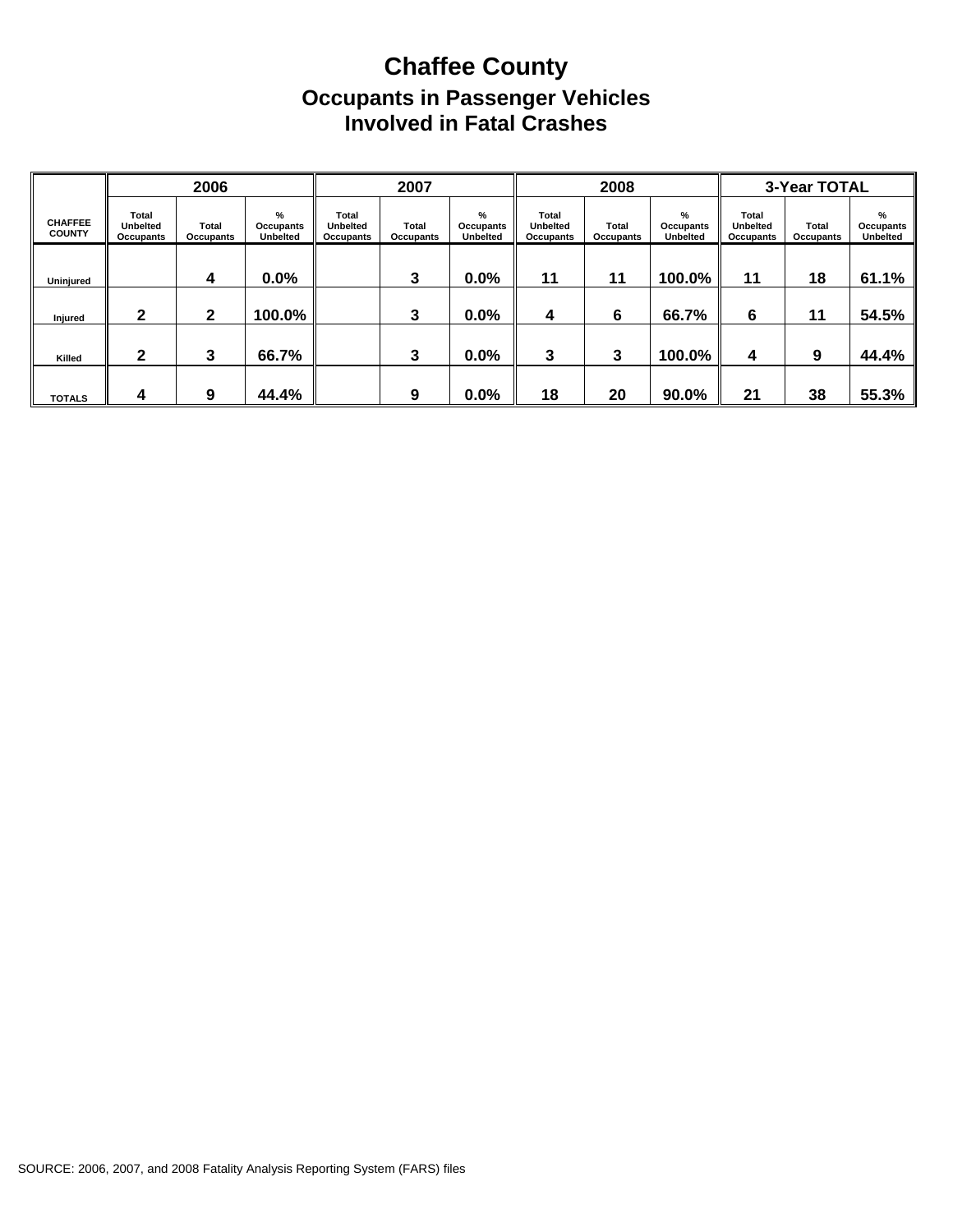## **Clear Creek County Occupants in Passenger Vehicles Involved in Fatal Crashes**

|                                               |                                       | 2006                      |                                   |                                       | 2007               |                                   |                                              | 2008                      |                                   |                                       | <b>3-YEAR TOTALS</b> |                                   |
|-----------------------------------------------|---------------------------------------|---------------------------|-----------------------------------|---------------------------------------|--------------------|-----------------------------------|----------------------------------------------|---------------------------|-----------------------------------|---------------------------------------|----------------------|-----------------------------------|
| <b>CLEAR</b><br><b>CREEK</b><br><b>COUNTY</b> | Total<br><b>Unbelted</b><br>Occupants | <b>Total</b><br>Occupants | %<br>Occupants<br><b>Unbelted</b> | Total<br><b>Unbelted</b><br>Occupants | Total<br>Occupants | %<br>Occupants<br><b>Unbelted</b> | <b>Total</b><br><b>Unbelted</b><br>Occupants | <b>Total</b><br>Occupants | %<br>Occupants<br><b>Unbelted</b> | Total<br><b>Unbelted</b><br>Occupants | Total<br>Occupants   | %<br>Occupants<br><b>Unbelted</b> |
| Uninjured                                     |                                       |                           |                                   |                                       | 5                  | 20.0%                             |                                              |                           |                                   |                                       | 5                    | 20.0%                             |
| Injured                                       |                                       | 11                        | $0.0\%$                           |                                       |                    |                                   |                                              |                           |                                   | 0                                     | 11                   | 0.0%                              |
| Killed                                        |                                       | 4                         | 100.0%                            |                                       | ≏                  | 0.0%                              | 2                                            | 3                         | 66.7%                             | 6                                     | 9                    | 66.7%                             |
| <b>TOTALS</b>                                 | л                                     | 15                        | 26.7%                             |                                       |                    | 14.3%                             | ◠                                            | 2                         | 66.7%                             |                                       | 25                   | 28.0%                             |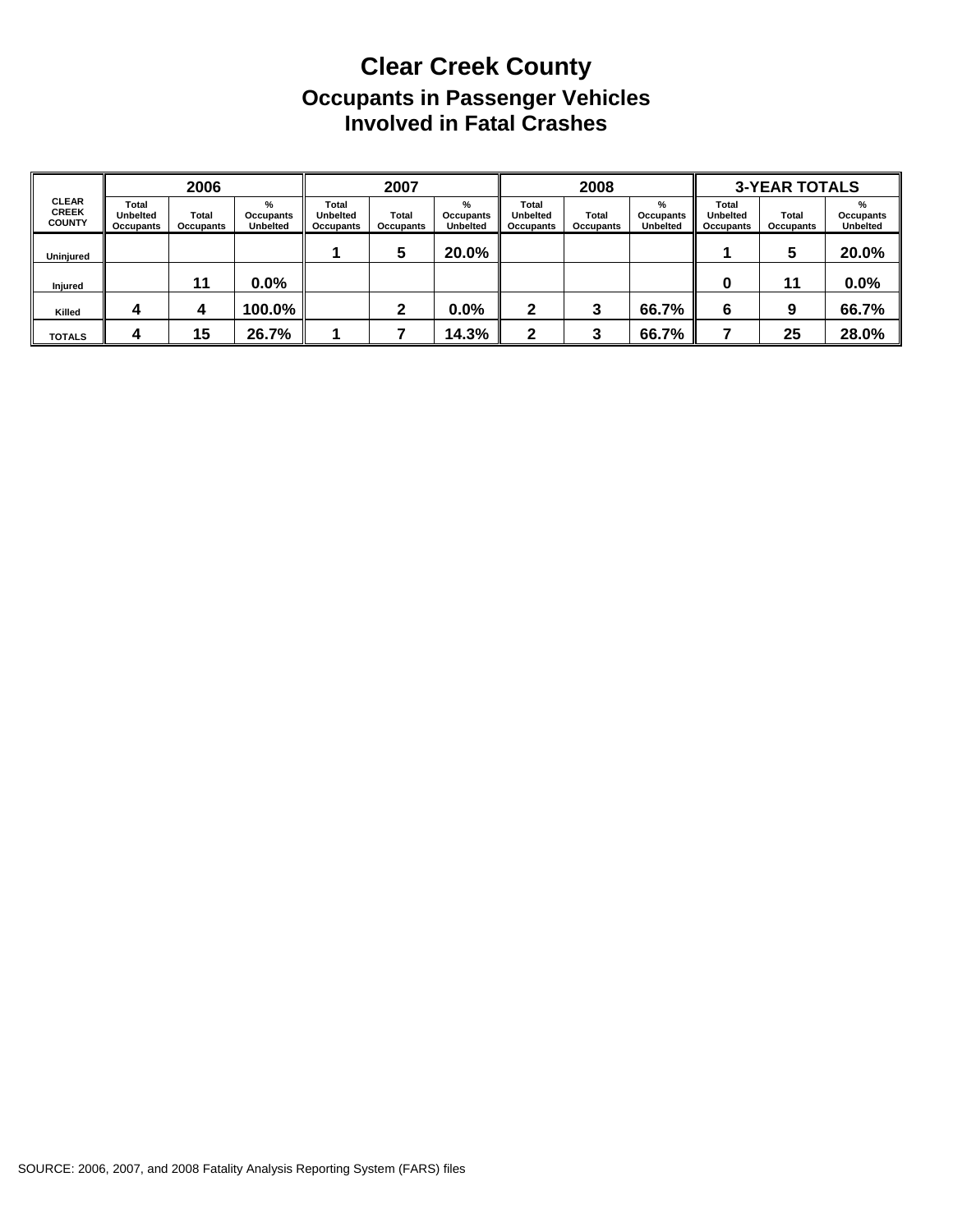#### **Delta County Occupants in Passenger Vehicles Involved in Fatal Crashes**

|                               |                                       | 2006               |                                   |                                       | 2007                             |                                   |                                              | 2008                      |                                   |                                              | <b>3-YEAR TOTALS</b> |                                   |
|-------------------------------|---------------------------------------|--------------------|-----------------------------------|---------------------------------------|----------------------------------|-----------------------------------|----------------------------------------------|---------------------------|-----------------------------------|----------------------------------------------|----------------------|-----------------------------------|
| <b>DELTA</b><br><b>COUNTY</b> | Total<br><b>Unbelted</b><br>Occupants | Total<br>Occupants | %<br>Occupants<br><b>Unbelted</b> | Total<br><b>Unbelted</b><br>Occupants | <b>Total</b><br><b>Occupants</b> | %<br>Occupants<br><b>Unbelted</b> | Total<br><b>Unbelted</b><br><b>Occupants</b> | Total<br><b>Occupants</b> | %<br>Occupants<br><b>Unbelted</b> | <b>Total</b><br><b>Unbelted</b><br>Occupants | Total<br>Occupants   | %<br>Occupants<br><b>Unbelted</b> |
| Uninjured                     |                                       |                    | 100.0%                            |                                       | b                                | 20.0%                             |                                              |                           | $0.0\%$                           |                                              | 8                    | 25.0%                             |
| Injured                       |                                       |                    | 66.7%                             |                                       | 11                               | 18.2%                             |                                              |                           | 0.0%                              | 6                                            | 19                   | 31.6%                             |
| Killed                        |                                       |                    | 60.0%                             |                                       | 13                               | 53.8%                             |                                              |                           | 80.0%                             | 14                                           | 23                   | 60.9%                             |
| <b>TOTALS</b>                 |                                       | 12                 | 66.7%                             | 10                                    | 29                               | 34.5%                             |                                              |                           | 44.4%                             | 22                                           | 50                   | 44.0%                             |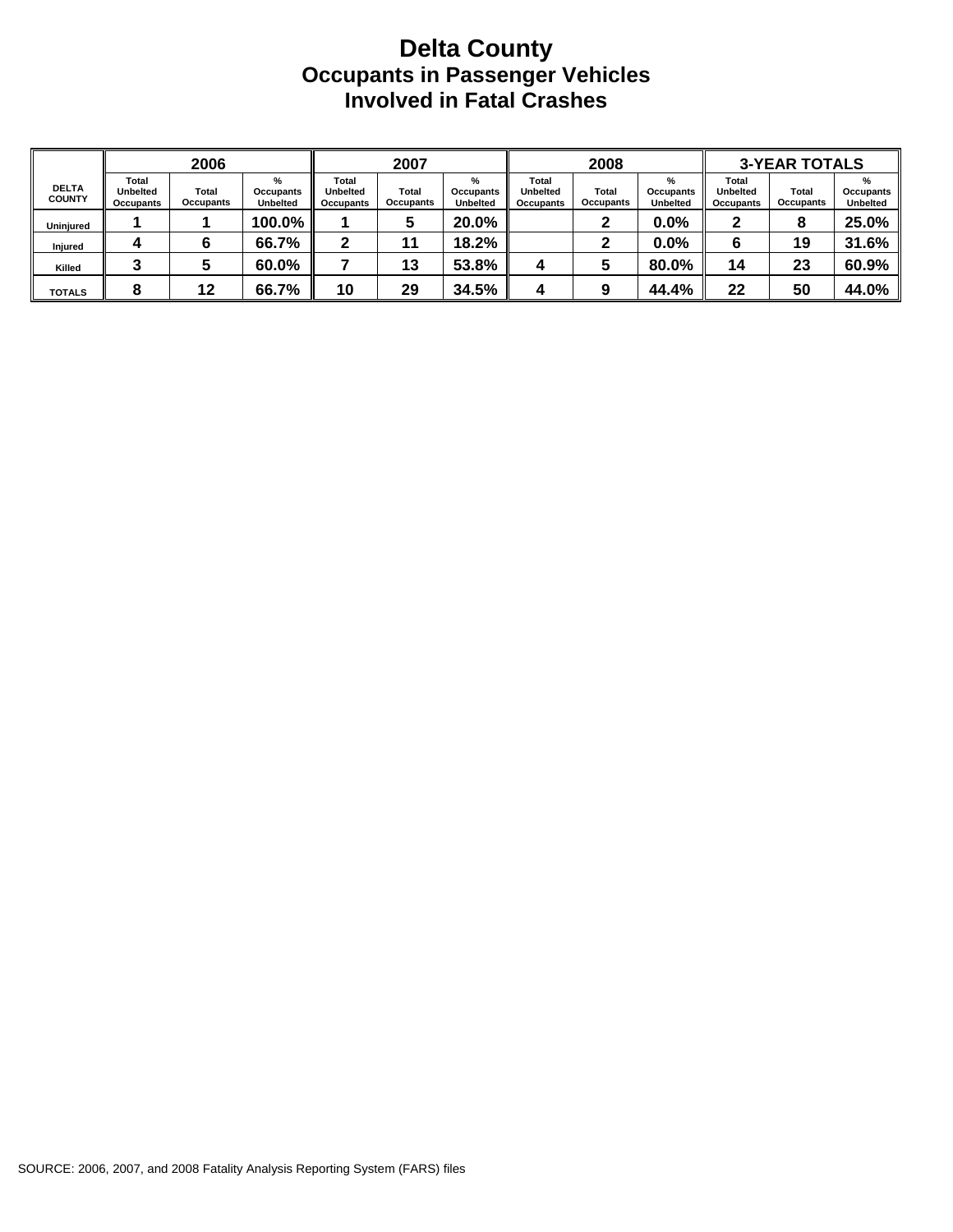## **Denver County Occupants in Passenger Vehicles Involved in Fatal Crashes**

|                                |                                       | 2006               |                                   |                                              | 2007               |                                   |                                              | 2008               |                                   |                                       | <b>3-YEAR TOTALS</b> |                                      |
|--------------------------------|---------------------------------------|--------------------|-----------------------------------|----------------------------------------------|--------------------|-----------------------------------|----------------------------------------------|--------------------|-----------------------------------|---------------------------------------|----------------------|--------------------------------------|
| <b>DENVER</b><br><b>COUNTY</b> | Total<br><b>Unbelted</b><br>Occupants | Total<br>Occupants | %<br>Occupants<br><b>Unbelted</b> | <b>Total</b><br><b>Unbelted</b><br>Occupants | Total<br>Occupants | %<br>Occupants<br><b>Unbelted</b> | <b>Total</b><br><b>Unbelted</b><br>Occupants | Total<br>Occupants | %<br>Occupants<br><b>Unbelted</b> | Total<br><b>Unbelted</b><br>Occupants | Total<br>Occupants   | $\%$<br>Occupants<br><b>Unbelted</b> |
| Uninjured                      | 2                                     | 29                 | 6.9%                              | 3                                            | 46                 | 6.5%                              |                                              | 30                 | $0.0\%$                           | 5                                     | 105                  | 4.8%                                 |
| Injured                        | 8                                     | 18                 | 44.4%                             | 4                                            | 11                 | 36.4%                             | 9                                            | 17                 | 52.9%                             | 21                                    | 46                   | 45.7%                                |
| Killed                         | 10                                    | 16                 | 62.5%                             | 5                                            | 11                 | 45.5%                             | 6                                            | 18                 | 33.3%                             | 21                                    | 45                   | 46.7%                                |
| <b>TOTALS</b>                  | 20                                    | 63                 | 31.7%                             | 12                                           | 68                 | 17.6%                             | 15                                           | 65                 | 23.1%                             | 47                                    | 196                  | 24.0%                                |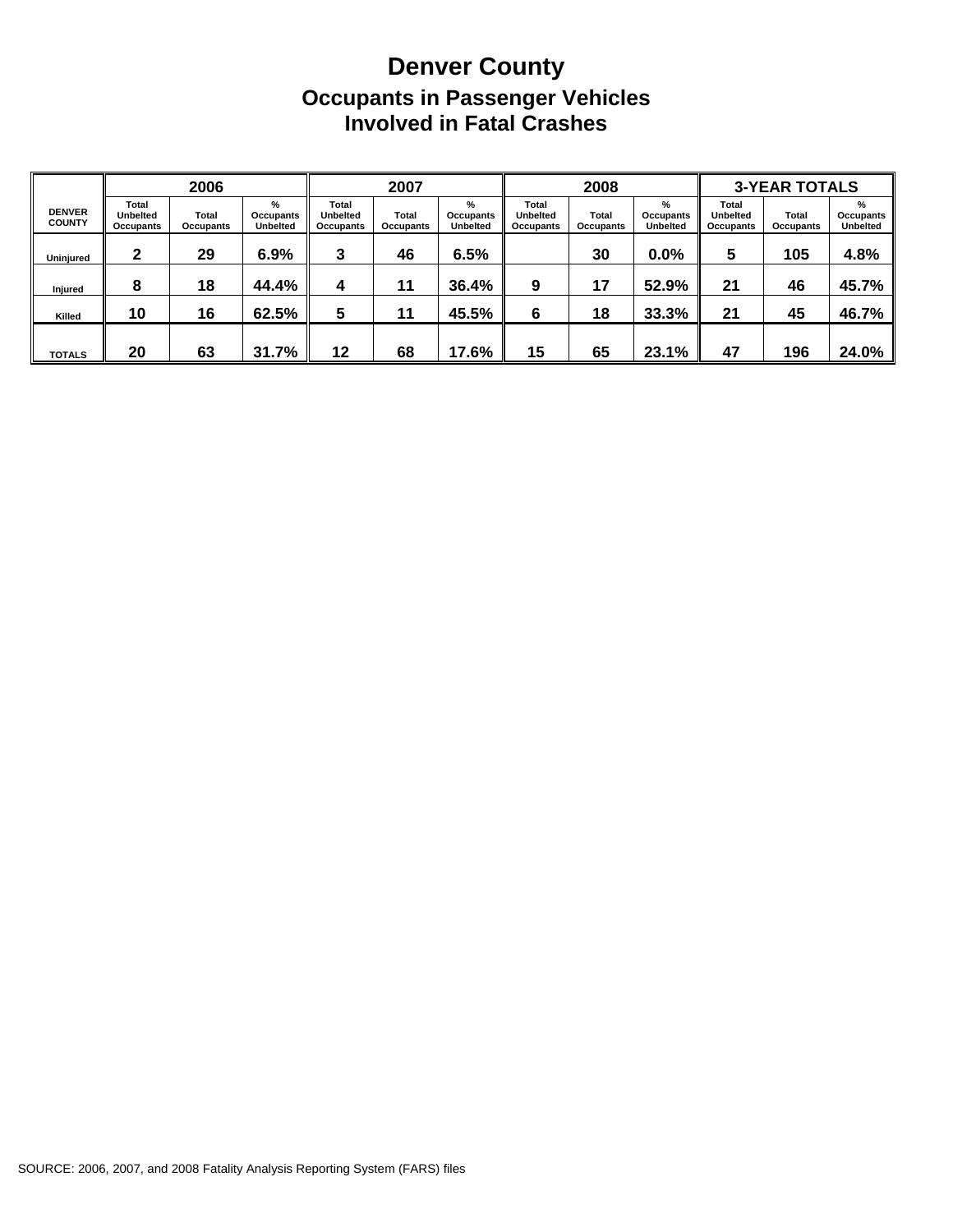# **Douglas County Occupants in Passenger Vehicles Involved in Fatal Crashes**

|                                 |                                       | 2006               |                                      |                                              | 2007                      |                                   |                                              | 2008               |                                   |                                              | <b>3-YEAR TOTALS</b> |                                   |
|---------------------------------|---------------------------------------|--------------------|--------------------------------------|----------------------------------------------|---------------------------|-----------------------------------|----------------------------------------------|--------------------|-----------------------------------|----------------------------------------------|----------------------|-----------------------------------|
| <b>DOUGLAS</b><br><b>COUNTY</b> | Total<br>Unbelted<br><b>Occupants</b> | Total<br>Occupants | $\%$<br>Occupants<br><b>Unbelted</b> | Total<br><b>Unbelted</b><br><b>Occupants</b> | <b>Total</b><br>Occupants | %<br>Occupants<br><b>Unbelted</b> | Total<br><b>Unbelted</b><br><b>Occupants</b> | Total<br>Occupants | %<br>Occupants<br><b>Unbelted</b> | <b>Total</b><br><b>Unbelted</b><br>Occupants | Total<br>Occupants   | %<br>Occupants<br><b>Unbelted</b> |
| Uninjured                       |                                       | 2                  | 0.0%                                 |                                              | 10                        | 10.0%                             |                                              |                    | 0.0%                              |                                              | 19                   | 5.3%                              |
| Injured                         |                                       | 30                 | 23.3%                                |                                              | 3                         | 0.0%                              | $\mathbf{2}$                                 | 18                 | 11.1%                             | 9                                            | 51                   | 17.6%                             |
| Killed                          | 10                                    | 18                 | 55.6%                                | 4                                            | 6                         | 66.7%                             | 3                                            | 12                 | 25.0%                             | 17                                           | 36                   | 47.2%                             |
| <b>TOTALS</b>                   | 17                                    | 50                 | 34.0%                                | 5                                            | 19                        | 26.3%                             | 5                                            | 37                 | 13.5%                             | 27                                           | 106                  | 25.5%                             |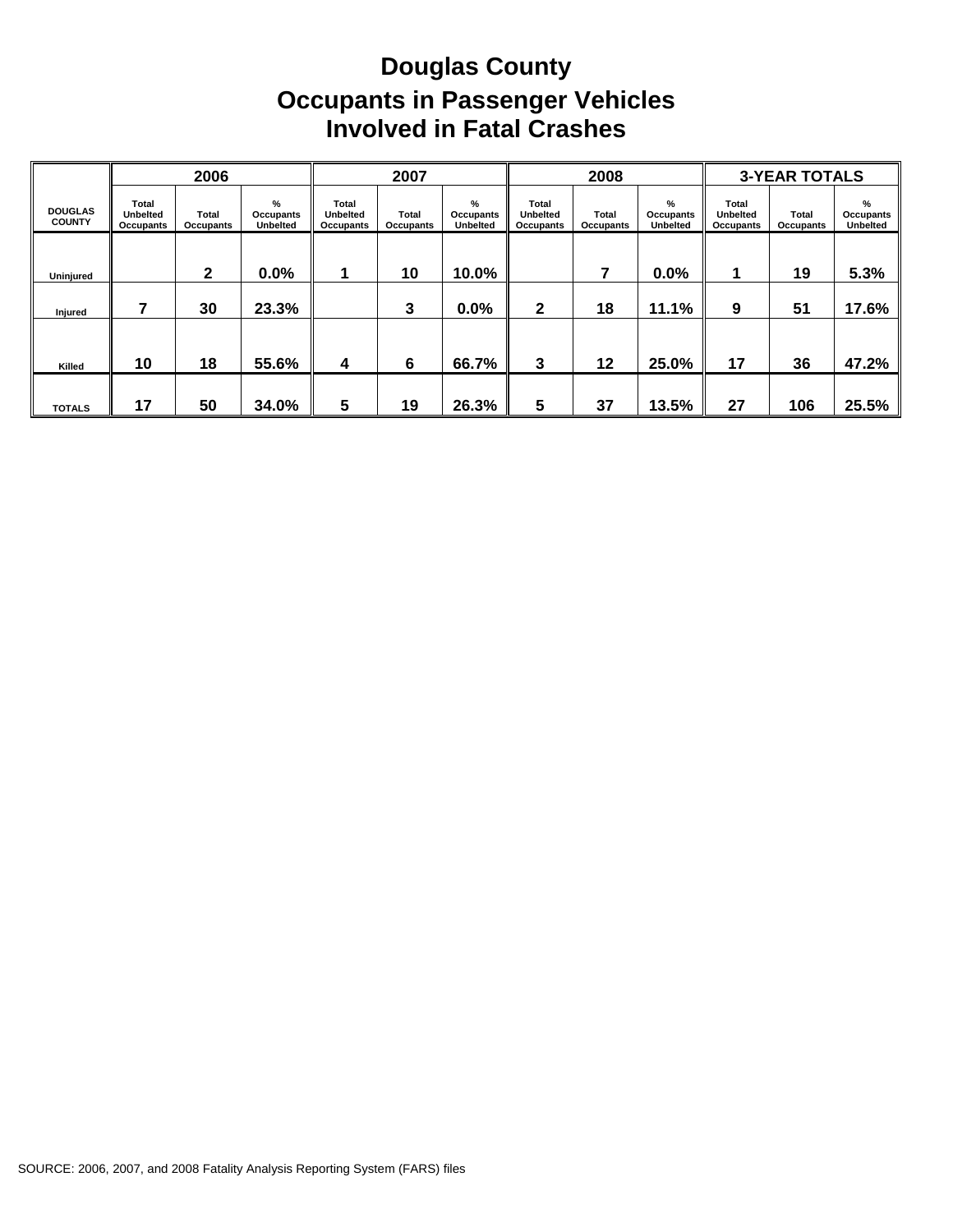## **Eagle County Occupants in Passenger Vehicles Involved in Fatal Crashes**

|                               |                                       | 2006               |                                      |                                       | 2007               |                                   |                                              | 2008               |                                   |                                       | <b>3-YEAR TOTALS</b> |                                      |
|-------------------------------|---------------------------------------|--------------------|--------------------------------------|---------------------------------------|--------------------|-----------------------------------|----------------------------------------------|--------------------|-----------------------------------|---------------------------------------|----------------------|--------------------------------------|
| <b>EAGLE</b><br><b>COUNTY</b> | Total<br><b>Unbelted</b><br>Occupants | Total<br>Occupants | $\%$<br>Occupants<br><b>Unbelted</b> | Total<br><b>Unbelted</b><br>Occupants | Total<br>Occupants | %<br>Occupants<br><b>Unbelted</b> | <b>Total</b><br><b>Unbelted</b><br>Occupants | Total<br>Occupants | %<br>Occupants<br><b>Unbelted</b> | Total<br><b>Unbelted</b><br>Occupants | Total<br>Occupants   | $\%$<br>Occupants<br><b>Unbelted</b> |
| Uninjured                     |                                       | 2                  |                                      |                                       | $\mathbf{2}$       | 0.0%                              | 4                                            | 20                 | 20.0%                             | 4                                     | 24                   | 16.7%                                |
| Injured                       | 8                                     | 10                 | 80.0%                                | 18                                    | 20                 | 90.0%                             | $\mathbf{2}$                                 | 12                 | 16.7%                             | 28                                    | 42                   | 66.7%                                |
| Killed                        | 3                                     | 3                  | 100.0%                               | 6                                     | 12                 | 50.0%                             | 3                                            | 6                  | 50.0%                             | $12 \,$                               | 21                   | 57.1%                                |
| <b>TOTALS</b>                 | 11                                    | 15                 | 73.3%                                | 24                                    | 34                 | 70.6%                             | 9                                            | 38                 | 23.7%                             | 44                                    | 87                   | 50.6%                                |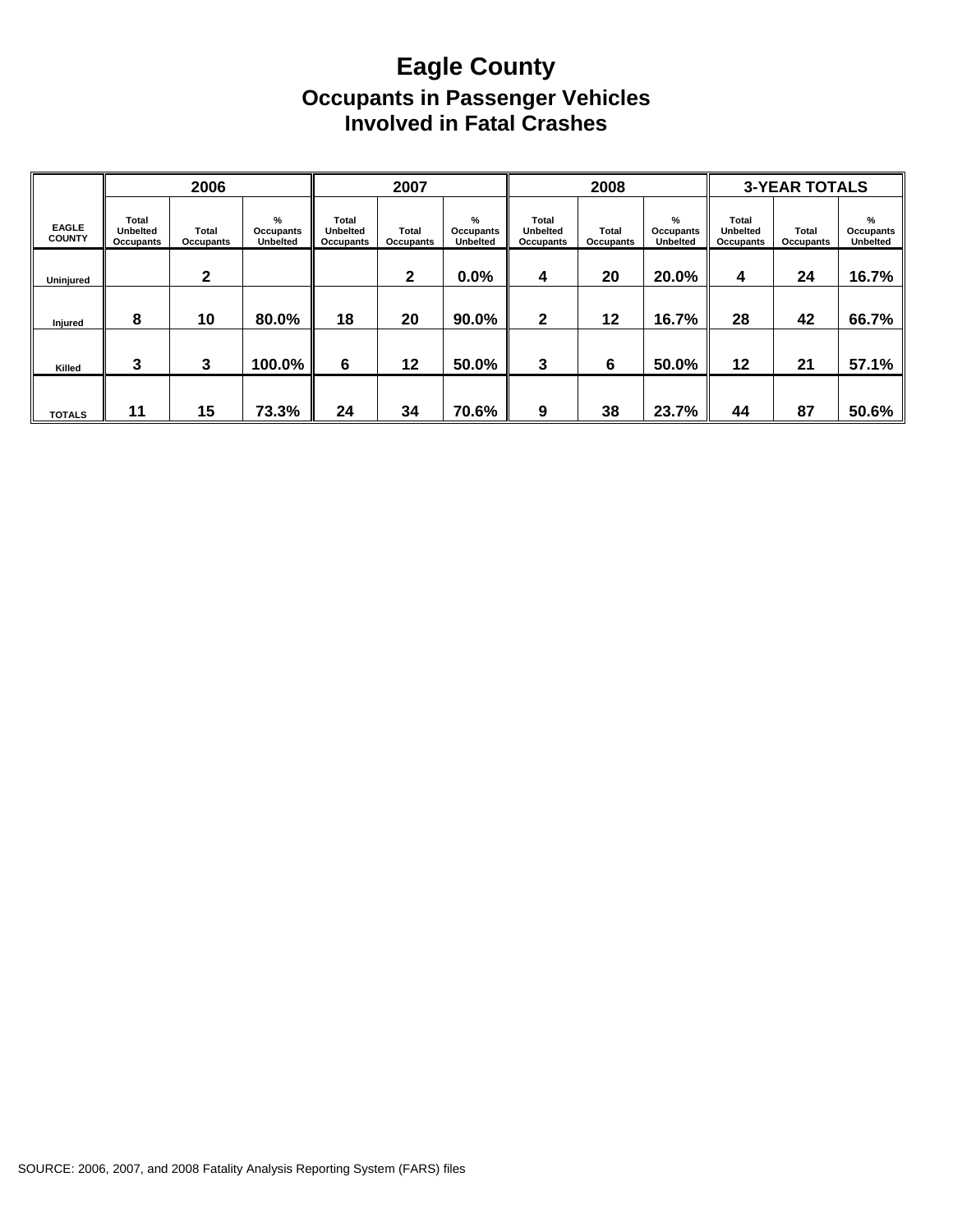## **Elbert County Occupants in Passenger Vehicles Involved in Fatal Crashes**

|                                |                                       | 2006               |                                   |                                       | 2007               |                                   |                                       | 2008               |                                   |                                       | <b>3-YEAR TOTALS</b> |                            |
|--------------------------------|---------------------------------------|--------------------|-----------------------------------|---------------------------------------|--------------------|-----------------------------------|---------------------------------------|--------------------|-----------------------------------|---------------------------------------|----------------------|----------------------------|
| <b>ELBERT</b><br><b>COUNTY</b> | Total<br><b>Unbelted</b><br>Occupants | Total<br>Occupants | %<br>Occupants<br><b>Unbelted</b> | Total<br><b>Unbelted</b><br>Occupants | Total<br>Occupants | %<br>Occupants<br><b>Unbelted</b> | Total<br><b>Unbelted</b><br>Occupants | Total<br>Occupants | %<br>Occupants<br><b>Unbelted</b> | Total<br><b>Unbelted</b><br>Occupants | Total<br>Occupants   | %<br>Occupants<br>Unbelted |
| Uninjured                      |                                       | $\mathbf{2}$       |                                   |                                       |                    |                                   |                                       |                    | 0.0%                              |                                       | 3                    | 33.3%                      |
| Injured                        | 3                                     | 6                  | 50.0%                             |                                       |                    | 100.0%                            |                                       |                    |                                   | 4                                     | 7                    | 57.1%                      |
| Killed                         | $\mathbf{2}$                          | 4                  | 50.0%                             |                                       |                    | 100.0%                            | $\mathbf{2}$                          | 3                  | 66.7%                             | 5                                     | 8                    | 62.7%                      |
| <b>TOTALS</b>                  | 6                                     | 12                 | 50.0%                             | 2                                     | 2                  | 100.0%                            | $\mathbf{2}$                          | 4                  | 50.0%                             | 10                                    | 18                   | 55.6%                      |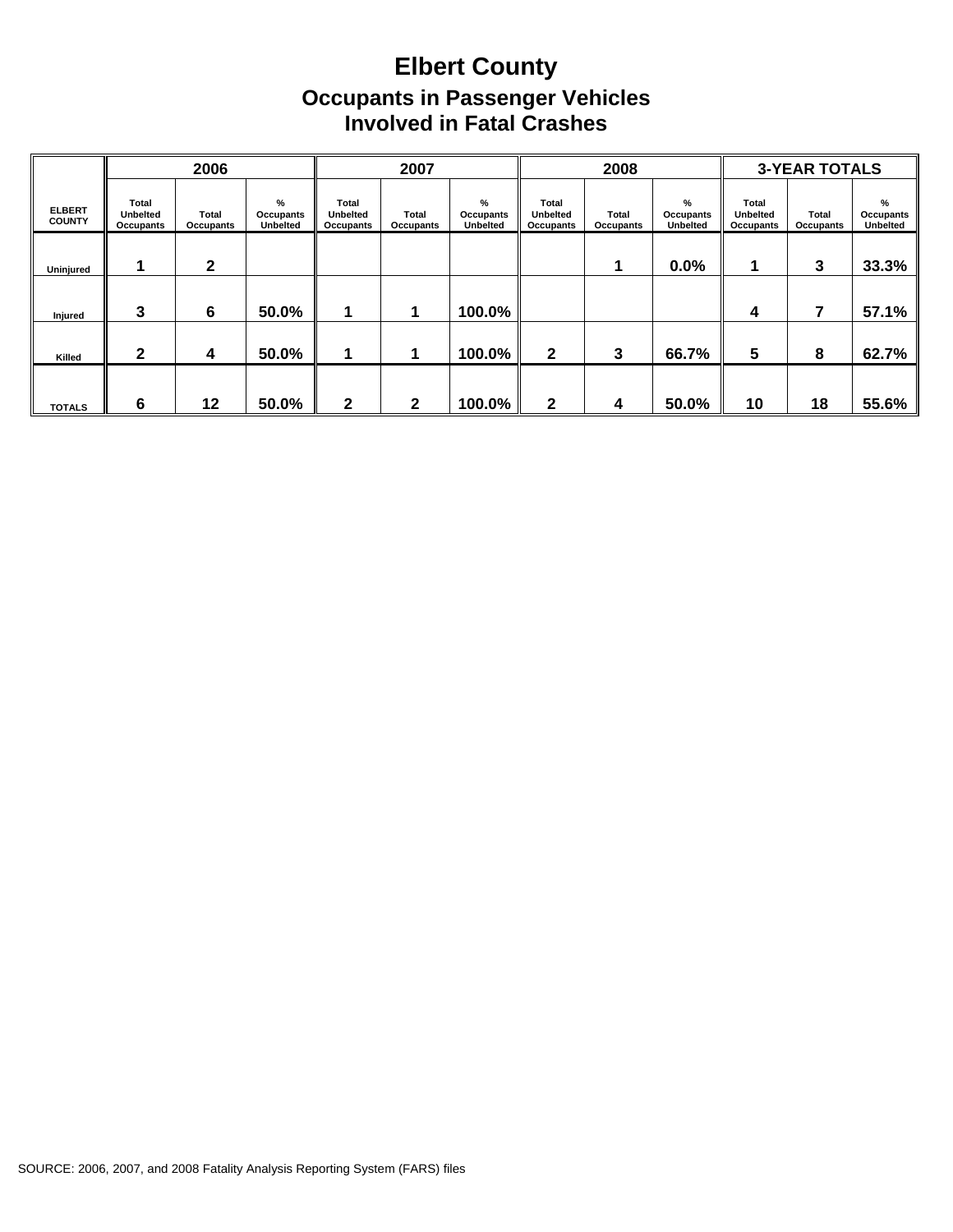## **El Paso County Occupants in Passenger Vehicles Involved in Fatal Crashes**

|                                 |                                       | 2006               |                                   |                                       | 2007               |                                      |                                       | 2008               |                                   |                                       | <b>3-YEAR TOTALS</b> |                                               |
|---------------------------------|---------------------------------------|--------------------|-----------------------------------|---------------------------------------|--------------------|--------------------------------------|---------------------------------------|--------------------|-----------------------------------|---------------------------------------|----------------------|-----------------------------------------------|
| <b>EL PASO</b><br><b>COUNTY</b> | Total<br><b>Unbelted</b><br>Occupants | Total<br>Occupants | %<br>Occupants<br><b>Unbelted</b> | Total<br><b>Unbelted</b><br>Occupants | Total<br>Occupants | $\%$<br>Occupants<br><b>Unbelted</b> | Total<br><b>Unbelted</b><br>Occupants | Total<br>Occupants | %<br>Occupants<br><b>Unbelted</b> | Total<br><b>Unbelted</b><br>Occupants | Total<br>Occupants   | $\frac{9}{6}$<br>Occupants<br><b>Unbelted</b> |
| Uninjured                       |                                       | 22                 |                                   |                                       | 22                 |                                      | 5                                     | 26                 | 19.2%                             |                                       | 70                   | 10.0%                                         |
| <b>Injured</b>                  | 8                                     | 32                 | 25.0%                             | 9                                     | 28                 | 32.1%                                | 3                                     | 23                 |                                   | 20                                    | 83                   | 24.1%                                         |
| Killed                          | 9                                     | 21                 | 42.9%                             | 13                                    | 26                 | 50.0%                                | 12                                    | 29                 | 41.4%                             | 34                                    | 76                   | 44.7%                                         |
| <b>TOTALS</b>                   | 18                                    | 75                 | 24.0%                             | 23                                    | 76                 | 30.3%                                | 2                                     | 78                 | 2.6%                              | 43                                    | 229                  | 18.8%                                         |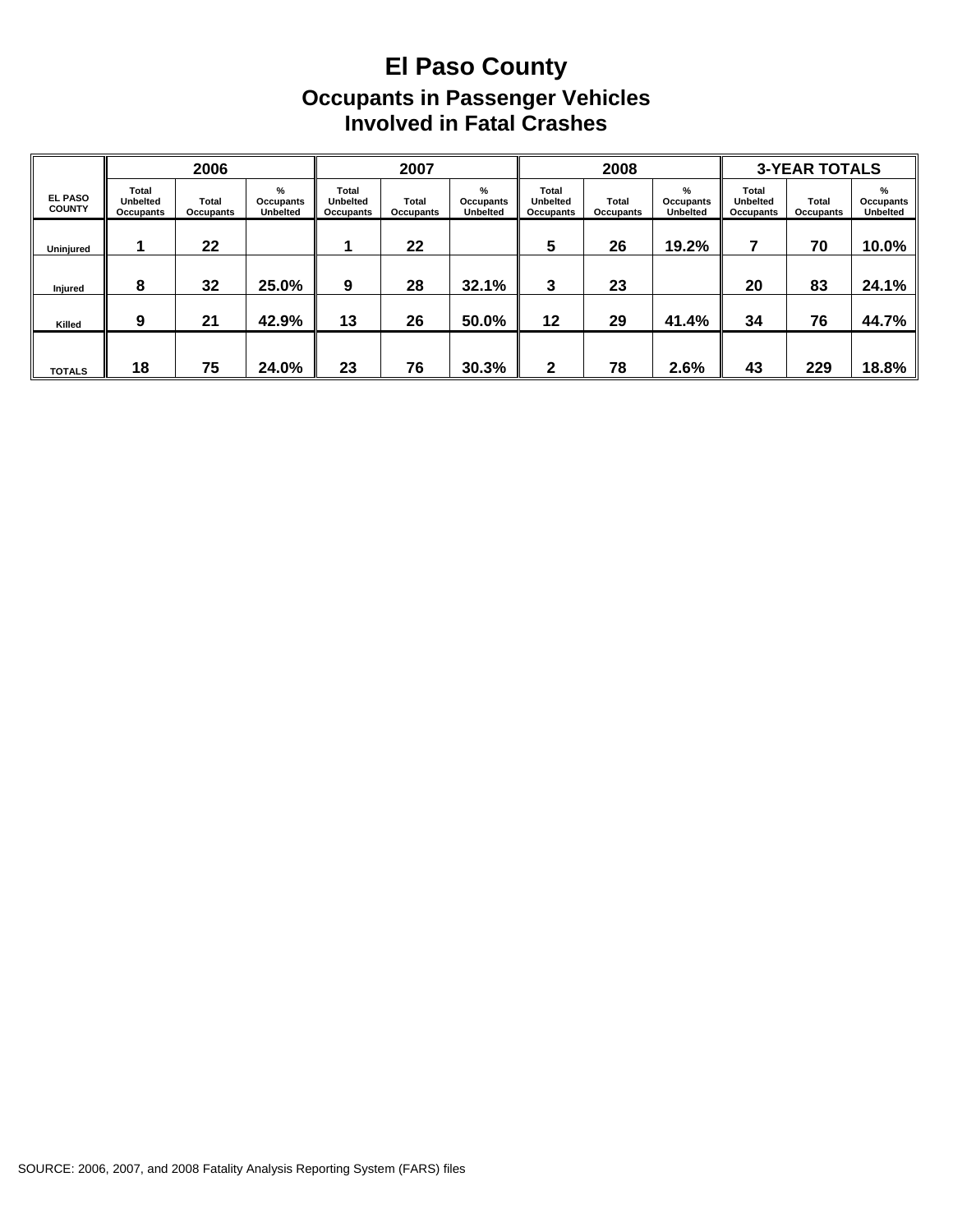#### **Fremont County Occupants in Passenger Vehicles Involved in Fatal Crashes**

|                                 |                                       | 2006               |                                               |                                              | 2007               |                                   |                                       | 2008               |                                   |                                | <b>3-YEAR TOTALS</b> |                                      |
|---------------------------------|---------------------------------------|--------------------|-----------------------------------------------|----------------------------------------------|--------------------|-----------------------------------|---------------------------------------|--------------------|-----------------------------------|--------------------------------|----------------------|--------------------------------------|
| <b>FREMONT</b><br><b>COUNTY</b> | Total<br><b>Unbelted</b><br>Occupants | Total<br>Occupants | $\frac{9}{6}$<br>Occupants<br><b>Unbelted</b> | Total<br><b>Unbelted</b><br><b>Occupants</b> | Total<br>Occupants | %<br>Occupants<br><b>Unbelted</b> | Total<br><b>Unbelted</b><br>Occupants | Total<br>Occupants | %<br>Occupants<br><b>Unbelted</b> | Total<br>Unbelted<br>Occupants | Total<br>Occupants   | $\%$<br>Occupants<br><b>Unbelted</b> |
|                                 |                                       |                    |                                               |                                              |                    |                                   |                                       |                    |                                   |                                |                      |                                      |
| Uninjured                       |                                       |                    |                                               |                                              | 2                  |                                   |                                       |                    |                                   | 0                              | 3                    | 0.0%                                 |
| Injured                         |                                       | 3                  | 33.3%                                         | 5                                            | 8                  | 62.5%                             | $\mathbf{2}$                          | $\mathbf{2}$       |                                   | 8                              | 13                   | 61.5%                                |
| Killed                          | 2                                     | $\mathbf{2}$       | 100.0%                                        | 3                                            | 5                  | 60.0%                             | 2                                     | 4                  | 50.0%                             |                                | 11                   | 63.6%                                |
| <b>TOTALS</b>                   | 3                                     | 6                  | 50.0%                                         | 8                                            | 15                 | 53.3%                             | 4                                     | 6                  | 66.7%                             | 15                             | 27                   | 55.6%                                |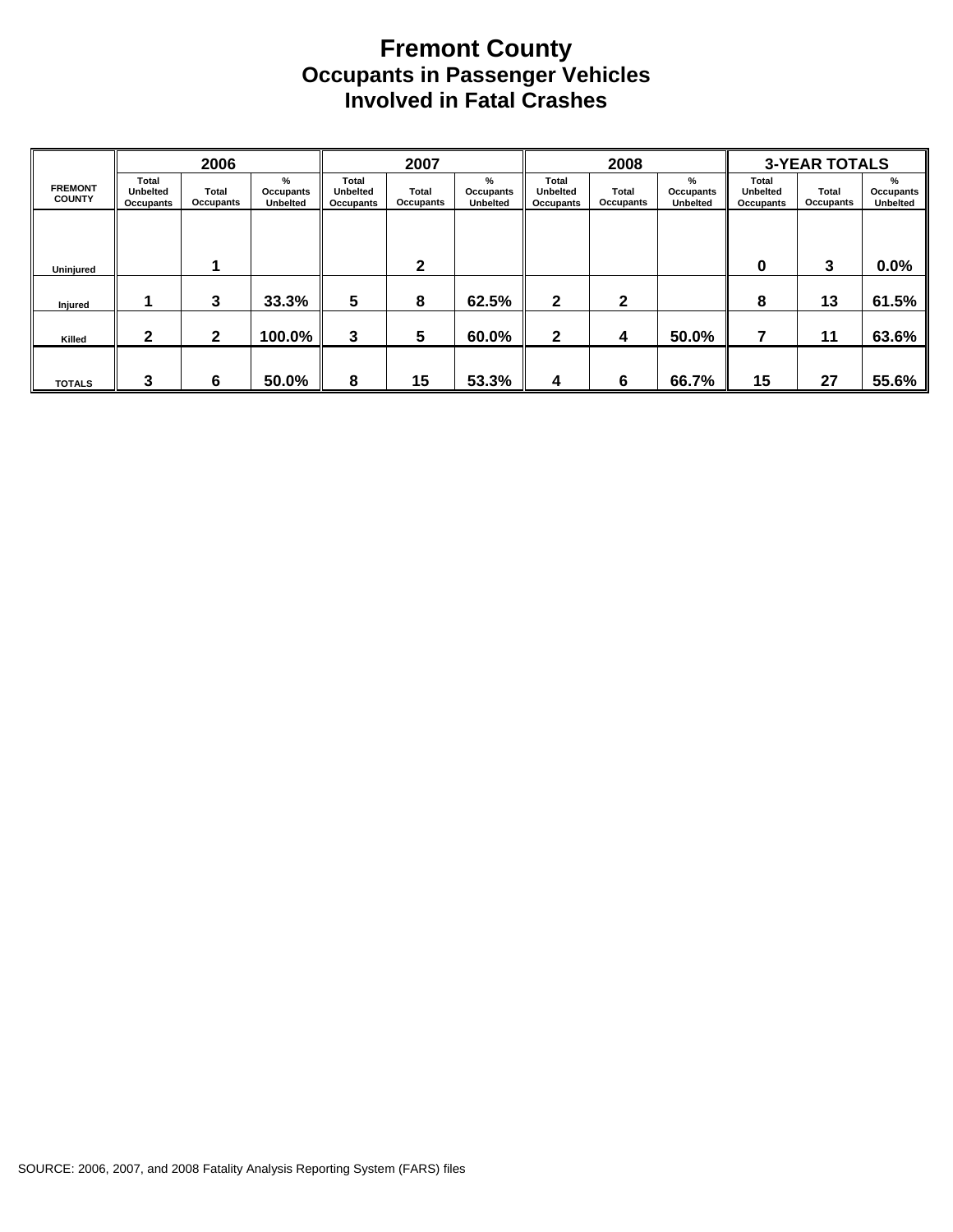## **Garfield County Occupants in Passenger Vehicles Involved in Fatal Crashes**

|                                  |                                              | 2006               |                                   |                                              | 2007               |                                   |                                              | 2008               |                                      |                                       | <b>3-YEAR TOTALS</b> |                            |
|----------------------------------|----------------------------------------------|--------------------|-----------------------------------|----------------------------------------------|--------------------|-----------------------------------|----------------------------------------------|--------------------|--------------------------------------|---------------------------------------|----------------------|----------------------------|
| <b>GARFIELD</b><br><b>COUNTY</b> | Total<br><b>Unbelted</b><br><b>Occupants</b> | Total<br>Occupants | %<br>Occupants<br><b>Unbelted</b> | Total<br><b>Unbelted</b><br><b>Occupants</b> | Total<br>Occupants | %<br>Occupants<br><b>Unbelted</b> | Total<br><b>Unbelted</b><br><b>Occupants</b> | Total<br>Occupants | $\%$<br>Occupants<br><b>Unbelted</b> | Total<br><b>Unbelted</b><br>Occupants | Total<br>Occupants   | %<br>Occupants<br>Unbelted |
| <b>Uniniured</b>                 |                                              | 3                  |                                   |                                              |                    |                                   |                                              | 8                  |                                      |                                       | 11                   | 9.2%                       |
| Injured                          | າ                                            | 6                  | 33.3%                             |                                              | 11                 | 63.6%                             | 4                                            | 12                 |                                      | 13                                    | 29                   | 44.8%                      |
| Killed                           | 4                                            | 8                  | 50.0%                             | 10                                           | 12                 | 83.3%                             | 10                                           | 15                 | 66.7%                                | 24                                    | 35                   | 68.6%                      |
| <b>TOTALS</b>                    |                                              | 17                 | 41.2%                             | 17                                           | 23                 | 73.9%                             | 14                                           | 35                 | 40.0%                                | 38                                    | 75                   | 50.7%                      |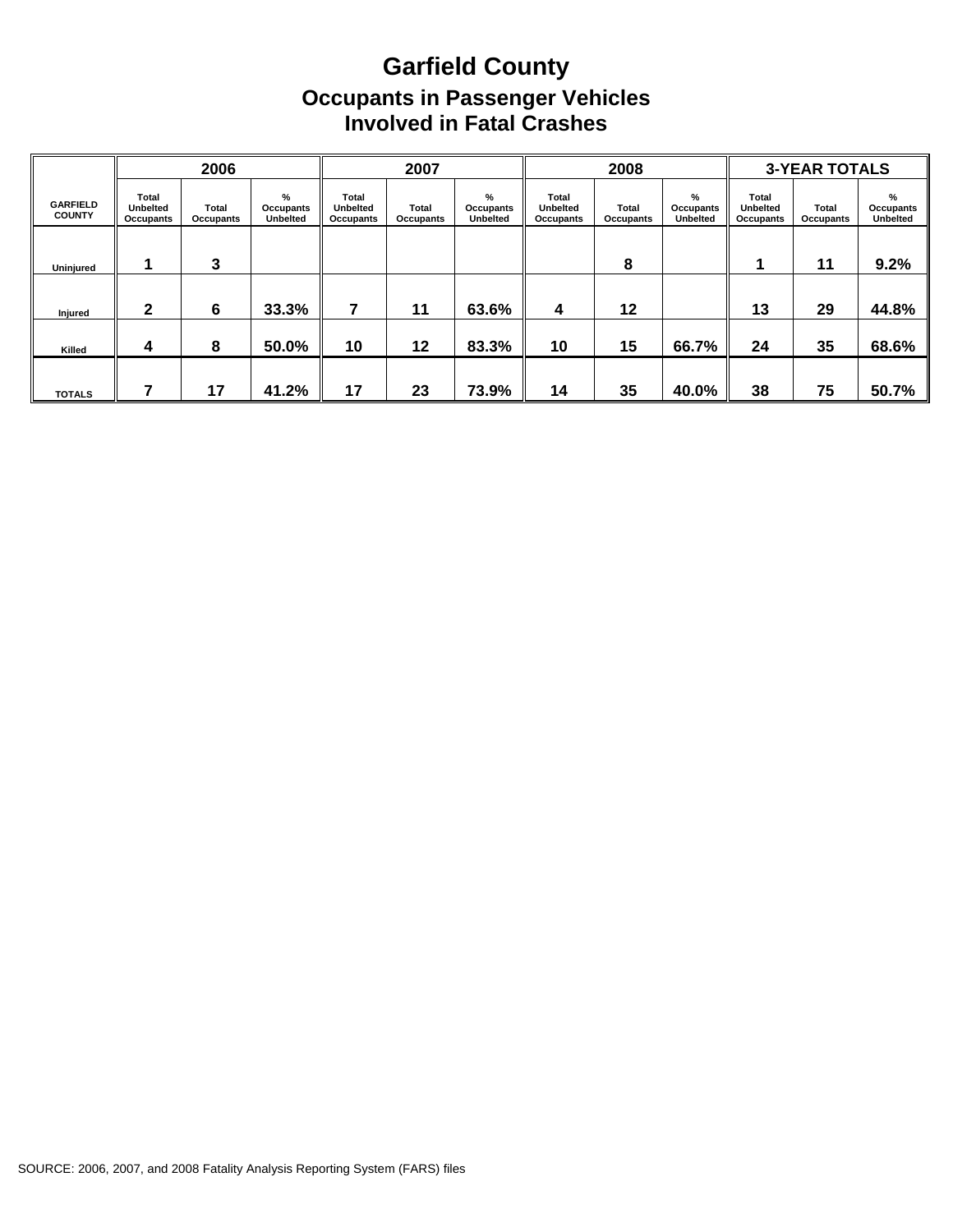#### **Grand County Occupants in Passenger Vehicles Involved in Fatal Crashes**

|                               |                                       | 2006               |                            |                                       | 2007               |                                   |                                       | 2008                      |                                   |                                       | <b>3-YEAR TOTALS</b> |                            |
|-------------------------------|---------------------------------------|--------------------|----------------------------|---------------------------------------|--------------------|-----------------------------------|---------------------------------------|---------------------------|-----------------------------------|---------------------------------------|----------------------|----------------------------|
| <b>GRAND</b><br><b>COUNTY</b> | Total<br><b>Unbelted</b><br>Occupants | Total<br>Occupants | %<br>Occupants<br>Unbelted | Total<br><b>Unbelted</b><br>Occupants | Total<br>Occupants | %<br>Occupants<br><b>Unbelted</b> | Total<br><b>Unbelted</b><br>Occupants | <b>Total</b><br>Occupants | %<br>Occupants<br><b>Unbelted</b> | Total<br><b>Unbelted</b><br>Occupants | Total<br>Occupants   | %<br>Occupants<br>Unbelted |
| Uninjured                     |                                       |                    |                            |                                       | 4                  |                                   |                                       |                           |                                   | 0                                     | 5                    | 0.0%                       |
| Injured                       |                                       | 4                  | 25.0%                      |                                       | 2                  | 0.0%                              |                                       | 5                         |                                   |                                       | 11                   | 9.18%                      |
| Killed                        | 3                                     | 4                  | 75.0%                      | $\mathbf{2}$                          | 4                  | 50.0%                             | $\mathbf{2}$                          | 4                         | 50.0%                             | 7                                     | 12                   | 58.3%                      |
| <b>TOTALS</b>                 | 4                                     | 9                  | 44.4%                      | $\mathbf{2}$                          | 10                 | 20.0%                             | 2                                     | 9                         | 22.2%                             | 8                                     | 28                   | 28.6%                      |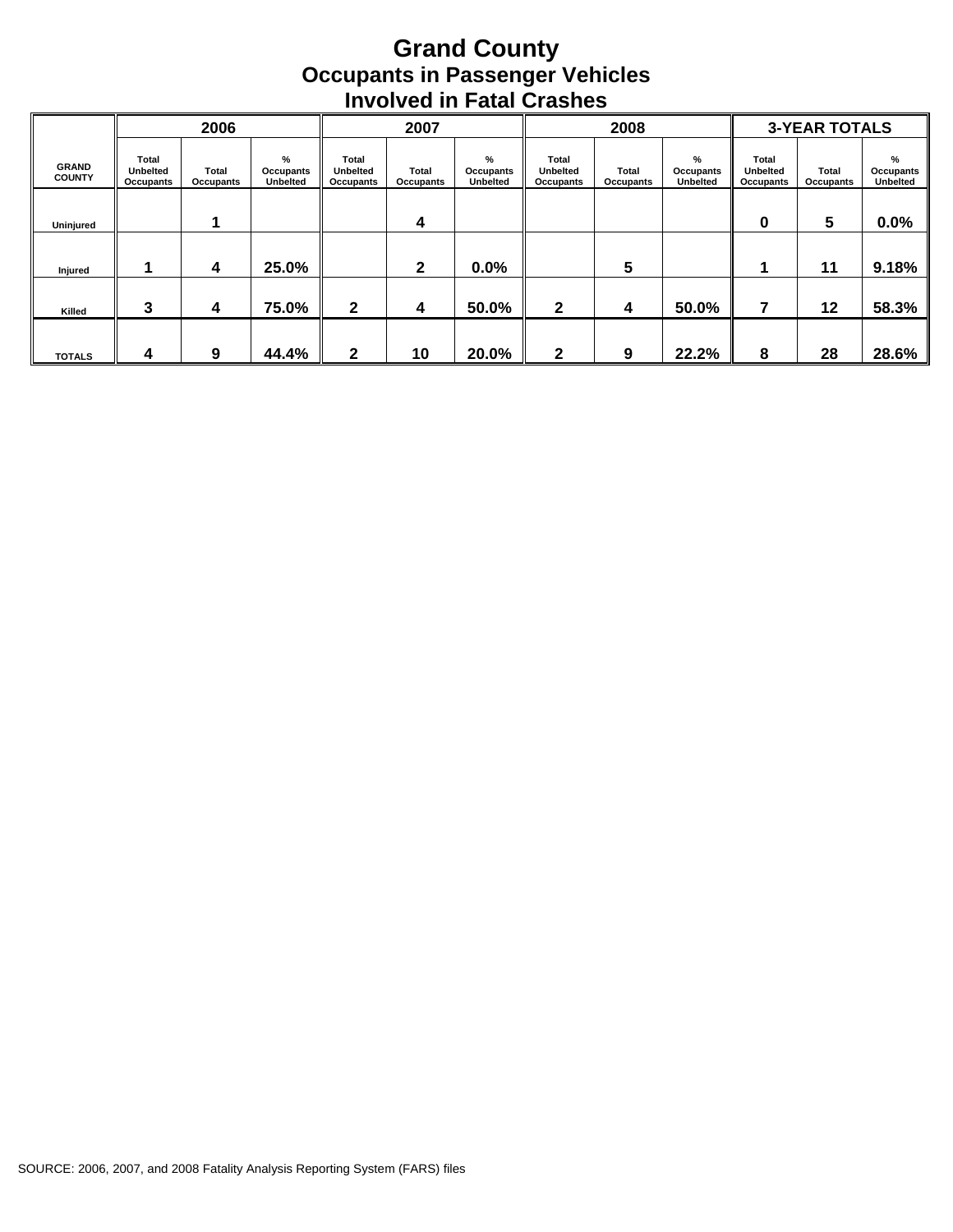#### **Huerfano County Occupants in Passenger Vehicles Involved in Fatal Crashes**

|                                  |                                       | 2006                      |                                   |                                       | 2007               |                                   |                                              | 2008               |                                   |                                       | <b>3-YEAR TOTALS</b> |                                   |
|----------------------------------|---------------------------------------|---------------------------|-----------------------------------|---------------------------------------|--------------------|-----------------------------------|----------------------------------------------|--------------------|-----------------------------------|---------------------------------------|----------------------|-----------------------------------|
| <b>HUERFANO</b><br><b>COUNTY</b> | Total<br><b>Unbelted</b><br>Occupants | <b>Total</b><br>Occupants | %<br>Occupants<br><b>Unbelted</b> | Total<br><b>Unbelted</b><br>Occupants | Total<br>Occupants | %<br>Occupants<br><b>Unbelted</b> | Total<br><b>Unbelted</b><br><b>Occupants</b> | Total<br>Occupants | %<br>Occupants<br><b>Unbelted</b> | Total<br><b>Unbelted</b><br>Occupants | Total<br>Occupants   | %<br>Occupants<br><b>Unbelted</b> |
| Uninjured                        |                                       |                           |                                   |                                       |                    |                                   |                                              | $\mathbf{2}$       |                                   | 0                                     | 4                    | 0.0%                              |
| Injured                          |                                       | 3                         | $0.0\%$                           |                                       |                    | 100.0%                            | 2                                            | 3                  |                                   | 3                                     | 7                    | 42.8%                             |
| Killed                           | 4                                     | 5                         | 80.0%                             | $\mathbf{2}$                          | 3                  | 66.7%                             | $\mathbf{2}$                                 | $\mathbf{2}$       | 100.0%                            | 8                                     | 10                   | 80.0%                             |
| <b>TOTALS</b>                    | 4                                     | 9                         | 44.4%                             | 3                                     | 5                  | 60.0%                             | 4                                            |                    | 57.1%                             | 11                                    | 21                   | 52.4%                             |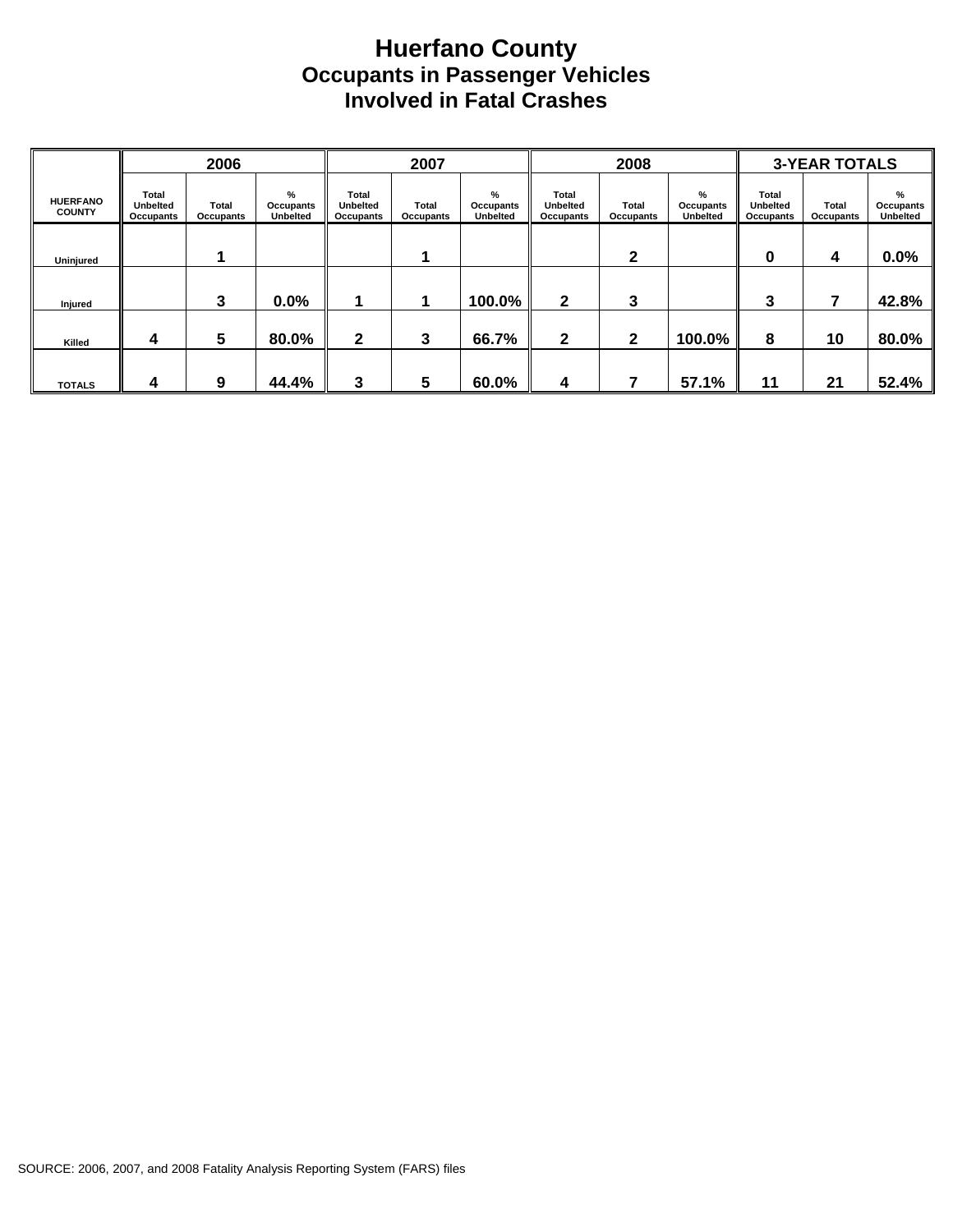#### **Jefferson County Occupants in Passenger Vehicles Involved in Fatal Crashes**

|                                   |                                       | 2006               |                                      |                                       | 2007                      |                                   |                                              | 2008               |                                   |                                              | <b>3-YEAR TOTALS</b> |                                   |
|-----------------------------------|---------------------------------------|--------------------|--------------------------------------|---------------------------------------|---------------------------|-----------------------------------|----------------------------------------------|--------------------|-----------------------------------|----------------------------------------------|----------------------|-----------------------------------|
| <b>JEFFERSON</b><br><b>COUNTY</b> | Total<br><b>Unbelted</b><br>Occupants | Total<br>Occupants | $\%$<br>Occupants<br><b>Unbelted</b> | Total<br><b>Unbelted</b><br>Occupants | <b>Total</b><br>Occupants | %<br>Occupants<br><b>Unbelted</b> | <b>Total</b><br><b>Unbelted</b><br>Occupants | Total<br>Occupants | %<br>Occupants<br><b>Unbelted</b> | <b>Total</b><br><b>Unbelted</b><br>Occupants | Total<br>Occupants   | %<br>Occupants<br><b>Unbelted</b> |
| Uninjured                         |                                       | 21                 |                                      | 4                                     | 30                        |                                   |                                              | 31                 | 3.2%                              | 6                                            | 82                   | 7.3%                              |
| Injured                           | 8                                     | 21                 | 38.1%                                | 8                                     | 32                        | 25.0%                             |                                              | 14                 | 0.0%                              | 16                                           | 67                   | 23.9%                             |
| Killed                            | 18                                    | 31                 | 58.1%                                | 7                                     | 25                        | 28.0%                             | 7                                            | 21                 | 33.3%                             | 32                                           | 77                   | 41.6%                             |
| <b>TOTALS</b>                     | 27                                    | 73                 | 37.0%                                | 19                                    | 87                        | 21.8%                             | 8                                            | 66                 | 12.1%                             | 54                                           | 226                  | 23.9%                             |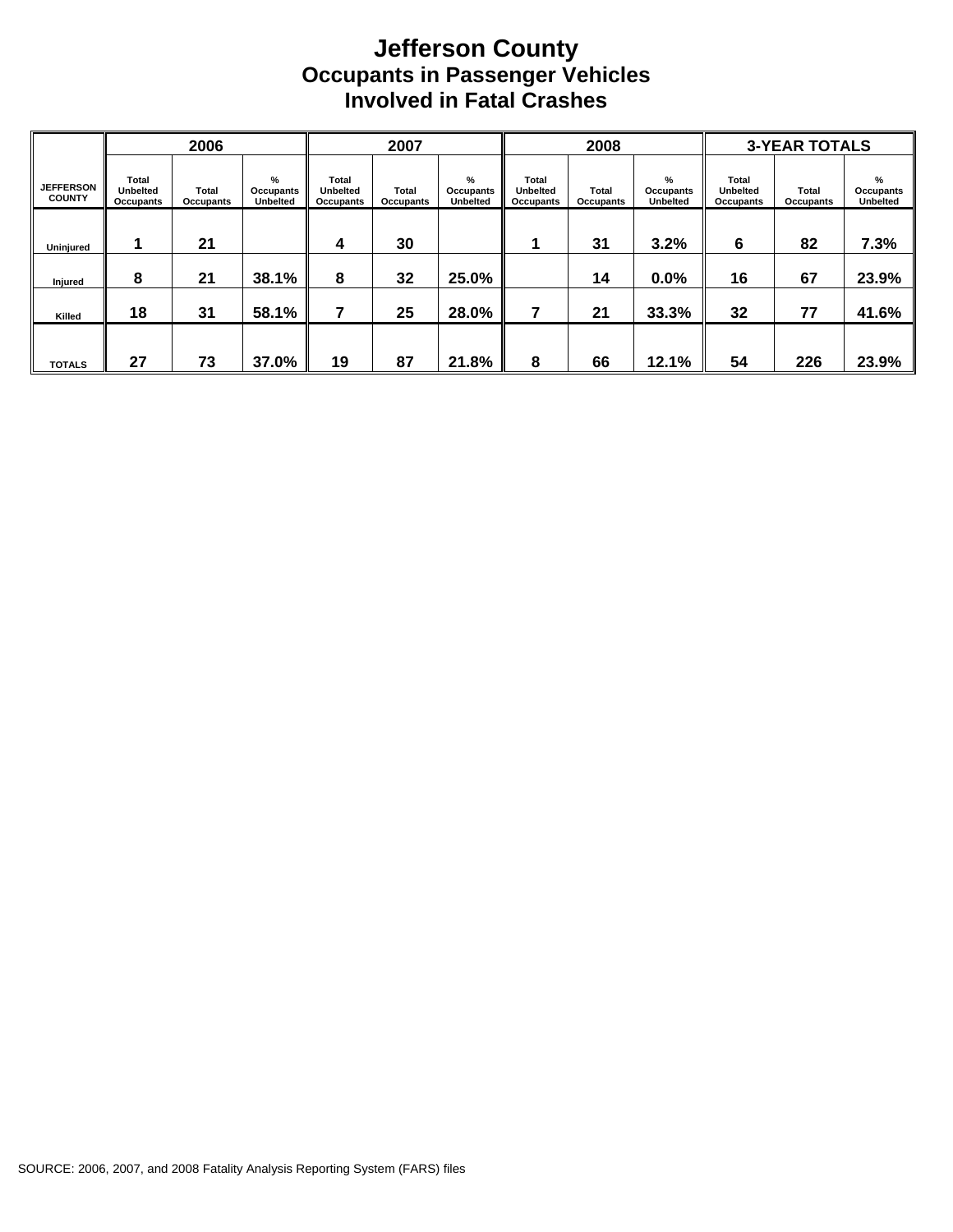#### **Kiowa County Occupants in Passenger Vehicles Involved in Fatal Crashes**

|                               |                                              | 2006               |                                   |                                              | 2007               |                                   |                                              | 2008               |                                      |                                       | <b>3-YEAR TOTALS</b> |                                   |
|-------------------------------|----------------------------------------------|--------------------|-----------------------------------|----------------------------------------------|--------------------|-----------------------------------|----------------------------------------------|--------------------|--------------------------------------|---------------------------------------|----------------------|-----------------------------------|
| <b>KIOWA</b><br><b>COUNTY</b> | <b>Total</b><br><b>Unbelted</b><br>Occupants | Total<br>Occupants | %<br>Occupants<br><b>Unbelted</b> | <b>Total</b><br><b>Unbelted</b><br>Occupants | Total<br>Occupants | %<br>Occupants<br><b>Unbelted</b> | Total<br><b>Unbelted</b><br><b>Occupants</b> | Total<br>Occupants | $\%$<br>Occupants<br><b>Unbelted</b> | Total<br><b>Unbelted</b><br>Occupants | Total<br>Occupants   | %<br>Occupants<br><b>Unbelted</b> |
| Uninjured                     |                                              |                    |                                   |                                              |                    |                                   |                                              |                    | 0.0%                                 |                                       | 3                    | 33.3%                             |
| Injured                       |                                              |                    |                                   |                                              | 1                  | 0.0%                              |                                              | 3                  | 33.3%                                | 1                                     | 4                    | 25.0%                             |
| Killed                        |                                              | п                  | 1.0%                              |                                              | 1                  | 0.0%                              |                                              | 4                  | 25.0%                                | $\mathbf{2}$                          | 6                    | 33.3%                             |
| <b>TOTALS</b>                 | 2                                            | $\mathbf 2$        | 100.0%                            | 0                                            | 3                  | 0.0%                              | 2                                            | 8                  | 25.0%                                | 4                                     | 13                   | 30.8%                             |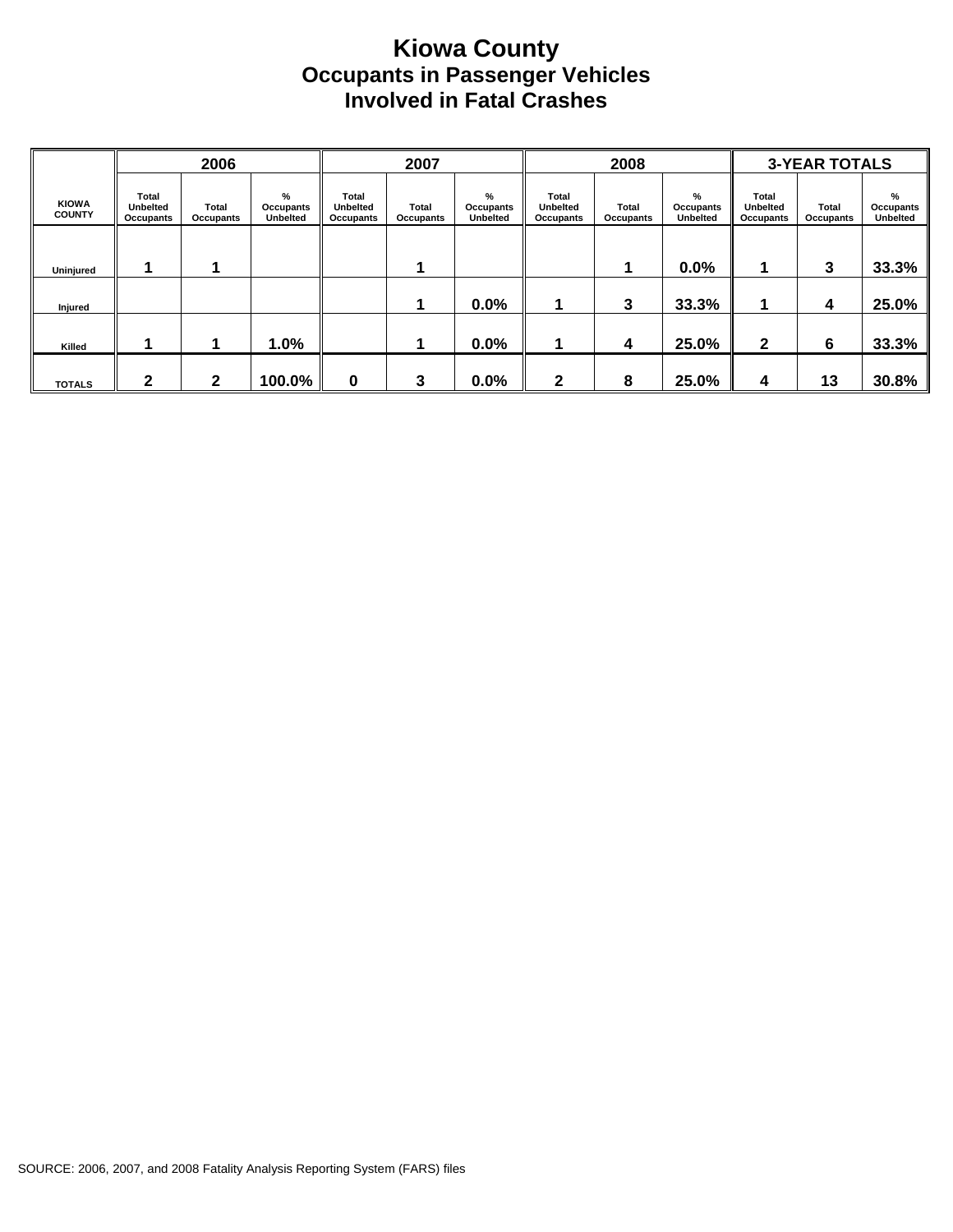#### **Kit Carson County Occupants in Passenger Vehicles Involved in Fatal Crashes**

|                                    |                                | 2006               |                                      |                                       | 2007               |                                   |                                       | 2008               |                                   |                                       | <b>3-YEAR TOTALS</b> |                                          |
|------------------------------------|--------------------------------|--------------------|--------------------------------------|---------------------------------------|--------------------|-----------------------------------|---------------------------------------|--------------------|-----------------------------------|---------------------------------------|----------------------|------------------------------------------|
| <b>KIT CARSON</b><br><b>COUNTY</b> | Total<br>Unbelted<br>Occupants | Total<br>Occupants | $\%$<br>Occupants<br><b>Unbelted</b> | Total<br><b>Unbelted</b><br>Occupants | Total<br>Occupants | %<br>Occupants<br><b>Unbelted</b> | Total<br><b>Unbelted</b><br>Occupants | Total<br>Occupants | %<br>Occupants<br><b>Unbelted</b> | Total<br><b>Unbelted</b><br>Occupants | Total<br>Occupants   | %<br><b>Occupants</b><br><b>Unbelted</b> |
| Uninjured                          | 6                              | 13                 |                                      |                                       |                    |                                   |                                       |                    | 0.0%                              | 6                                     | 14                   | 42.9%                                    |
| Injured                            | $\mathbf{2}$                   | 6                  |                                      | 3                                     | 8                  | 37.5%                             |                                       | 5                  | 20.0%                             | 6                                     | 19                   | 31.6%                                    |
| Killed                             | 3                              | 4                  | 1.0%                                 | $\mathbf{2}$                          | 3                  | 66.7%                             | $\mathbf{2}$                          | $\mathbf{2}$       | 100.0%                            |                                       | 9                    | 77.8%                                    |
| <b>TOTALS</b>                      | 11                             | 23                 | 47.8%                                | 5                                     | 11                 | 45.5%                             | 3                                     | 8                  | 37.5%                             | 19                                    | 42                   | 45.2%                                    |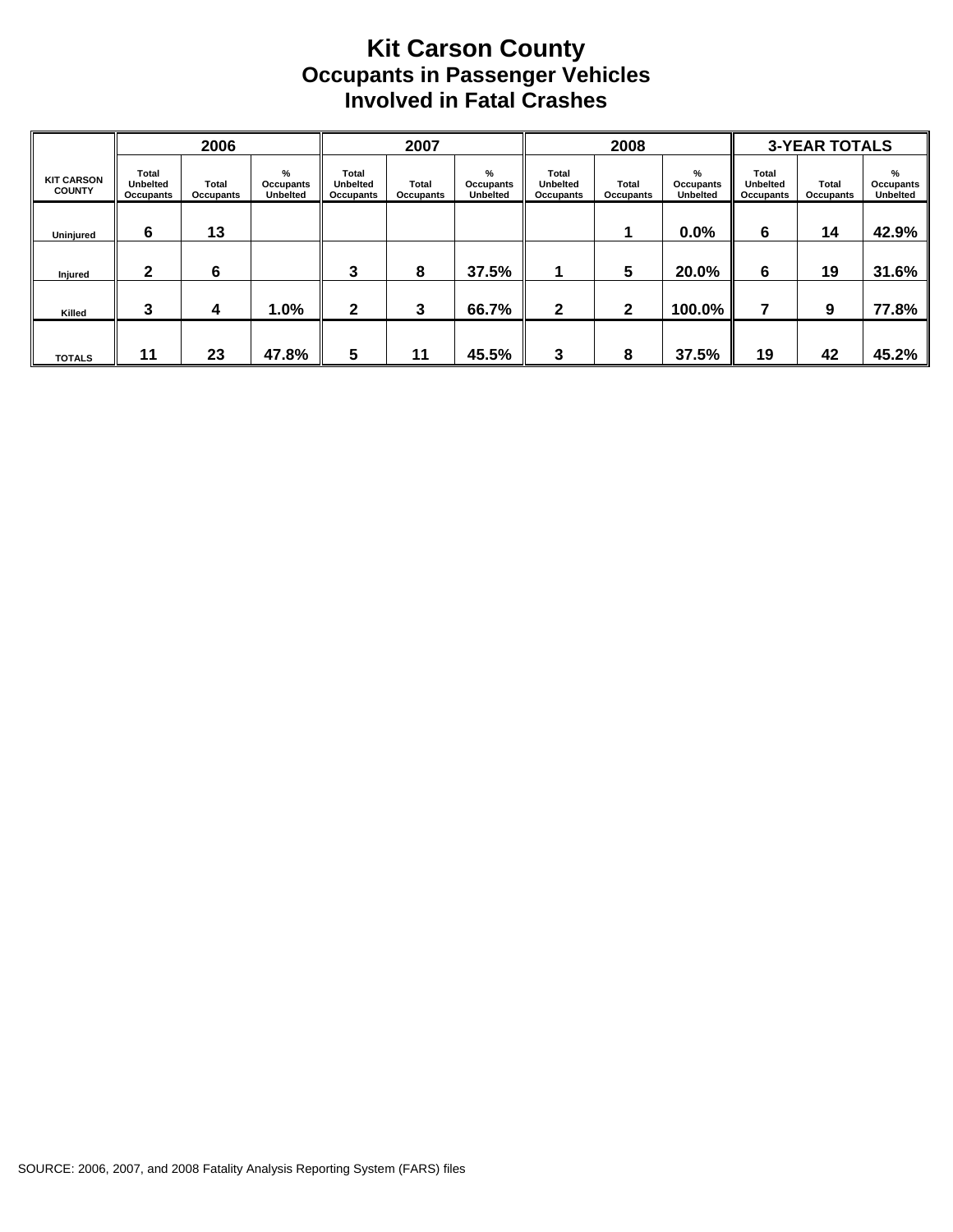### **La Plata County Occupants in Passenger Vehicles Involved in Fatal Crashes**

|                                  |                                       | 2006               |                                      |                                       | 2007               |                                          |                                       | 2008               |                                   |                                       | <b>3-YEAR TOTALS</b> |                                   |
|----------------------------------|---------------------------------------|--------------------|--------------------------------------|---------------------------------------|--------------------|------------------------------------------|---------------------------------------|--------------------|-----------------------------------|---------------------------------------|----------------------|-----------------------------------|
| <b>LA PLATA</b><br><b>COUNTY</b> | Total<br><b>Unbelted</b><br>Occupants | Total<br>Occupants | $\%$<br>Occupants<br><b>Unbelted</b> | Total<br><b>Unbelted</b><br>Occupants | Total<br>Occupants | %<br><b>Occupants</b><br><b>Unbelted</b> | Total<br><b>Unbelted</b><br>Occupants | Total<br>Occupants | %<br>Occupants<br><b>Unbelted</b> | Total<br><b>Unbelted</b><br>Occupants | Total<br>Occupants   | %<br>Occupants<br><b>Unbelted</b> |
| Uninjured                        |                                       | 5                  |                                      |                                       | $\mathbf{2}$       | 0.0%                                     |                                       | 3                  | 0.0%                              |                                       | 10                   | 10.0%                             |
| Injured                          | 2                                     | 5                  |                                      | 2                                     | 13                 | 15.4%                                    |                                       | 2                  | 0.0%                              | 4                                     | 20                   | 20.0%                             |
| Killed                           | 4                                     |                    | 1.0%                                 | 6                                     | 7                  | 85.7%                                    | 5                                     | 6                  | 83.3%                             | 15                                    | 20                   | 75.0%                             |
| <b>TOTALS</b>                    |                                       | 17                 | 41.2%                                | 8                                     | 22                 | 36.4%                                    | 5                                     | 11                 | 45.5%                             | 20                                    | 50                   | 40.0%                             |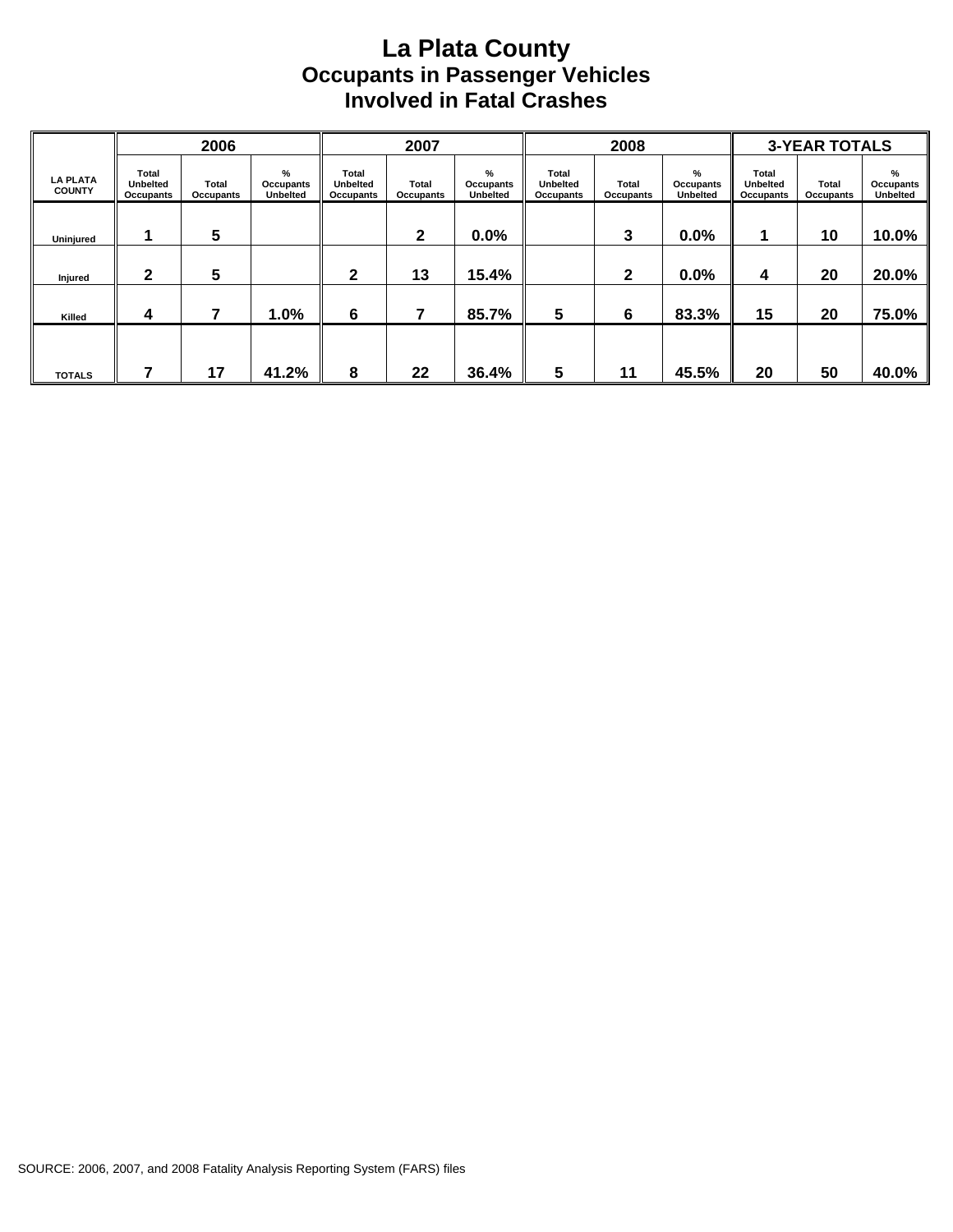### **Larimer County Occupants in Passenger Vehicles Involved in Fatal Crashes**

|                                 |                                              | 2006                      |                                   |                                | 2007               |                                   |                                       | 2008               |                                   |                                       | <b>3-YEAR TOTALS</b> |                                   |
|---------------------------------|----------------------------------------------|---------------------------|-----------------------------------|--------------------------------|--------------------|-----------------------------------|---------------------------------------|--------------------|-----------------------------------|---------------------------------------|----------------------|-----------------------------------|
| <b>LARIMER</b><br><b>COUNTY</b> | <b>Total</b><br><b>Unbelted</b><br>Occupants | <b>Total</b><br>Occupants | %<br>Occupants<br><b>Unbelted</b> | Total<br>Unbelted<br>Occupants | Total<br>Occupants | %<br>Occupants<br><b>Unbelted</b> | Total<br><b>Unbelted</b><br>Occupants | Total<br>Occupants | %<br>Occupants<br><b>Unbelted</b> | Total<br><b>Unbelted</b><br>Occupants | Total<br>Occupants   | %<br>Occupants<br><b>Unbelted</b> |
| Uninjured                       |                                              | 8                         | $0.0\%$                           | 3                              | 22                 | 13.6%                             | 1                                     | 7                  | 14.3%                             | 4                                     | 37                   | 10.8%                             |
| Injured                         | 6                                            | 15                        | 40.0%                             | 5                              | 21                 | 23.8%                             | 1                                     | 17                 | 5.9%                              | 12                                    | 53                   | 22.6%                             |
|                                 |                                              |                           |                                   |                                |                    |                                   |                                       |                    |                                   |                                       |                      |                                   |
| Killed                          | 11                                           | 21                        | 52.4%                             | 9                              | 18                 | 50.0%                             | 8                                     | 19                 | 42.1%                             | 28                                    | 58                   | 48.3%                             |
| <b>TOTALS</b>                   | 17                                           | 44                        | 38.6%                             | 17                             | 61                 | 27.9%                             | 10                                    | 43                 | 23.3%                             | 44                                    | 148                  | 29.7%                             |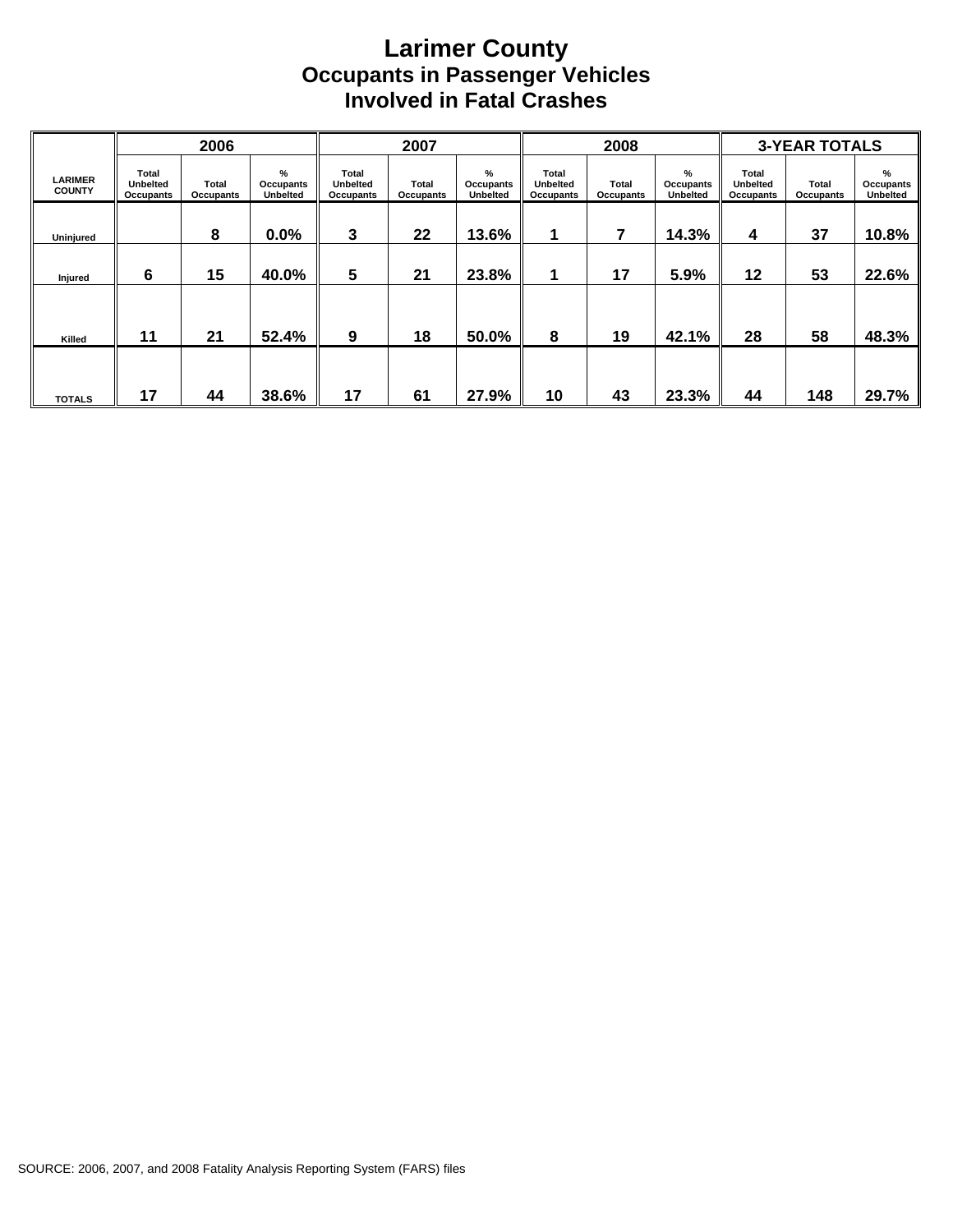### **Las Animas County Occupants in Passenger Vehicles Involved in Fatal Crashes**

|                                       |                                       | 2006               |                               |                                       | 2007               |                                   |                                       | 2008                      |                                   |                                       | <b>3-YEAR TOTALS</b> |                                |
|---------------------------------------|---------------------------------------|--------------------|-------------------------------|---------------------------------------|--------------------|-----------------------------------|---------------------------------------|---------------------------|-----------------------------------|---------------------------------------|----------------------|--------------------------------|
| LAS<br><b>ANIMAS</b><br><b>COUNTY</b> | Total<br><b>Unbelted</b><br>Occupants | Total<br>Occupants | $\%$<br>Occupants<br>Unbelted | Total<br><b>Unbelted</b><br>Occupants | Total<br>Occupants | %<br>Occupants<br><b>Unbelted</b> | Total<br><b>Unbelted</b><br>Occupants | <b>Total</b><br>Occupants | %<br>Occupants<br><b>Unbelted</b> | Total<br><b>Unbelted</b><br>Occupants | Total<br>Occupants   | %<br>Occupan<br>ts<br>Unbelted |
| Uninjured                             |                                       | 4                  | 0.0%                          | и                                     | 8                  | 12.5%                             |                                       |                           |                                   |                                       | $12 \,$              | 8.3%                           |
| Injured                               |                                       | 3                  | 33.3%                         |                                       | 7                  | 0.0%                              |                                       | 7                         | 14.3%                             | $\mathbf{2}$                          | 17                   | 11.8<br>%                      |
| Killed                                | 4                                     | $5\phantom{.0}$    | 80.0%                         | 3                                     | 6                  | 50.0%                             | 4                                     | 6                         | 66.7%                             | 11                                    | 17                   | 64.7<br>%                      |
| <b>TOTALS</b>                         | 5                                     | 12                 | 41.7%                         | 4                                     | 21                 | 19.0%                             | 5                                     | 13                        | 38.5%                             | 14                                    | 46                   | 30.4<br>$\frac{0}{0}$          |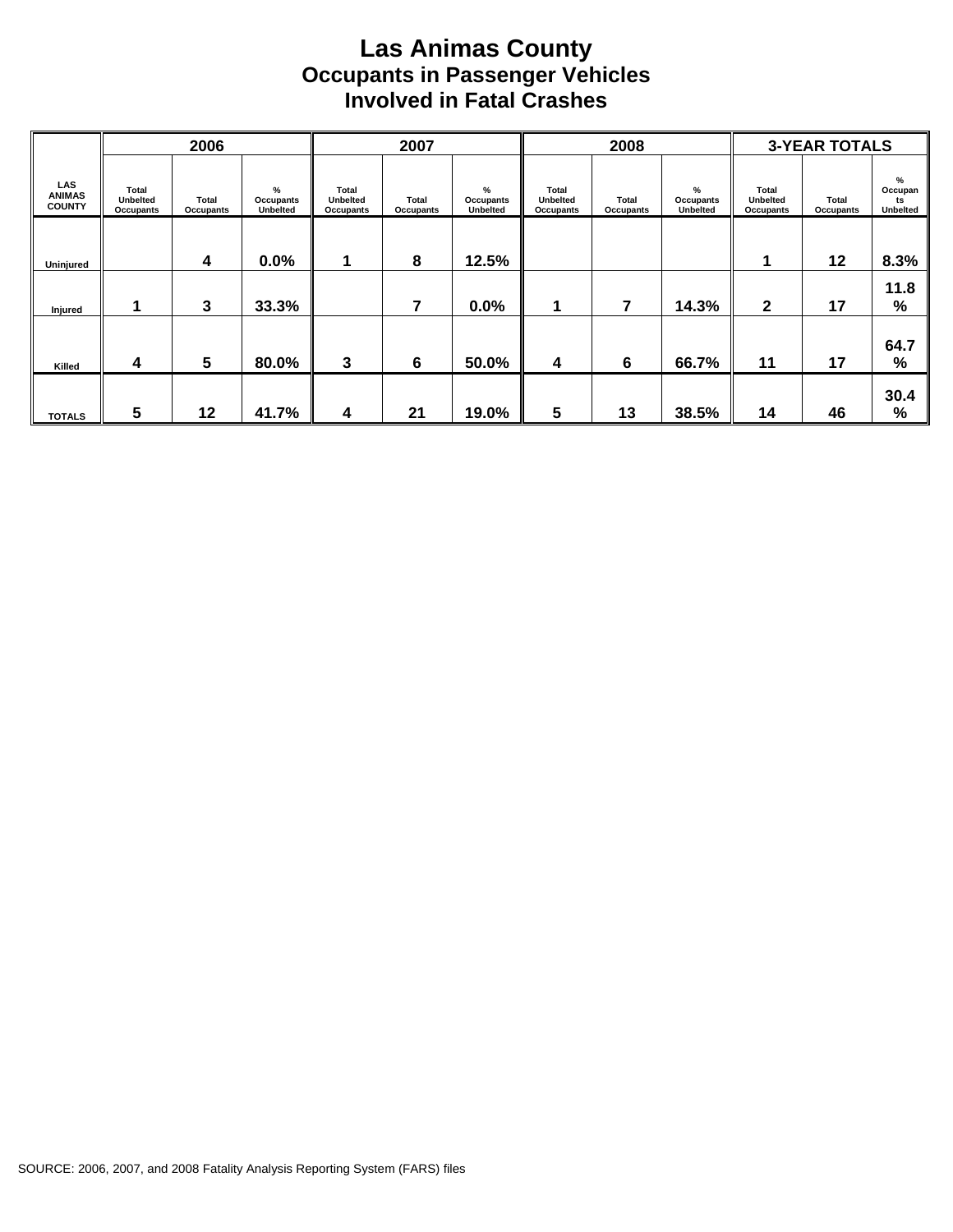#### **Lincoln County Occupants in Passenger Vehicles Involved in Fatal Crashes**

|                                 |                                | 2006               |                                      |                                       | 2007                      |                                   |                                       | 2008               |                                   |                                       | <b>3-YEAR TOTALS</b> |                            |
|---------------------------------|--------------------------------|--------------------|--------------------------------------|---------------------------------------|---------------------------|-----------------------------------|---------------------------------------|--------------------|-----------------------------------|---------------------------------------|----------------------|----------------------------|
| <b>LINCOLN</b><br><b>COUNTY</b> | Total<br>Unbelted<br>Occupants | Total<br>Occupants | $\%$<br>Occupants<br><b>Unbelted</b> | Total<br><b>Unbelted</b><br>Occupants | Total<br><b>Occupants</b> | %<br>Occupants<br><b>Unbelted</b> | Total<br><b>Unbelted</b><br>Occupants | Total<br>Occupants | %<br>Occupants<br><b>Unbelted</b> | Total<br><b>Unbelted</b><br>Occupants | Total<br>Occupants   | %<br>Occupants<br>Unbelted |
| Uninjured                       |                                |                    |                                      |                                       |                           |                                   |                                       |                    |                                   |                                       |                      |                            |
|                                 |                                |                    |                                      |                                       |                           |                                   |                                       |                    |                                   |                                       |                      |                            |
| Injured                         |                                |                    |                                      | 1                                     | 1                         |                                   |                                       | 5                  | 0.0%                              | 1                                     | 6                    | 16.7%                      |
| Killed                          |                                | 1                  | 100.0%                               | $\mathbf 1$                           | 1                         | 100.0%                            | 3                                     | $5\phantom{.0}$    | 60.0%                             | $5\phantom{.0}$                       | $\overline{7}$       | 71.4%                      |
| <b>TOTALS</b>                   |                                |                    | 100.0%                               | $\mathbf{2}$                          | $\mathbf{2}$              | 100.0%                            | 3                                     | 10                 | 30.0%                             | 6                                     | 13                   | 46.2%                      |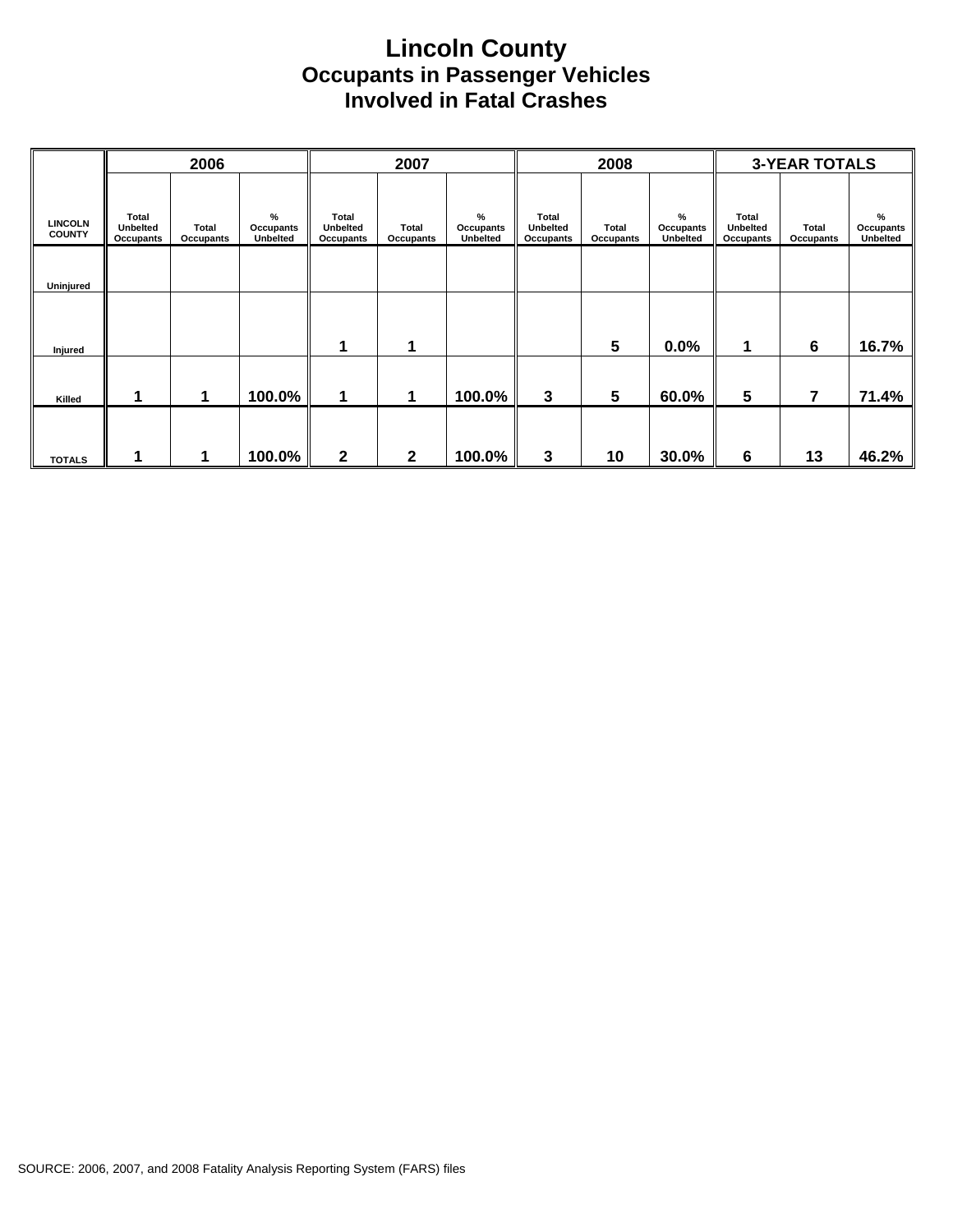#### **Logan County Occupants in Passenger Vehicles Involved in Fatal Crashes**

|                               |                                       | 2006                      |                                   |                                              | 2007               |                                   |                                       | 2008               |                                   |                                       | <b>3-YEAR TOTALS</b> |                                   |
|-------------------------------|---------------------------------------|---------------------------|-----------------------------------|----------------------------------------------|--------------------|-----------------------------------|---------------------------------------|--------------------|-----------------------------------|---------------------------------------|----------------------|-----------------------------------|
| <b>LOGAN</b><br><b>COUNTY</b> | Total<br><b>Unbelted</b><br>Occupants | <b>Total</b><br>Occupants | %<br>Occupants<br><b>Unbelted</b> | <b>Total</b><br><b>Unbelted</b><br>Occupants | Total<br>Occupants | %<br>Occupants<br><b>Unbelted</b> | Total<br><b>Unbelted</b><br>Occupants | Total<br>Occupants | %<br>Occupants<br><b>Unbelted</b> | Total<br><b>Unbelted</b><br>Occupants | Total<br>Occupants   | %<br>Occupants<br><b>Unbelted</b> |
| Uninjured                     |                                       | $\mathbf{2}$              | 50.0%                             |                                              |                    |                                   |                                       | $\mathbf{2}$       | 0.0%                              | 1                                     | 4                    | 25.0%                             |
| Injured                       | 3                                     | 3                         | 100.0%                            |                                              | 1                  | 0.0%                              |                                       | 3                  | 0.0%                              | 3                                     | 7                    | 42.9%                             |
| Killed                        |                                       | 4                         | 25.0%                             | ٠                                            | $\mathbf{2}$       | 50.0%                             | $\mathbf{2}$                          | 4                  | 4.0%                              | 4                                     | 10                   | 40.0%                             |
| <b>TOTALS</b>                 | 5                                     | 9                         | 55.6%                             |                                              | 3                  | 33.3%                             | $\mathbf{2}$                          | 9                  | 22.2%                             | 8                                     | 21                   | 38.1%                             |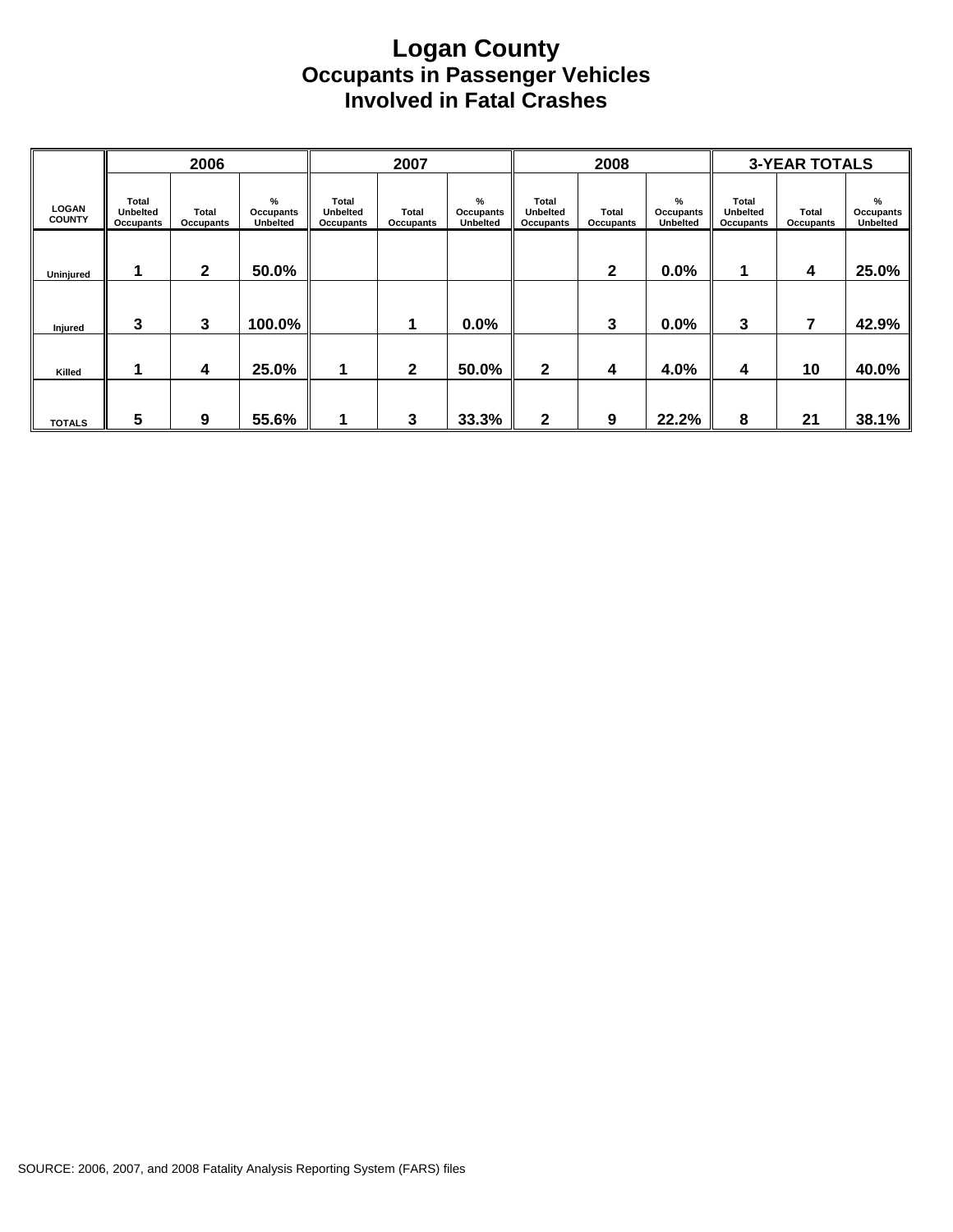#### **Mesa County Occupants in Passenger Vehicles Involved in Fatal Crashes**

|                              |                                       | 2006               |                                   |                                       | 2007               |                                   |                                       | 2008                      |                                   |                                       | <b>3-YEAR TOTALS</b> |                                   |
|------------------------------|---------------------------------------|--------------------|-----------------------------------|---------------------------------------|--------------------|-----------------------------------|---------------------------------------|---------------------------|-----------------------------------|---------------------------------------|----------------------|-----------------------------------|
| <b>MESA</b><br><b>COUNTY</b> | Total<br><b>Unbelted</b><br>Occupants | Total<br>Occupants | %<br>Occupants<br><b>Unbelted</b> | Total<br><b>Unbelted</b><br>Occupants | Total<br>Occupants | %<br>Occupants<br><b>Unbelted</b> | Total<br><b>Unbelted</b><br>Occupants | <b>Total</b><br>Occupants | %<br>Occupants<br><b>Unbelted</b> | Total<br><b>Unbelted</b><br>Occupants | Total<br>Occupants   | %<br>Occupants<br><b>Unbelted</b> |
| Uninjured                    |                                       | 15                 | 6.7%                              |                                       | 12                 | $0.0\%$                           |                                       | 6                         | 0.0%                              |                                       | 33                   | 3.0%                              |
| Injured                      | 5                                     | 14                 | 35.7%                             | 2                                     | 21                 | 9.5%                              | 10                                    | 17                        | 58.8%                             | 17                                    | 52                   | 32.7%                             |
| Killed                       | 13                                    | 16                 | 81.3%                             | 10                                    | 22                 | 45.5%                             | 4                                     | 9                         | 44.4%                             | 27                                    | 47                   | 57.4%                             |
| <b>TOTALS</b>                | 19                                    | 45                 | 42.2%                             | 12                                    | 55                 | 21.8%                             | 14                                    | 32                        | 43.8%                             | 45                                    | 132                  | 34.1%                             |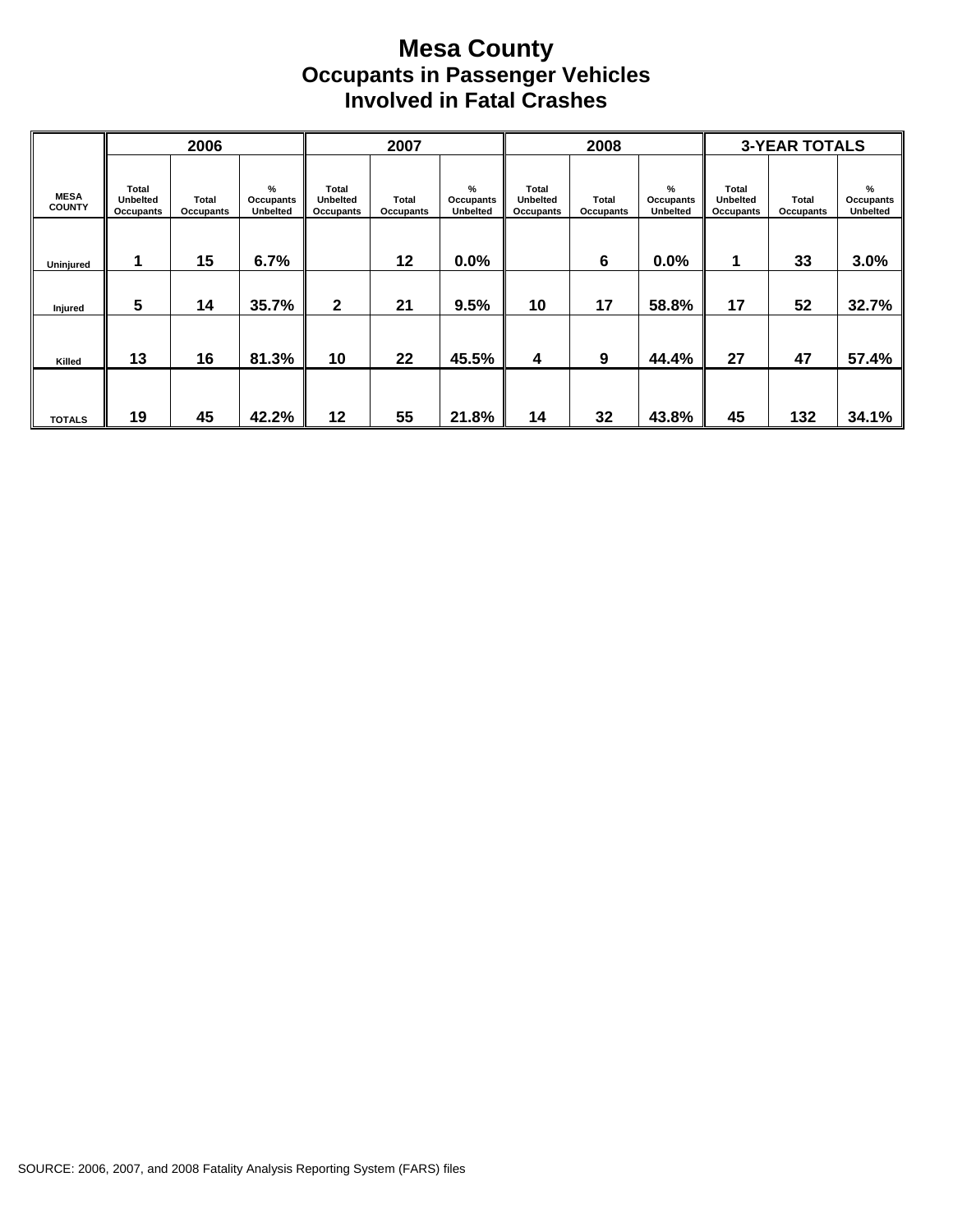#### **Moffat County Occupants in Passenger Vehicles Involved in Fatal Crashes**

|                                |                                       | 2006               |                                      |                                       | 2007               |                                   |                                       | 2008               |                                   |                                              | <b>3-YEAR TOTALS</b> |                               |
|--------------------------------|---------------------------------------|--------------------|--------------------------------------|---------------------------------------|--------------------|-----------------------------------|---------------------------------------|--------------------|-----------------------------------|----------------------------------------------|----------------------|-------------------------------|
| <b>MOFFAT</b><br><b>COUNTY</b> | Total<br><b>Unbelted</b><br>Occupants | Total<br>Occupants | $\%$<br>Occupants<br><b>Unbelted</b> | Total<br><b>Unbelted</b><br>Occupants | Total<br>Occupants | %<br>Occupants<br><b>Unbelted</b> | Total<br><b>Unbelted</b><br>Occupants | Total<br>Occupants | %<br>Occupants<br><b>Unbelted</b> | <b>Total</b><br><b>Unbelted</b><br>Occupants | Total<br>Occupants   | $\%$<br>Occupants<br>Unbelted |
| Uninjured                      |                                       |                    |                                      |                                       |                    |                                   |                                       | 2                  | 0.0%                              |                                              | 2                    | 0.0%                          |
| Injured                        |                                       |                    |                                      |                                       |                    |                                   |                                       |                    |                                   |                                              |                      |                               |
| Killed                         | 1                                     | 1                  | 100.0%                               | $\mathbf{2}$                          | 3                  | 66.7%                             | $\mathbf{2}$                          | 3                  | 66.7%                             | 5                                            | 7                    | 71.4%                         |
| <b>TOTALS</b>                  |                                       | 1                  | 100.0%                               | 2                                     | 3                  | 66.7%                             | $\mathbf 2$                           | 5                  | 40.0%                             | 5                                            | 9                    | 55.6%                         |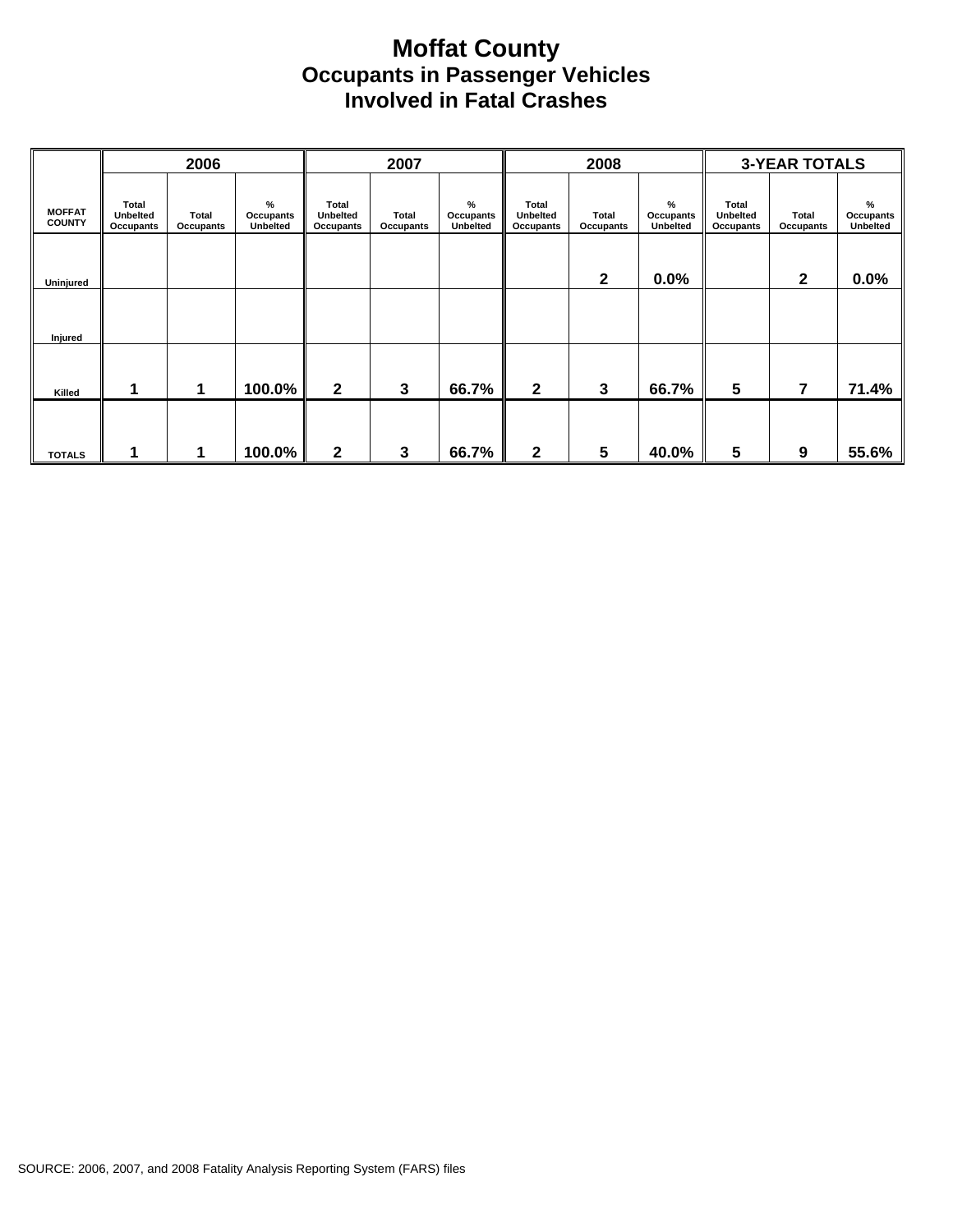#### **Montezuma County Occupants in Passenger Vehicles Involved in Fatal Crashes**

|                             |                                       | 2006                      |                                   |                                       | 2007                      |                                   |                                              | 2008               |                                           |                                       | <b>3-YEAR TOTALS</b> |                                   |
|-----------------------------|---------------------------------------|---------------------------|-----------------------------------|---------------------------------------|---------------------------|-----------------------------------|----------------------------------------------|--------------------|-------------------------------------------|---------------------------------------|----------------------|-----------------------------------|
| <b>MONTEZUM</b><br>A COUNTY | Total<br><b>Unbelted</b><br>Occupants | <b>Total</b><br>Occupants | %<br>Occupants<br><b>Unbelted</b> | Total<br><b>Unbelted</b><br>Occupants | Total<br><b>Occupants</b> | %<br>Occupants<br><b>Unbelted</b> | <b>Total</b><br><b>Unbelted</b><br>Occupants | Total<br>Occupants | %<br>Occupa<br>nts<br><b>Unbelte</b><br>d | Total<br><b>Unbelted</b><br>Occupants | Total<br>Occupants   | %<br>Occupants<br><b>Unbelted</b> |
| Uninjured                   |                                       | 4                         | $0.0\%$                           |                                       | 4                         | $0.0\%$                           |                                              | 3                  | 0.0<br>%                                  | 0                                     | 11                   | 0.0%                              |
| Injured                     | $\mathbf{2}$                          | 8                         | 25.0%                             |                                       | 8                         | 12.5%                             | $\mathbf{2}$                                 | $\mathbf{2}$       | 100.<br>0%                                | 5                                     | 18                   | 27.8%                             |
| Killed                      | 3                                     | 8                         | 37.5%                             | 5                                     | 6                         | 83.3%                             | 1                                            |                    | 100.<br>0%                                | 9                                     | 15                   | 60.0%                             |
| <b>TOTALS</b>               | 5                                     | 20                        | 25.0%                             | 6                                     | 18                        | 33.3%                             | 3                                            | 6                  | 50.0<br>%                                 | 14                                    | 44                   | 31.8%                             |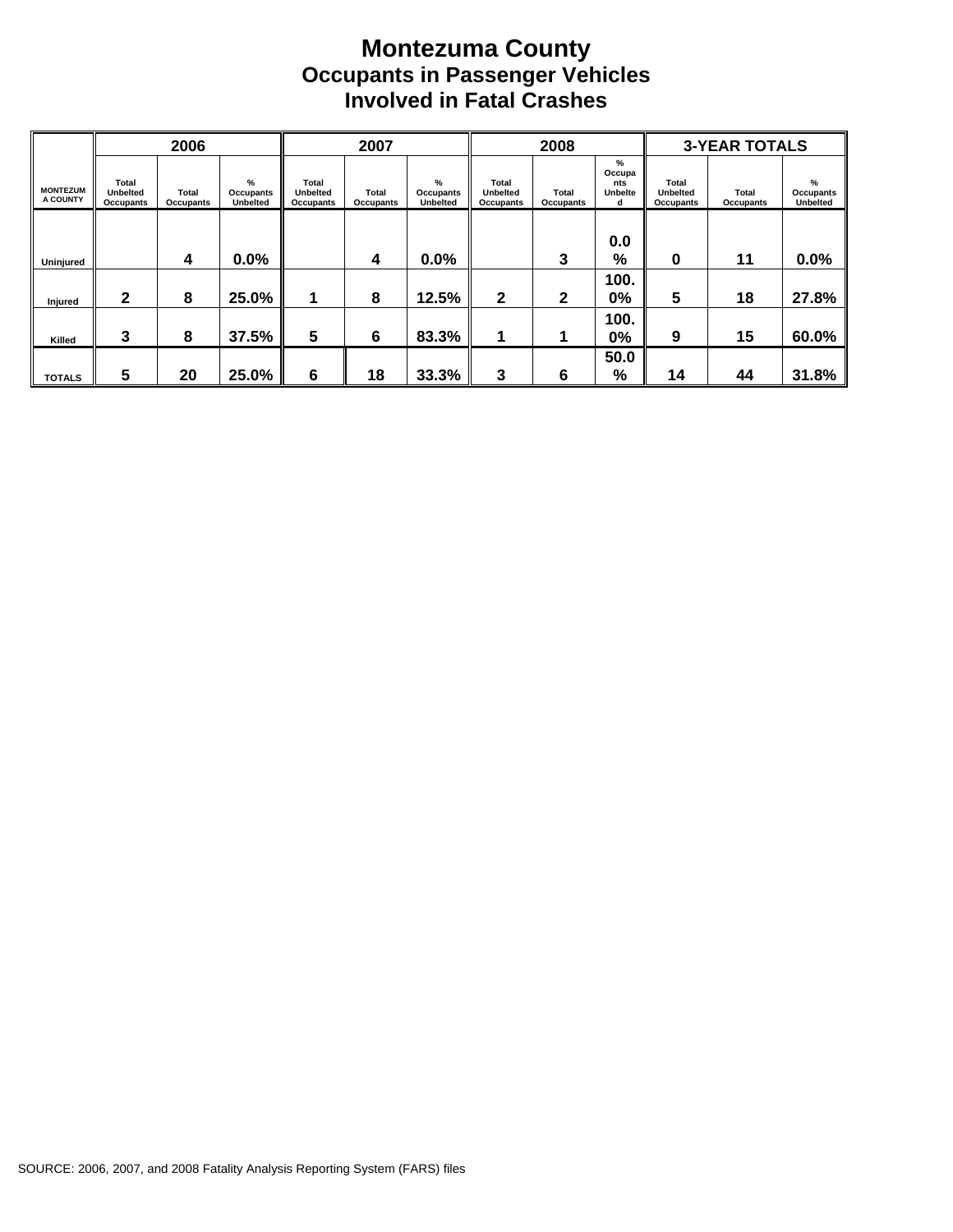#### **Montrose County Occupants in Passenger Vehicles Involved in Fatal Crashes**

|                                   |                                       | 2006                      |                                      |                                | 2007               |                                   |                                              | 2008                          |                                   |                                | <b>3-YEAR TOTALS</b> |                               |
|-----------------------------------|---------------------------------------|---------------------------|--------------------------------------|--------------------------------|--------------------|-----------------------------------|----------------------------------------------|-------------------------------|-----------------------------------|--------------------------------|----------------------|-------------------------------|
| <b>MONTROS</b><br><b>E COUNTY</b> | Total<br>Unbelted<br><b>Occupants</b> | <b>Total</b><br>Occupants | $\%$<br>Occupants<br><b>Unbelted</b> | Total<br>Unbelted<br>Occupants | Total<br>Occupants | %<br>Occupants<br><b>Unbelted</b> | <b>Total</b><br><b>Unbelted</b><br>Occupants | <b>Total</b><br>Occupa<br>nts | %<br>Occupants<br><b>Unbelted</b> | Total<br>Unbelted<br>Occupants | Total<br>Occupants   | $\%$<br>Occupants<br>Unbelted |
| Uninjured                         |                                       | 4                         | 25.0%                                |                                |                    |                                   |                                              | 4                             | 0.0%                              |                                | 8                    | 12.5%                         |
| Injured                           | 1                                     | 1                         | 100.0<br>%                           |                                | 4                  | 0.0%                              | 5                                            | 11                            | 45.5%                             | 6                              | 16                   | 37.5%                         |
| Killed                            | 3                                     | 4                         | 75.0%                                | $\mathbf{2}$                   | 5                  | 40.0%                             | 3                                            | 8                             | 37.5%                             | 8                              | 17                   | 47.1%                         |
| <b>TOTALS</b>                     | 5                                     | 9                         | 55.6%                                | $\mathbf{2}$                   | 9                  | 22.2%                             | 8                                            | 23                            | 34.8%                             | 15                             | 41                   | 36.6%                         |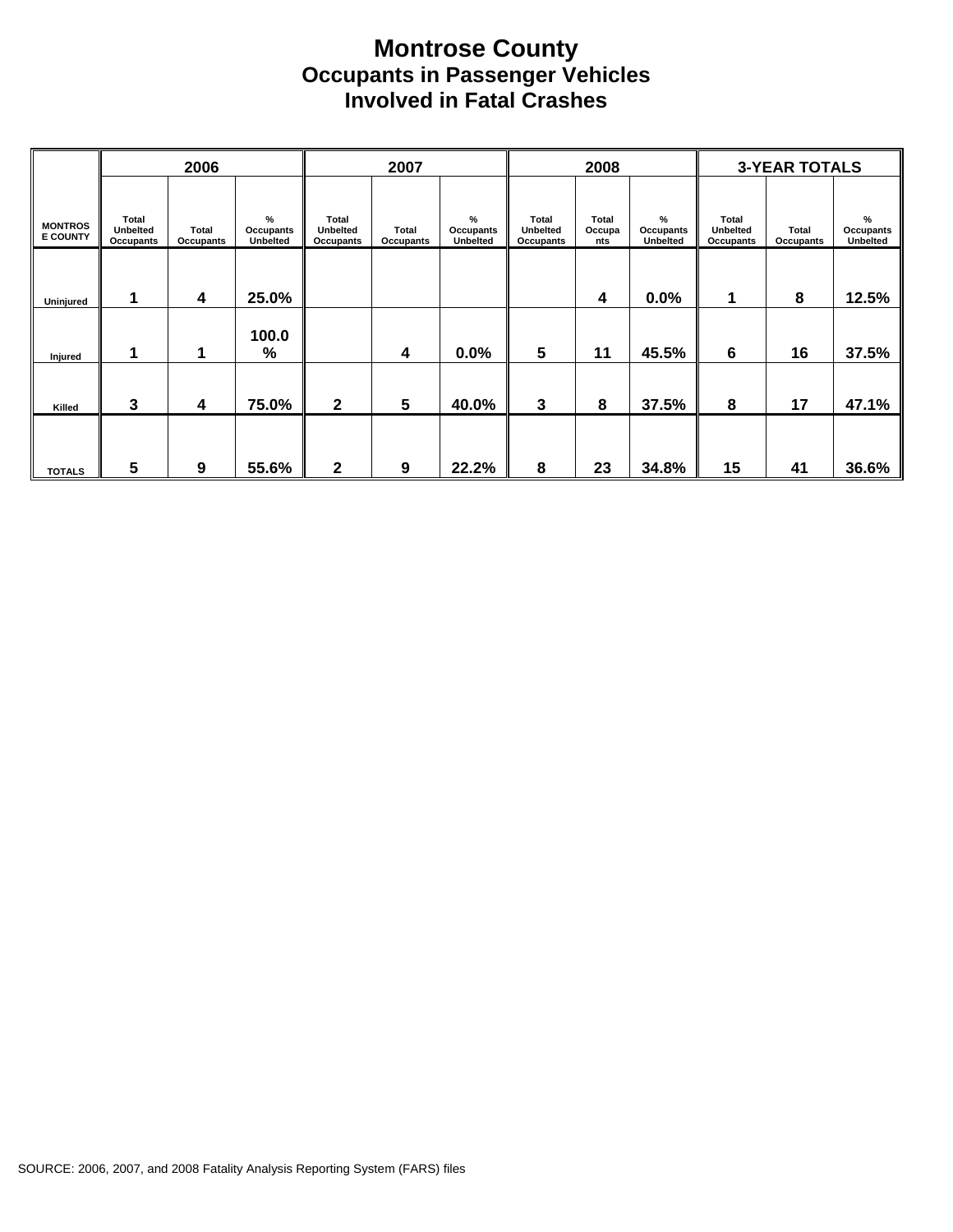#### **Morgan County Occupants in Passenger Vehicles Involved in Fatal Crashes**

|                                |                                                     | 2006                      |                                          |                                                     | 2007                             |                                   |                                       | 2008                      |                                   |                                       | <b>3-YEAR TOTALS</b> |                            |
|--------------------------------|-----------------------------------------------------|---------------------------|------------------------------------------|-----------------------------------------------------|----------------------------------|-----------------------------------|---------------------------------------|---------------------------|-----------------------------------|---------------------------------------|----------------------|----------------------------|
| <b>MORGAN</b><br><b>COUNTY</b> | <b>Total</b><br><b>Unbelted</b><br><b>Occupants</b> | <b>Total</b><br>Occupants | %<br><b>Occupants</b><br><b>Unbelted</b> | <b>Total</b><br><b>Unbelted</b><br><b>Occupants</b> | <b>Total</b><br><b>Occupants</b> | %<br>Occupants<br><b>Unbelted</b> | Total<br>Unbelted<br><b>Occupants</b> | <b>Total</b><br>Occupants | %<br>Occupants<br><b>Unbelted</b> | Total<br>Unbelted<br><b>Occupants</b> | Total<br>Occupants   | %<br>Occupants<br>Unbelted |
| Uninjured                      |                                                     | 1                         | 0.0%                                     |                                                     | 7                                | 0.0%                              |                                       |                           |                                   | 0                                     | 8                    | 0.0%                       |
| Injured                        | 6                                                   | $\overline{7}$            | 85.7%                                    | 2                                                   | $6\phantom{1}6$                  | 33.3%                             |                                       | 7                         | 0.0%                              | 8                                     | 20                   | 40.0%                      |
| Killed                         | 3                                                   | 4                         | 75.0%                                    | 4                                                   | $6\phantom{1}6$                  | 66.7%                             | $\mathbf{3}$                          | 4                         | 75.0%                             | 10                                    | 14                   | 71.4%                      |
| <b>TOTALS</b>                  | 9                                                   | 12                        | 75.0%                                    | $\bf 6$                                             | 19                               | 31.6%                             | 3                                     | 11                        | 27.3%                             | 18                                    | 42                   | 42.9%                      |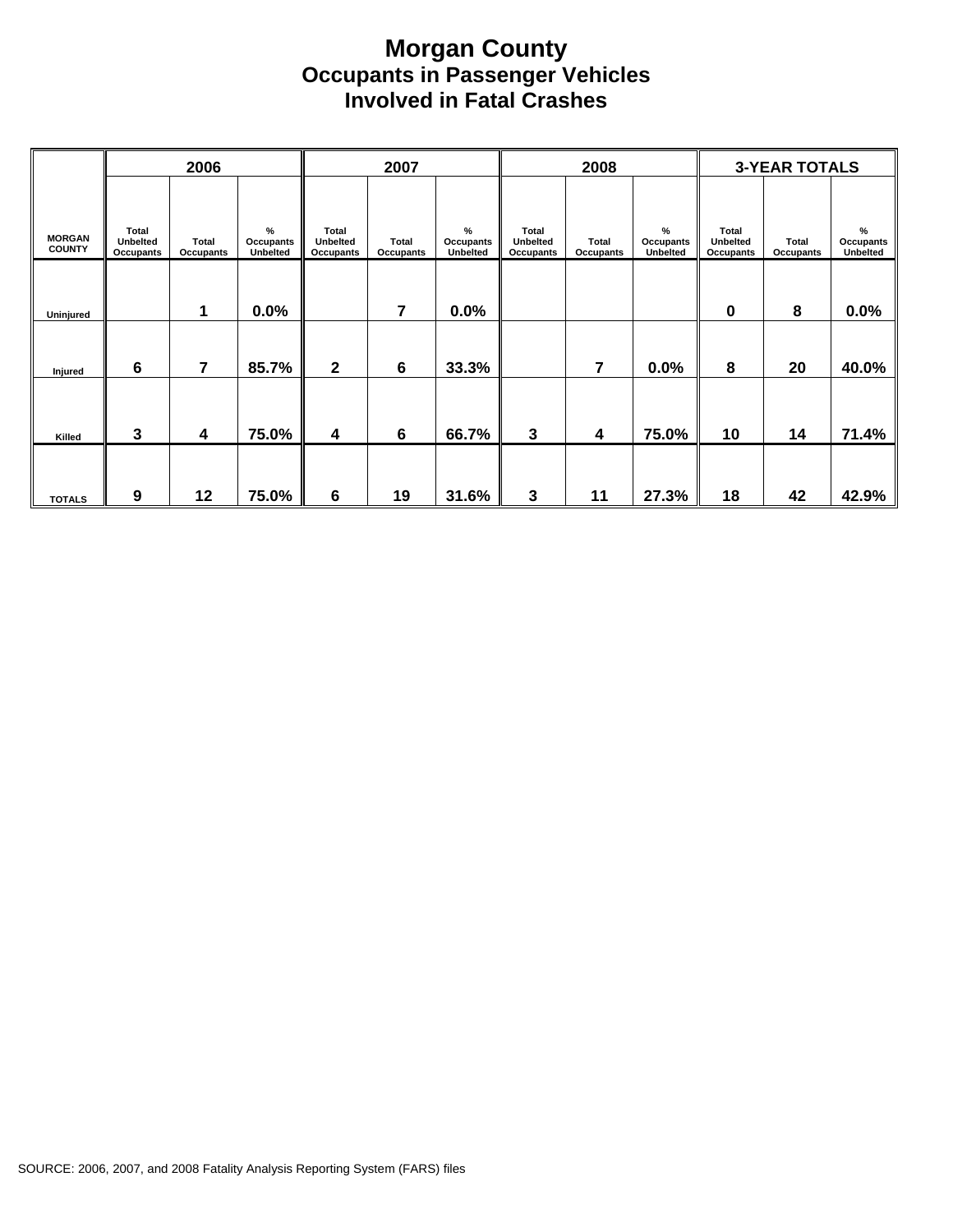#### **Otero County Occupants in Passenger Vehicles Involved in Fatal Crashes**

|                               |                                              | 2006                      |                                   |                                       | 2007               |                                        |                                       | 2008                      |                                      |                                       | <b>3-YEAR TOTALS</b> |                            |
|-------------------------------|----------------------------------------------|---------------------------|-----------------------------------|---------------------------------------|--------------------|----------------------------------------|---------------------------------------|---------------------------|--------------------------------------|---------------------------------------|----------------------|----------------------------|
| <b>OTERO</b><br><b>COUNTY</b> | Total<br><b>Unbelted</b><br><b>Occupants</b> | Total<br><b>Occupants</b> | %<br>Occupants<br><b>Unbelted</b> | Total<br><b>Unbelted</b><br>Occupants | Total<br>Occupants | $\frac{9}{6}$<br>Occupants<br>Unbelted | Total<br><b>Unbelted</b><br>Occupants | <b>Total</b><br>Occupants | $\%$<br>Occupants<br><b>Unbelted</b> | Total<br><b>Unbelted</b><br>Occupants | Total<br>Occupants   | %<br>Occupants<br>Unbelted |
| Uninjured                     |                                              | 1                         | 0.0%                              |                                       |                    |                                        |                                       |                           |                                      | 0                                     | 1                    | 0.0%                       |
|                               | 1                                            | $\mathbf{2}$              | 50.0%                             |                                       |                    |                                        |                                       |                           |                                      |                                       | $\mathbf{2}$         | 50.0%                      |
| Injured<br>Killed             | 3                                            | 4                         | 75.0%                             | 1                                     | $\mathbf{2}$       | 50.0%                                  | 3                                     | 5                         | 60.0%                                | 7                                     | 11                   | 63.6%                      |
| <b>TOTALS</b>                 | 4                                            | 7                         | 57.1%                             | 1                                     | $\mathbf 2$        | 50.0%                                  | 3                                     | 5                         | 60.0%                                | 8                                     | 14                   | 57.1%                      |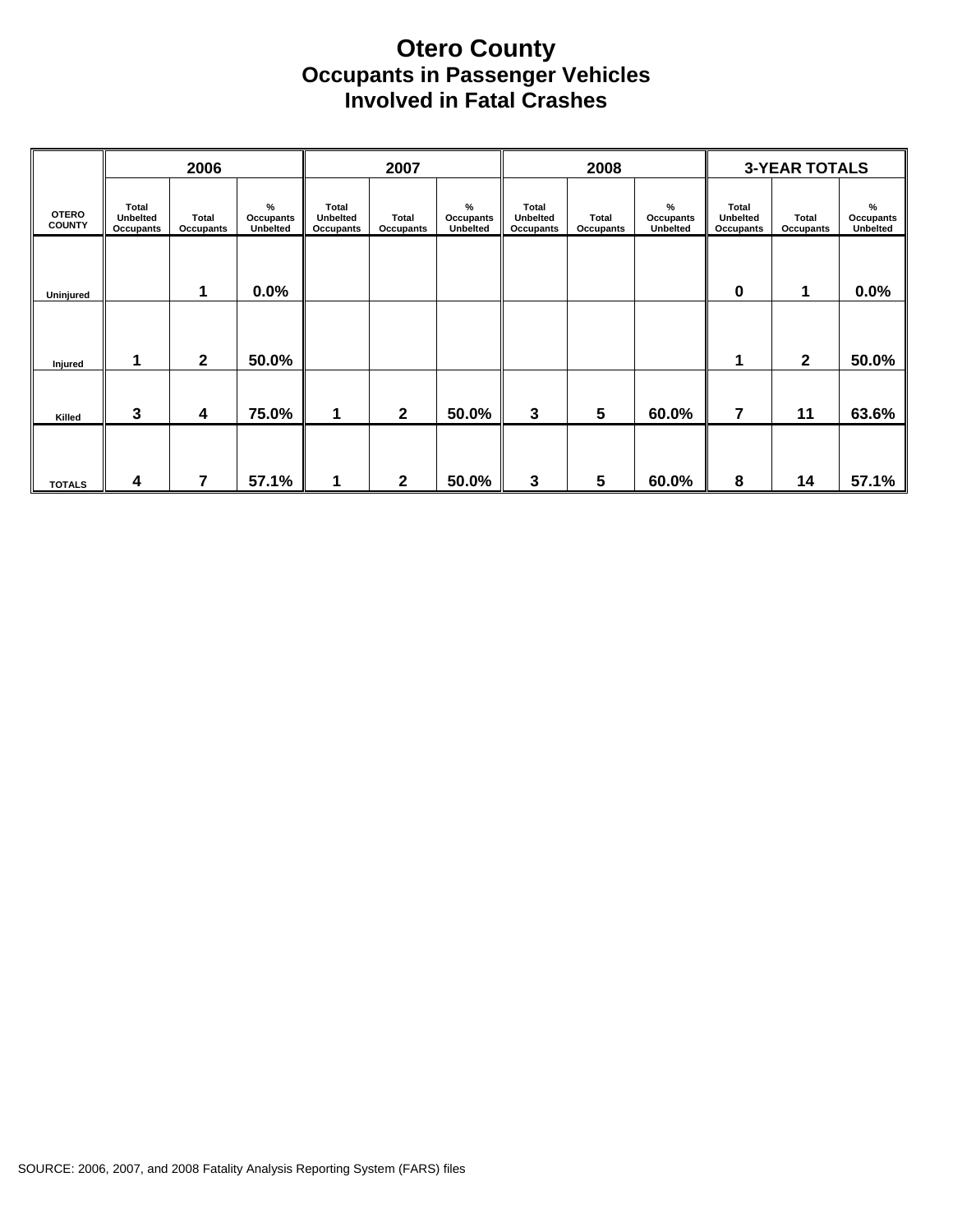## **Park County Occupants in Passenger Vehicles Involved in Fatal Crashes**

|                              |                                       | 2006                      |                               |                                | 2007               |                            |                                       | 2008               |                                   |                                              | <b>3-YEAR TOTALS</b> |                                   |
|------------------------------|---------------------------------------|---------------------------|-------------------------------|--------------------------------|--------------------|----------------------------|---------------------------------------|--------------------|-----------------------------------|----------------------------------------------|----------------------|-----------------------------------|
| <b>PARK</b><br><b>COUNTY</b> | Total<br><b>Unbelted</b><br>Occupants | <b>Total</b><br>Occupants | $\%$<br>Occupants<br>Unbelted | Total<br>Unbelted<br>Occupants | Total<br>Occupants | %<br>Occupants<br>Unbelted | Total<br><b>Unbelted</b><br>Occupants | Total<br>Occupants | %<br>Occupants<br><b>Unbelted</b> | Total<br><b>Unbelted</b><br><b>Occupants</b> | Total<br>Occupants   | %<br>Occupants<br><b>Unbelted</b> |
| Uninjured                    |                                       | 1                         | 0.0%                          |                                | 7                  | 0.0%                       |                                       | $\mathbf{3}$       | 0.0%                              | 0                                            | 11                   | 0.0%                              |
| Injured                      |                                       |                           |                               |                                | 6                  | 0.0%                       | 1                                     | $\mathbf{3}$       | 33.3%                             |                                              | 9                    | 11.1%                             |
| Killed                       | 1                                     | $\mathbf{2}$              | 50.0%                         | $\mathbf{2}$                   | $5\phantom{1}$     | 40.0%                      | 1                                     | 4                  | 25.0%                             | 4                                            | 11                   | 36.4%                             |
| <b>TOTALS</b>                |                                       | 3                         | 33.3%                         | $\mathbf{2}$                   | 18                 | 11.1%                      | $\mathbf{2}$                          | 10                 | 20.0%                             | 5                                            | 31                   | 16.1%                             |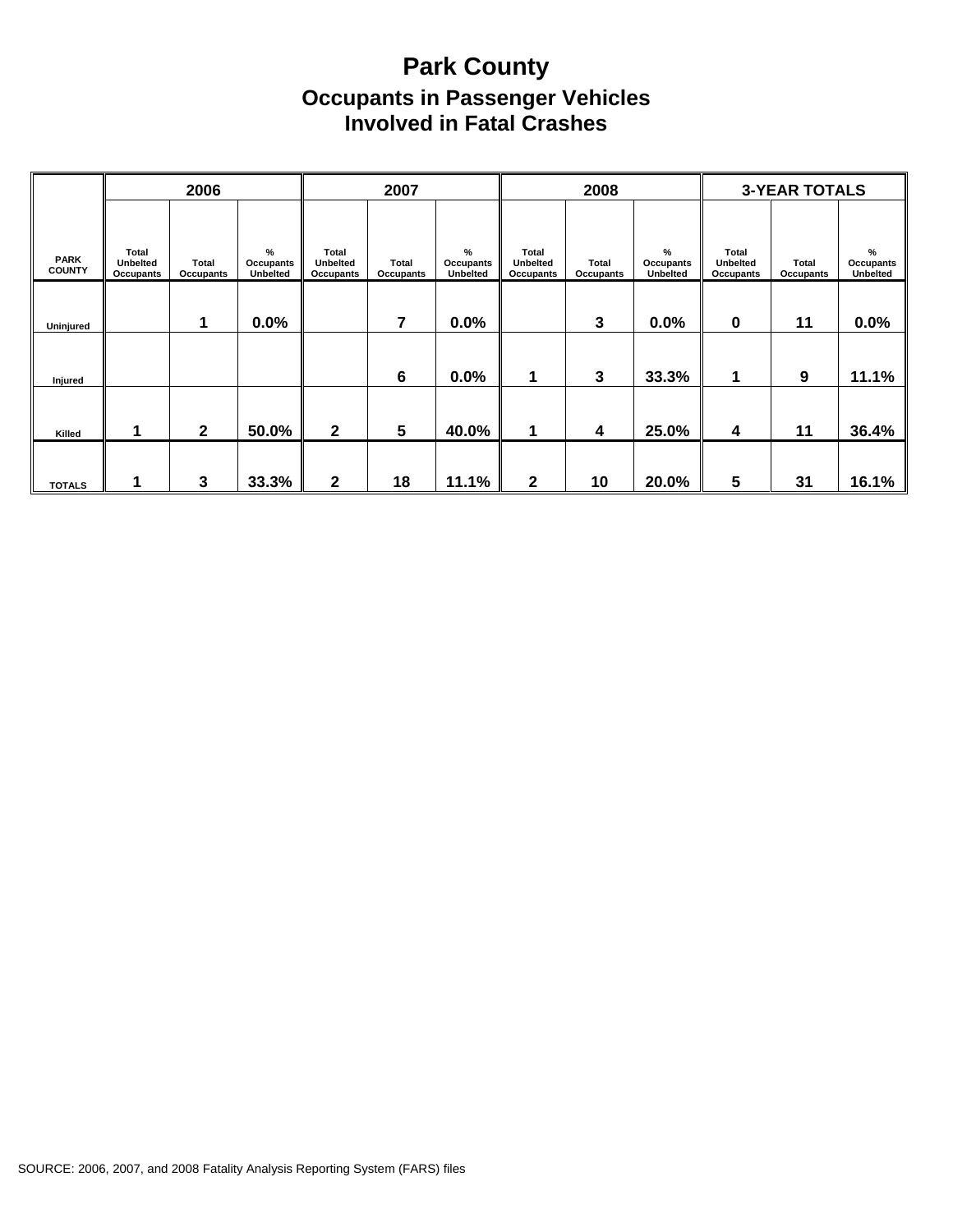#### **Pitkin County Occupants in Passenger Vehicles Involved in Fatal Crashes**

|                                |                                              | 2006               |                                      |                                              | 2007                      |                            |                                       | 2008               |                                               |                                       | <b>3-YEAR TOTALS</b> |                               |
|--------------------------------|----------------------------------------------|--------------------|--------------------------------------|----------------------------------------------|---------------------------|----------------------------|---------------------------------------|--------------------|-----------------------------------------------|---------------------------------------|----------------------|-------------------------------|
| <b>PITKIN</b><br><b>COUNTY</b> | <b>Total</b><br>Unbelted<br><b>Occupants</b> | Total<br>Occupants | $\%$<br><b>Occupants</b><br>Unbelted | <b>Total</b><br><b>Unbelted</b><br>Occupants | <b>Total</b><br>Occupants | %<br>Occupants<br>Unbelted | <b>Total</b><br>Unbelted<br>Occupants | Total<br>Occupants | $\frac{9}{6}$<br>Occupants<br><b>Unbelted</b> | Total<br><b>Unbelted</b><br>Occupants | Total<br>Occupants   | $\%$<br>Occupants<br>Unbelted |
| Uninjured                      |                                              |                    |                                      |                                              | 1                         | $0.0\%$                    |                                       |                    |                                               | 0                                     | 1                    | 0.0%                          |
| Injured                        |                                              | 1                  | 0.0%                                 |                                              |                           |                            | 1                                     | $5\phantom{1}$     | 20.0%                                         | 1                                     | 6                    | 16.7%                         |
| Killed                         |                                              | 3                  | 0.0%                                 |                                              | 1                         | 0.0%                       | $\mathbf{2}$                          | $\mathbf{2}$       | 100.0%                                        | $\mathbf{2}$                          | 6                    | 33.3%                         |
| <b>TOTALS</b>                  | 0                                            | 4                  | 0.0%                                 | 0                                            | $\mathbf{2}$              | 0.0%                       | 3                                     | 7                  | 42.9%                                         | 3                                     | 13                   | 23.1%                         |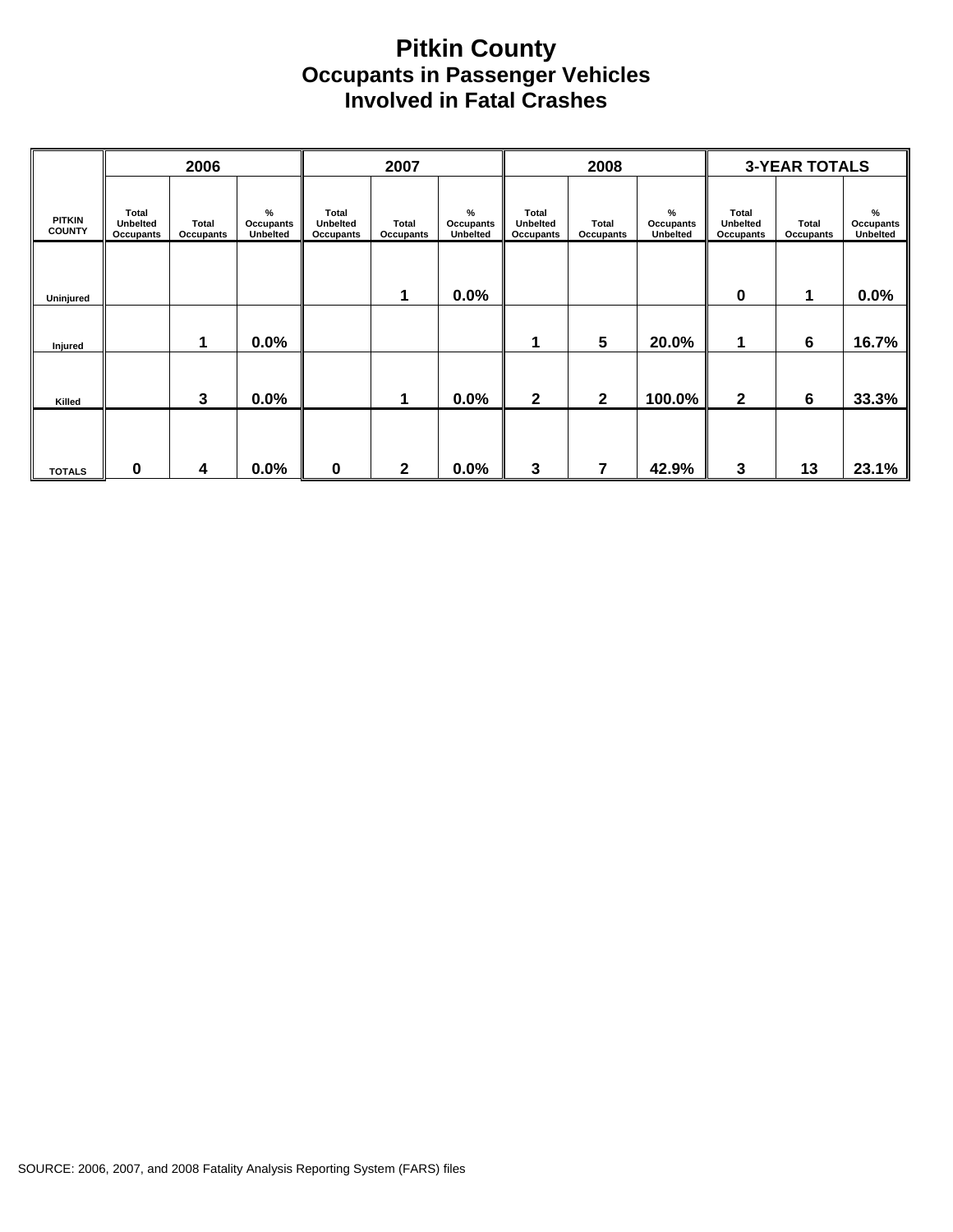#### **Prowers County Occupants in Passenger Vehicles Involved in Fatal Crashes**

|                                 |                                              | 2006                      |                                      |                                              | 2007                      |                                      |                                                     | 2008               |                                      |                                       | <b>3-YEAR TOTALS</b>      |                            |
|---------------------------------|----------------------------------------------|---------------------------|--------------------------------------|----------------------------------------------|---------------------------|--------------------------------------|-----------------------------------------------------|--------------------|--------------------------------------|---------------------------------------|---------------------------|----------------------------|
| <b>PROWERS</b><br><b>COUNTY</b> | <b>Total</b><br>Unbelted<br><b>Occupants</b> | Total<br><b>Occupants</b> | $\%$<br>Occupants<br><b>Unbelted</b> | <b>Total</b><br>Unbelted<br><b>Occupants</b> | <b>Total</b><br>Occupants | $\%$<br>Occupants<br><b>Unbelted</b> | <b>Total</b><br><b>Unbelted</b><br><b>Occupants</b> | Total<br>Occupants | $\%$<br>Occupants<br><b>Unbelted</b> | <b>Total</b><br>Unbelted<br>Occupants | <b>Total</b><br>Occupants | %<br>Occupants<br>Unbelted |
| Uninjured                       |                                              | $5\phantom{.0}$           | 0.0%                                 |                                              | 3                         | 0.0%                                 |                                                     | 1                  | 0.0%                                 | $\mathbf 0$                           | $\boldsymbol{9}$          | 0.0%                       |
| Injured                         |                                              | $\mathbf{3}$              | 0.0%                                 | 1                                            | 6                         | 16.7%                                |                                                     |                    |                                      | 1                                     | 9                         | 11.1%                      |
| Killed                          | 8                                            | 11                        | 72.7%                                | $\mathbf{2}$                                 | $\mathbf{3}$              | 66.7%                                |                                                     | 3                  | 0.0%                                 | 10                                    | 17                        | 58.8%                      |
| <b>TOTALS</b>                   | 8                                            | 19                        | 42.1%                                | 3                                            | 12                        | 25.0%                                | $\pmb{0}$                                           | 4                  | 0.0%                                 | 11                                    | 35                        | 31.4%                      |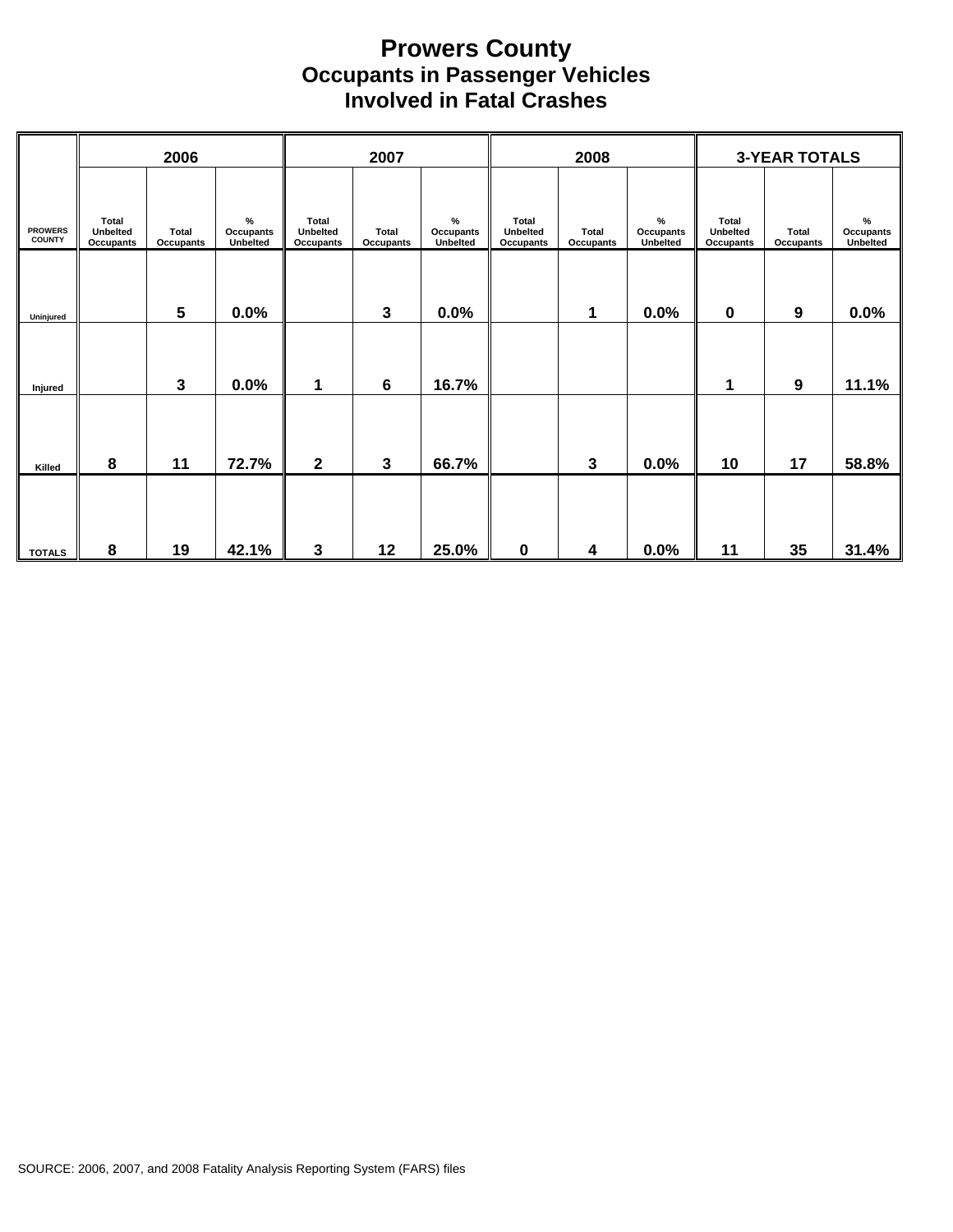#### **Pueblo County Occupants in Passenger Vehicles Involved in Fatal Crashes**

|                                | 2006                           |                    | 2007                       |                                       | 2008                      |                               |                                | <b>3-YEAR TOTALS</b> |                            |                                |                               |                                      |
|--------------------------------|--------------------------------|--------------------|----------------------------|---------------------------------------|---------------------------|-------------------------------|--------------------------------|----------------------|----------------------------|--------------------------------|-------------------------------|--------------------------------------|
| <b>PUEBLO</b><br><b>COUNTY</b> | Total<br>Unbelted<br>Occupants | Total<br>Occupants | %<br>Occupants<br>Unbelted | <b>Total</b><br>Unbelted<br>Occupants | Total<br><b>Occupants</b> | $\%$<br>Occupants<br>Unbelted | Total<br>Unbelted<br>Occupants | Total<br>Occupants   | %<br>Occupants<br>Unbelted | Total<br>Unbelted<br>Occupants | <b>Total</b><br>Occupan<br>ts | $\%$<br><b>Occupants</b><br>Unbelted |
| Uninjured                      |                                | 13                 | 0.0%                       |                                       | 28                        | 0.0%                          | 1                              | 9                    | 11.1%                      | 1                              | 50                            | 2.0%                                 |
| Injured                        | 3                              | 17                 | 17.6%                      | 5                                     | 21                        | 23.8%                         | $5\phantom{1}$                 | 12                   | 41.7%                      | 13                             | 50                            | 26.0%                                |
|                                | $\overline{7}$                 | 10                 | 70.0%                      | 10                                    | 15                        | 66.7%                         | 9                              | 22                   | 40.9%                      | 26                             | 47                            | 55.3%                                |
| Killed                         |                                |                    |                            |                                       |                           |                               |                                |                      |                            |                                |                               |                                      |
| <b>TOTALS</b>                  | 10                             | 40                 | 25.0%                      | 15                                    | 64                        | 23.4%                         | 15                             | 43                   | 34.9%                      | 40                             | 147                           | 27.2%                                |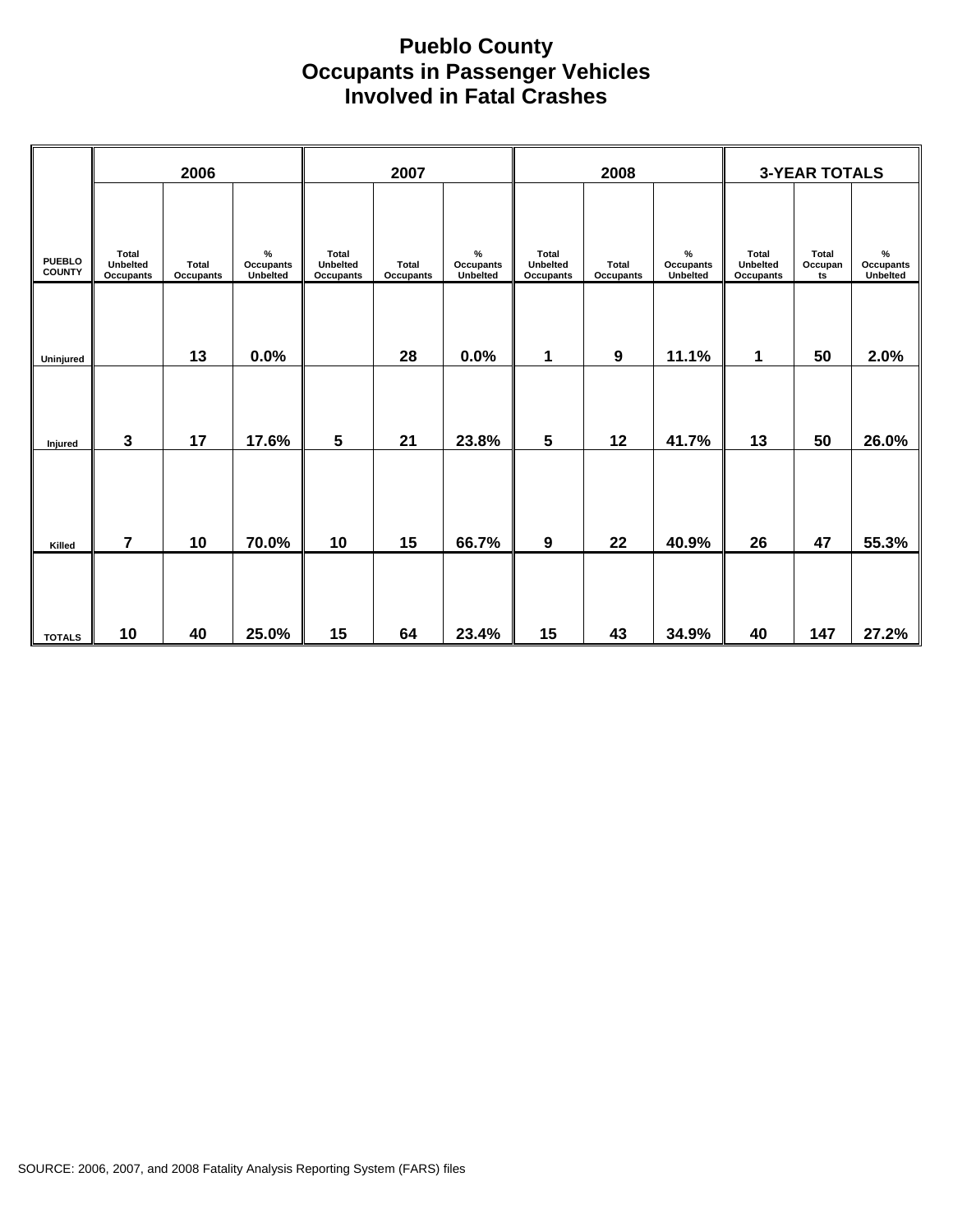#### **Rio Blanco County Occupants in Passenger Vehicles Involved in Fatal Crashes**

|                                              |                                       | 2006               |                                   |                                              | 2007               |                                          |                                       | 2008               |                                   | <b>3-YEAR TOTALS</b>                  |                    |                                   |  |
|----------------------------------------------|---------------------------------------|--------------------|-----------------------------------|----------------------------------------------|--------------------|------------------------------------------|---------------------------------------|--------------------|-----------------------------------|---------------------------------------|--------------------|-----------------------------------|--|
| <b>RIO</b><br><b>BLANCO</b><br><b>COUNTY</b> | Total<br><b>Unbelted</b><br>Occupants | Total<br>Occupants | %<br>Occupants<br><b>Unbelted</b> | <b>Total</b><br><b>Unbelted</b><br>Occupants | Total<br>Occupants | %<br><b>Occupants</b><br><b>Unbelted</b> | Total<br><b>Unbelted</b><br>Occupants | Total<br>Occupants | %<br>Occupants<br><b>Unbelted</b> | Total<br><b>Unbelted</b><br>Occupants | Total<br>Occupants | %<br>Occupants<br><b>Unbelted</b> |  |
|                                              |                                       |                    |                                   |                                              |                    |                                          |                                       |                    |                                   |                                       |                    |                                   |  |
| Uninjured                                    |                                       |                    |                                   |                                              |                    |                                          |                                       | $\mathbf{2}$       | 0.0%                              | 0                                     | $\mathbf{2}$       | 0.0%                              |  |
| Injured                                      |                                       | $\mathbf{2}$       | 50.0%                             |                                              |                    |                                          |                                       |                    | 100.0%                            | $\mathbf{2}$                          | 3                  | 66.7%                             |  |
|                                              |                                       |                    |                                   |                                              |                    |                                          |                                       |                    |                                   |                                       |                    |                                   |  |
| Killed                                       | 5                                     | 7                  | 71.4%                             |                                              |                    | 100.0%                                   | $\mathbf{2}$                          | $\mathbf{2}$       | 100.0%                            | 8                                     | 10                 | 80.0%                             |  |
|                                              |                                       |                    |                                   |                                              |                    |                                          |                                       |                    |                                   |                                       |                    |                                   |  |
| <b>TOTALS</b>                                | 6                                     | 9                  | 66.7%                             |                                              |                    | 100.0%                                   | 3                                     | $5\phantom{1}$     | 60.0%                             | 10                                    | 15                 | 66.7%                             |  |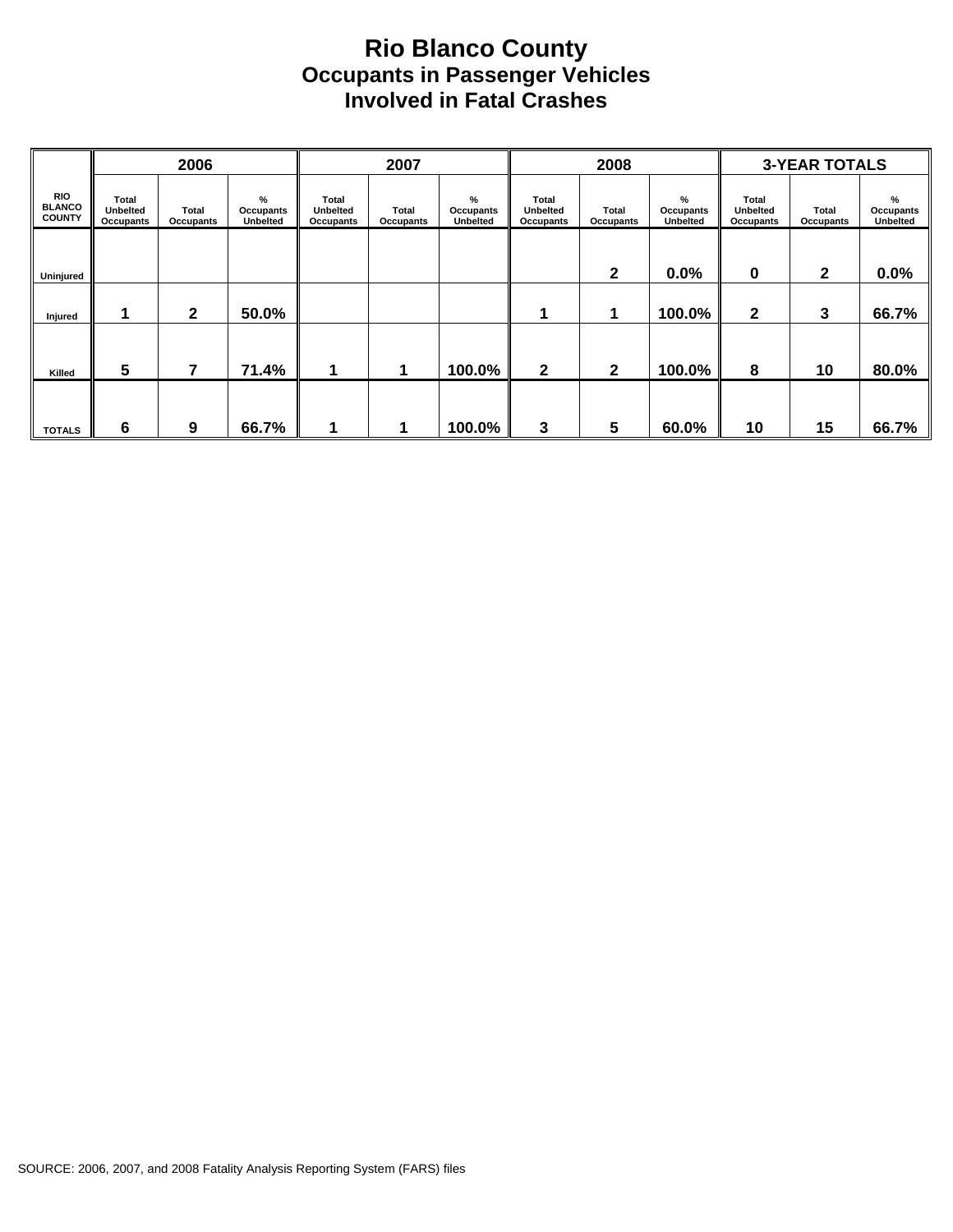#### **Rio Grande County Occupants in Passenger Vehicles Involved in Fatal Crashes**

|                                              |                                       | 2006                      |                                   |                                              | 2007                      |                                   |                                              | 2008                      |                                   | <b>3-YEAR TOTALS</b>                         |                           |                                      |  |
|----------------------------------------------|---------------------------------------|---------------------------|-----------------------------------|----------------------------------------------|---------------------------|-----------------------------------|----------------------------------------------|---------------------------|-----------------------------------|----------------------------------------------|---------------------------|--------------------------------------|--|
| <b>RIO</b><br><b>GRANDE</b><br><b>COUNTY</b> | Total<br><b>Unbelted</b><br>Occupants | <b>Total</b><br>Occupants | %<br>Occupants<br><b>Unbelted</b> | <b>Total</b><br><b>Unbelted</b><br>Occupants | <b>Total</b><br>Occupants | %<br>Occupants<br><b>Unbelted</b> | <b>Total</b><br><b>Unbelted</b><br>Occupants | <b>Total</b><br>Occupants | %<br>Occupants<br><b>Unbelted</b> | <b>Total</b><br><b>Unbelted</b><br>Occupants | <b>Total</b><br>Occupants | $\%$<br>Occupants<br><b>Unbelted</b> |  |
| Uninjured                                    |                                       | 1                         | 0.0%                              |                                              |                           |                                   |                                              |                           |                                   |                                              | 1                         | 0.0%                                 |  |
| Injured                                      |                                       | 4                         | 0.0%                              | $\mathbf{2}$                                 | $\mathbf{2}$              | 100.0%                            | 1                                            | 1                         | 100.0%                            | 3                                            | 7                         | 42.9%                                |  |
| Killed                                       | 2                                     | $\mathbf{2}$              | 100.0%                            | 1                                            | $\mathbf{2}$              | 50.0%                             | 1                                            | 1                         | 100.0%                            | 4                                            | 5                         | 80.0%                                |  |
| <b>TOTALS</b>                                | 2                                     |                           | 28.6%                             | 3                                            | 4                         | 75.0%                             | $\mathbf 2$                                  | $\mathbf{2}$              | 100.0%                            | 7                                            | 13                        | 53.8%                                |  |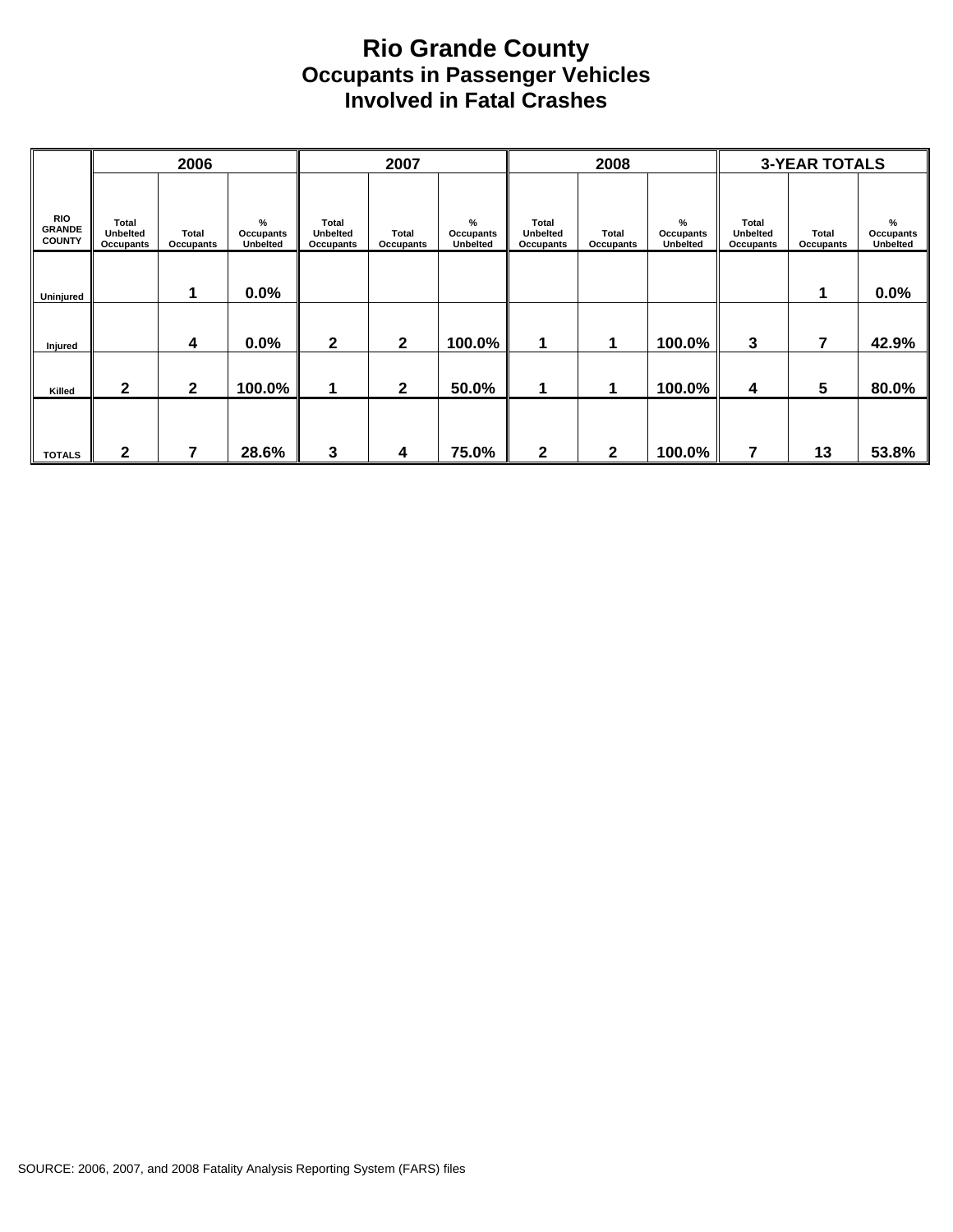#### **Routt County Occupants in Passenger Vehicles Involved in Fatal Crashes**

|                               |                                              | 2006               |                                   | 2007                                         |                    |                                   |                                              | 2008                      |                            | <b>3-YEAR TOTALS</b>                         |                           |                            |  |
|-------------------------------|----------------------------------------------|--------------------|-----------------------------------|----------------------------------------------|--------------------|-----------------------------------|----------------------------------------------|---------------------------|----------------------------|----------------------------------------------|---------------------------|----------------------------|--|
| <b>ROUTT</b><br><b>COUNTY</b> | <b>Total</b><br><b>Unbelted</b><br>Occupants | Total<br>Occupants | %<br>Occupants<br><b>Unbelted</b> | <b>Total</b><br><b>Unbelted</b><br>Occupants | Total<br>Occupants | %<br>Occupants<br><b>Unbelted</b> | <b>Total</b><br><b>Unbelted</b><br>Occupants | <b>Total</b><br>Occupants | %<br>Occupants<br>Unbelted | Total<br><b>Unbelted</b><br><b>Occupants</b> | <b>Total</b><br>Occupants | %<br>Occupants<br>Unbelted |  |
| Uninjured                     |                                              | 4                  | 0.0%                              |                                              | 3                  | 0.0%                              |                                              |                           |                            | 0                                            | 7                         | 0.0%                       |  |
| Injured                       | 2                                            | $\mathbf{2}$       | 100.0%                            | $\mathbf 2$                                  | 6                  | 33.3%                             |                                              | 1                         | 0.0%                       | 4                                            | 9                         | 44.4%                      |  |
| Killed                        | $\mathbf{2}$                                 | 3                  | 66.7%                             | 4                                            | 8                  | 50.0%                             |                                              |                           | 0.0%                       | 6                                            | 12                        | 50.0%                      |  |
| <b>TOTALS</b>                 | 4                                            | 9                  | 44.4%                             | 6                                            | 17                 | 35.3%                             | 0                                            | 2                         | 0.0%                       | 10                                           | 28                        | 35.7%                      |  |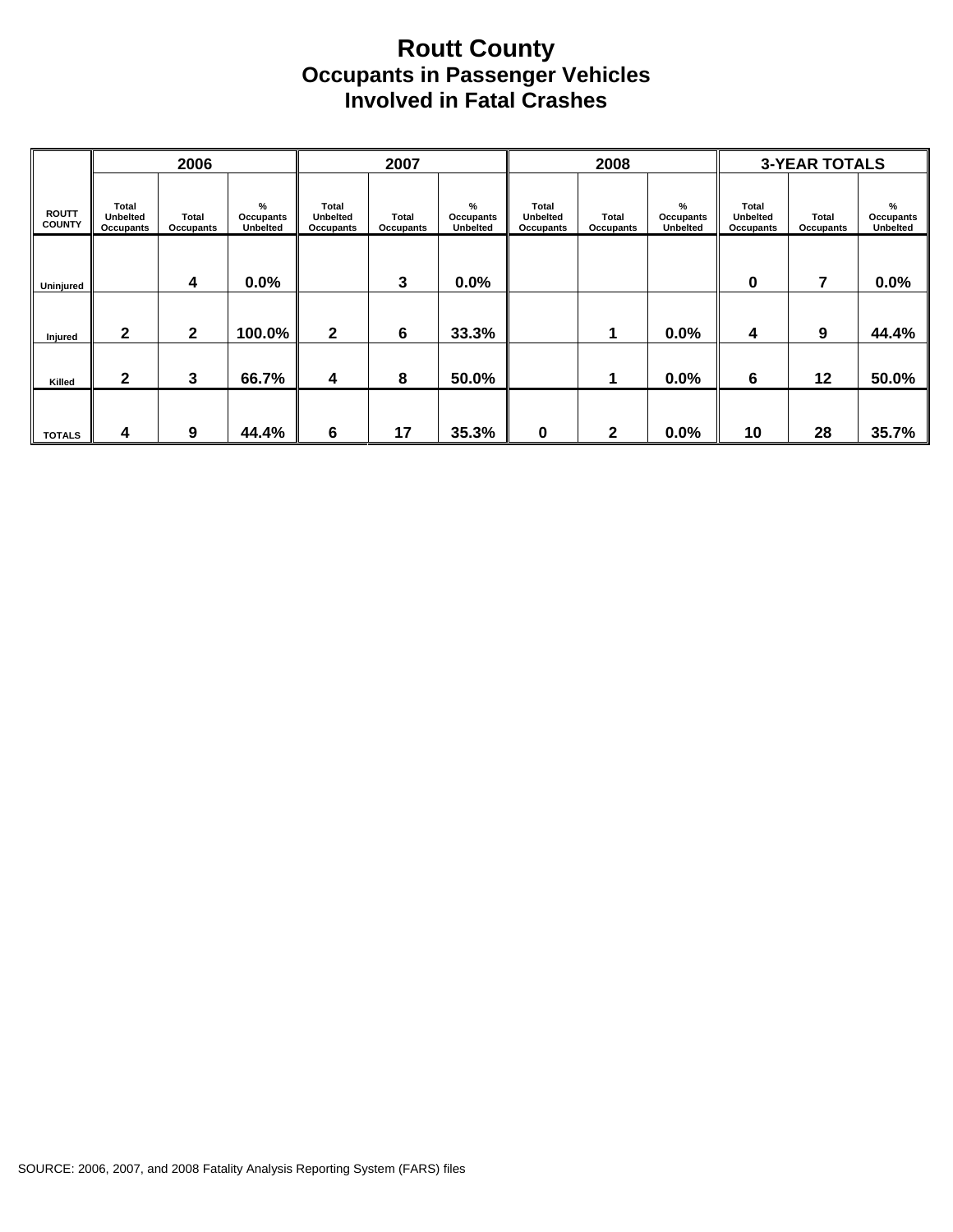#### **Saguache County Occupants in Passenger Vehicles Involved in Fatal Crashes**

|                                  | 2006                                  |                    | 2007                                 |                                |                           | 2008                                        |                                |                    | <b>3-YEAR TOTALS</b>          |                                       |                    |                                             |
|----------------------------------|---------------------------------------|--------------------|--------------------------------------|--------------------------------|---------------------------|---------------------------------------------|--------------------------------|--------------------|-------------------------------|---------------------------------------|--------------------|---------------------------------------------|
| <b>SAGUACHE</b><br><b>COUNTY</b> | Total<br>Unbelted<br><b>Occupants</b> | Total<br>Occupants | $\%$<br><b>Occupants</b><br>Unbelted | Total<br>Unbelted<br>Occupants | <b>Total</b><br>Occupants | $\%$<br><b>Occupants</b><br><b>Unbelted</b> | Total<br>Unbelted<br>Occupants | Total<br>Occupants | $\%$<br>Occupants<br>Unbelted | Total<br>Unbelted<br><b>Occupants</b> | Total<br>Occupants | $\%$<br><b>Occupants</b><br><b>Unbelted</b> |
| Uninjured                        |                                       |                    |                                      |                                | 1                         | 0.0%                                        |                                |                    |                               | $\pmb{0}$                             | 1                  | 0.0%                                        |
| Injured                          | 1                                     | 1                  | 100.0<br>$\%$                        |                                | 1                         | 0.0%                                        |                                | 1                  | 0.0%                          | 1                                     | 3                  | 33.3%                                       |
| Killed                           | $\mathbf{2}$                          | $\mathbf 2$        | 100.0<br>$\%$                        |                                | $\mathbf{2}$              | 0.0%                                        | 1                              | $\mathbf{2}$       | 50.0%                         | 3                                     | 6                  | 50.0%                                       |
| <b>TOTALS</b>                    | $\mathbf{3}$                          | $\mathbf 3$        | 100.0<br>$\%$                        | $\pmb{0}$                      | $\boldsymbol{4}$          | 0.0%                                        | 1                              | $\mathbf{3}$       | 33.3%                         | 4                                     | 10                 | 40.0%                                       |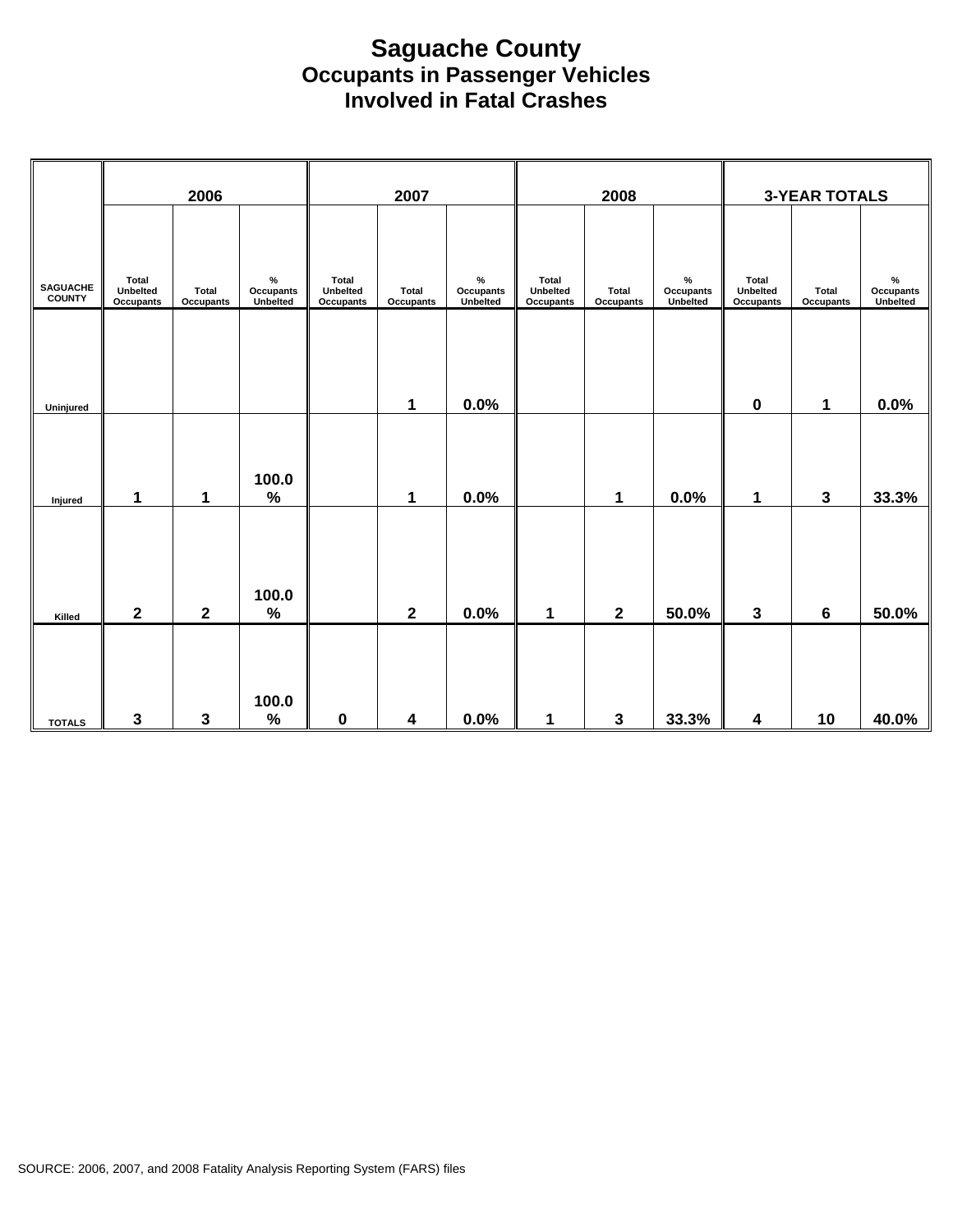#### **San Miguel County Occupants in Passenger Vehicles Involved in Fatal Crashes**

|                                       |                                    | 2006                      |                                      | 2007                                  |                           |                                      |                                              | 2008               |                                      | <b>3-YEAR TOTALS</b>                  |                    |                                   |  |
|---------------------------------------|------------------------------------|---------------------------|--------------------------------------|---------------------------------------|---------------------------|--------------------------------------|----------------------------------------------|--------------------|--------------------------------------|---------------------------------------|--------------------|-----------------------------------|--|
| SAN<br><b>MIGUEL</b><br><b>COUNTY</b> | Total<br>Unbelted<br>Occupant<br>s | <b>Total</b><br>Occupants | $\%$<br>Occupants<br><b>Unbelted</b> | Total<br><b>Unbelted</b><br>Occupants | <b>Total</b><br>Occupants | $\%$<br>Occupants<br><b>Unbelted</b> | <b>Total</b><br><b>Unbelted</b><br>Occupants | Total<br>Occupants | $\%$<br>Occupants<br><b>Unbelted</b> | Total<br><b>Unbelted</b><br>Occupants | Total<br>Occupants | %<br>Occupants<br><b>Unbelted</b> |  |
|                                       |                                    |                           |                                      |                                       |                           |                                      |                                              |                    |                                      |                                       |                    |                                   |  |
| Uninjured                             |                                    |                           |                                      |                                       |                           |                                      |                                              |                    |                                      |                                       |                    |                                   |  |
|                                       |                                    |                           |                                      |                                       |                           |                                      |                                              |                    |                                      |                                       |                    |                                   |  |
| Injured                               |                                    |                           |                                      |                                       |                           |                                      | $\mathbf{2}$                                 | 4                  | 50.0%                                | $\mathbf{2}$                          | 4                  | 50.0%                             |  |
|                                       |                                    |                           |                                      |                                       |                           | 100.0                                |                                              |                    |                                      |                                       |                    |                                   |  |
| Killed                                |                                    | $\mathbf{2}$              | 50.0%                                | 1                                     | 1                         | %                                    | $\mathbf{2}$                                 | 4                  | 50.0%                                | 4                                     | $\overline{7}$     | 57.1%                             |  |
|                                       |                                    |                           |                                      |                                       |                           | 100.0                                |                                              |                    |                                      |                                       |                    |                                   |  |
| <b>TOTALS</b>                         | 1                                  | $\mathbf{2}$              | 50.0%                                | 1                                     | 1                         | %                                    | 4                                            | 8                  | 50.0%                                | 6                                     | 11                 | 54.5%                             |  |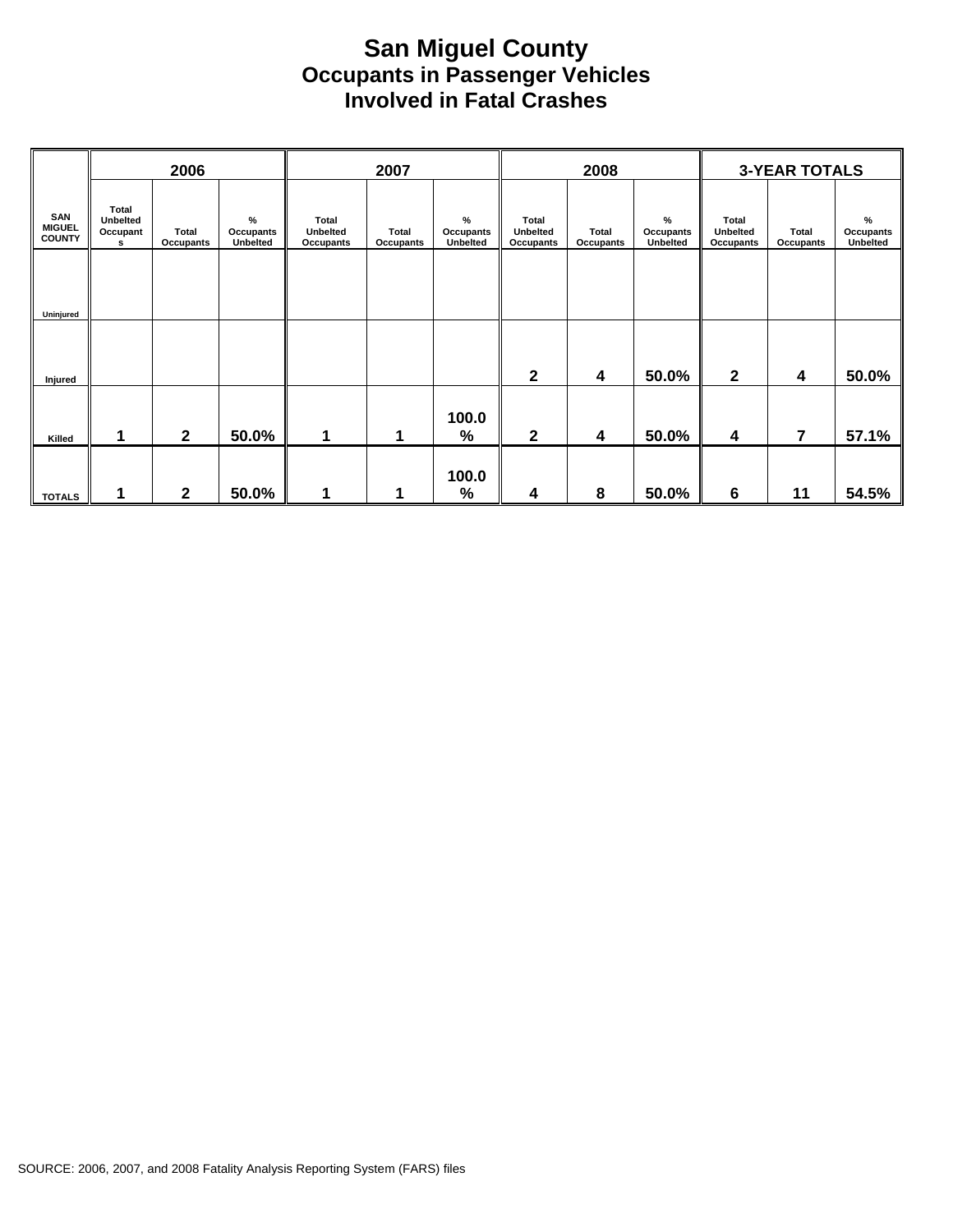#### **Summit County Occupants in Passenger Vehicles Involved in Fatal Crashes**

|                                | 2006                                  |                           |                                   | 2007                                         |                           |                            |                                | 2008                      |                                          | <b>3-YEAR TOTALS</b>                  |                    |                                        |  |
|--------------------------------|---------------------------------------|---------------------------|-----------------------------------|----------------------------------------------|---------------------------|----------------------------|--------------------------------|---------------------------|------------------------------------------|---------------------------------------|--------------------|----------------------------------------|--|
| <b>SUMMIT</b><br><b>COUNTY</b> | Total<br><b>Unbelted</b><br>Occupants | <b>Total</b><br>Occupants | %<br>Occupants<br><b>Unbelted</b> | Total<br><b>Unbelted</b><br><b>Occupants</b> | Total<br><b>Occupants</b> | %<br>Occupants<br>Unbelted | Total<br>Unbelted<br>Occupants | <b>Total</b><br>Occupants | %<br><b>Occupants</b><br><b>Unbelted</b> | Total<br><b>Unbelted</b><br>Occupants | Total<br>Occupants | $\frac{9}{6}$<br>Occupants<br>Unbelted |  |
| Uninjured                      |                                       | 1                         | 0.0%                              |                                              | $6\phantom{1}6$           | 0.0%                       | $\mathbf{2}$                   | $\mathbf{2}$              | 100.0<br>%                               | 2                                     | 9                  | 22.2%                                  |  |
| Injured                        |                                       | 4                         | 0.0%                              |                                              | $\mathbf{2}$              | 0.0%                       | $\mathbf{2}$                   | 3                         | 66.7%                                    | $\mathbf 2$                           | 9                  | 22.2%                                  |  |
| Killed                         | 2                                     | 4                         | 50.0%                             |                                              | $\boldsymbol{4}$          | 25.0%                      | 1                              | $\overline{2}$            | 50.0%                                    | 4                                     | 10                 | 40.0%                                  |  |
|                                |                                       |                           |                                   |                                              |                           |                            |                                |                           |                                          |                                       |                    |                                        |  |
| <b>TOTALS</b>                  | 2                                     | 9                         | 22.2%                             |                                              | 12                        | 8.3%                       | 5                              | 7                         | 71.4%                                    | 8                                     | 28                 | 28.6%                                  |  |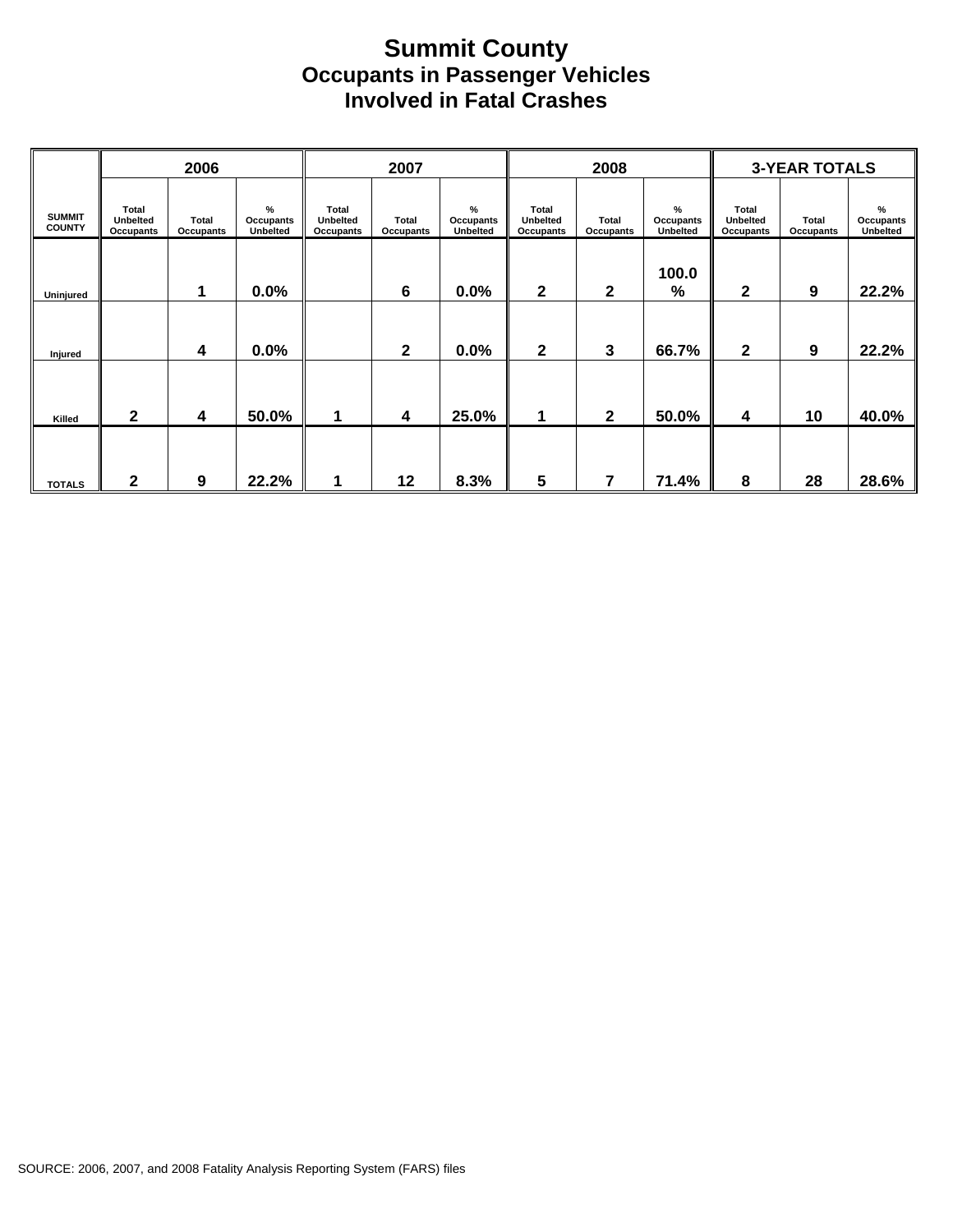#### **Washington County Occupants in Passenger Vehicles Involved in Fatal Crashes**

|                                    | 2006                                  |                           |                               | 2007                           |                           | 2008                          |                                              |                           | <b>3-YEAR TOTALS</b>          |                                       |                                  |                               |
|------------------------------------|---------------------------------------|---------------------------|-------------------------------|--------------------------------|---------------------------|-------------------------------|----------------------------------------------|---------------------------|-------------------------------|---------------------------------------|----------------------------------|-------------------------------|
| <b>WASHINGTON</b><br><b>COUNTY</b> | <b>Total</b><br>Unbelted<br>Occupants | <b>Total</b><br>Occupants | $\%$<br>Occupants<br>Unbelted | Total<br>Unbelted<br>Occupants | Total<br><b>Occupants</b> | $\%$<br>Occupants<br>Unbelted | <b>Total</b><br>Unbelted<br><b>Occupants</b> | Total<br><b>Occupants</b> | $\%$<br>Occupants<br>Unbelted | Total<br>Unbelted<br><b>Occupants</b> | <b>Total</b><br><b>Occupants</b> | $\%$<br>Occupants<br>Unbelted |
| Uninjured                          |                                       | 3                         | 0.0%                          |                                |                           |                               |                                              |                           |                               | 0                                     | 3                                | 0.0%                          |
| Injured                            | $\mathbf{2}$                          | $5\phantom{1}$            | 40.0%                         |                                |                           |                               |                                              | 3                         | 0.0%                          | $\overline{\mathbf{2}}$               | 8                                | 25.0%                         |
| Killed                             | 1                                     | $\mathbf{3}$              | 33.3%                         | 1                              | $\mathbf{3}$              | 33.3%                         |                                              | $\mathbf{2}$              | 0.0%                          | $\mathbf 2$                           | 8                                | 25.0%                         |
| <b>TOTALS</b>                      | $\mathbf{3}$                          | 11                        | 27.3%                         | 1                              | 3                         | 33.3%                         | $\mathbf 0$                                  | 5                         | 0.0%                          | 4                                     | 19                               | 21.1%                         |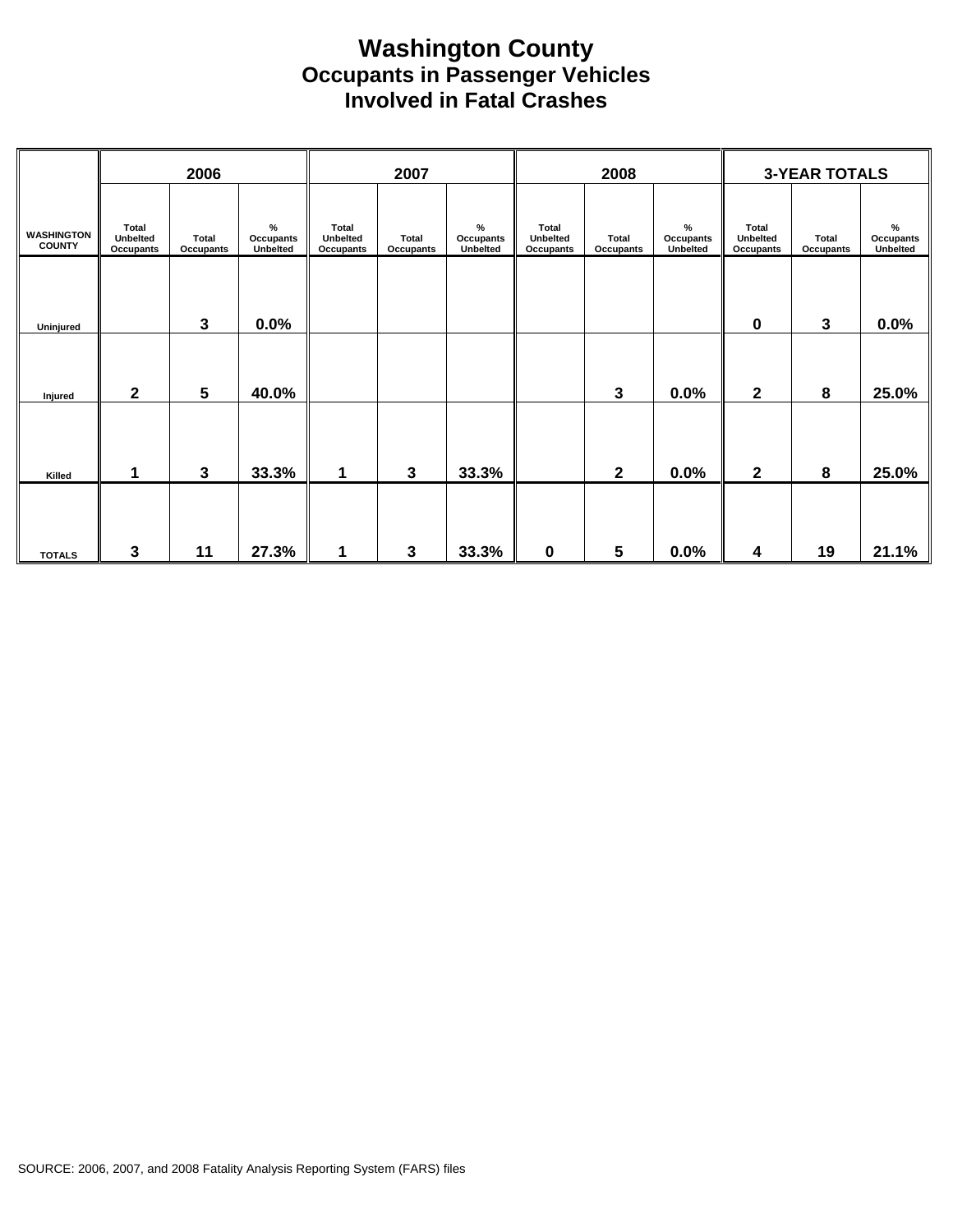#### **Weld County Occupants in Passenger Vehicles Involved in Fatal Crashes**

|                              | 2006                                      |                                  |                                               | 2007                                                |                                  |                               |                                                     | 2008                             |                                   | <b>3-YEAR TOTALS</b>                                |                           |                                   |  |
|------------------------------|-------------------------------------------|----------------------------------|-----------------------------------------------|-----------------------------------------------------|----------------------------------|-------------------------------|-----------------------------------------------------|----------------------------------|-----------------------------------|-----------------------------------------------------|---------------------------|-----------------------------------|--|
| <b>WELD</b><br><b>COUNTY</b> | Total<br><b>Unbelted</b><br>Occupant<br>s | <b>Total</b><br><b>Occupants</b> | $\frac{9}{6}$<br>Occupants<br><b>Unbelted</b> | <b>Total</b><br><b>Unbelted</b><br><b>Occupants</b> | <b>Total</b><br><b>Occupants</b> | $\%$<br>Occupants<br>Unbelted | <b>Total</b><br><b>Unbelted</b><br><b>Occupants</b> | <b>Total</b><br><b>Occupants</b> | %<br>Occupants<br><b>Unbelted</b> | <b>Total</b><br><b>Unbelted</b><br><b>Occupants</b> | Total<br><b>Occupants</b> | %<br>Occupants<br><b>Unbelted</b> |  |
| Uninjured                    |                                           | 12                               | 0.0%                                          | 6                                                   | 25                               | 24.0%                         | 1                                                   | 17                               | 5.9%                              | 7                                                   | 54                        | 13.0%                             |  |
| Injured                      | 15                                        | 45                               | 33.3%                                         | 14                                                  | 38                               | 36.8%                         | 9                                                   | 39                               | 23.1%                             | 38                                                  | 122                       | 31.1%                             |  |
| Killed                       | 19                                        | 29                               | 65.5%                                         | 15                                                  | 32                               | 46.9%                         | 14                                                  | 40                               | 35.0%                             | 48                                                  | 101                       | 47.5%                             |  |
| <b>TOTALS</b>                | 34                                        | 86                               | 39.5%                                         | 35                                                  | 95                               | 36.8%                         | 24                                                  | 96                               | 25.0%                             | 93                                                  | 277                       | 33.6%                             |  |